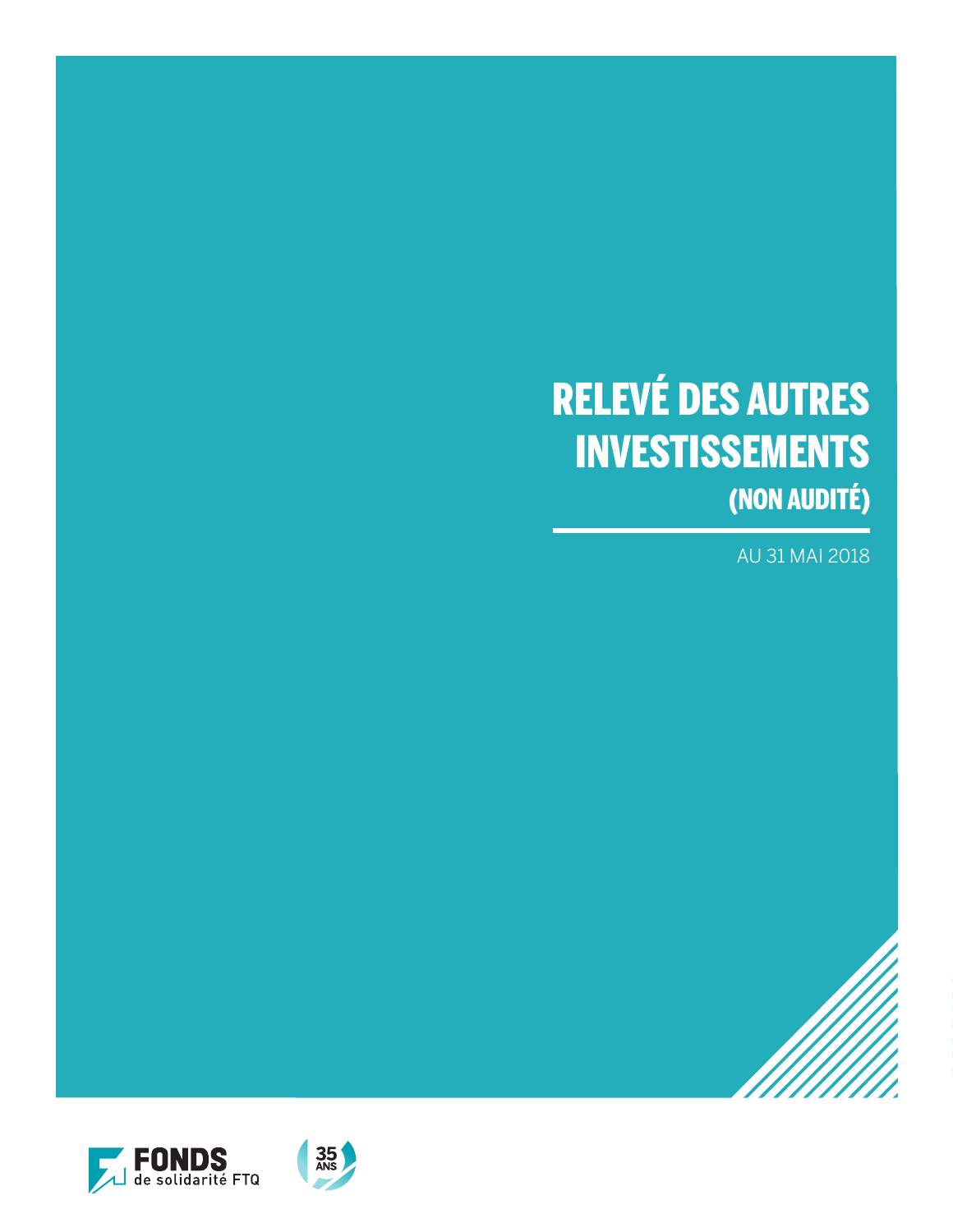| <b>Description</b>                               | Quantité | Coût<br>(en milliers \$) | Juste<br>valeur<br>(en milliers \$) |
|--------------------------------------------------|----------|--------------------------|-------------------------------------|
| <b>Actions et parts</b>                          |          |                          |                                     |
| 3i Group plc                                     | 30 677   | 266                      | 502                                 |
| 3M Co.                                           | 35 300   | 5 2 5 4                  | 9 0 3 1                             |
| A.O. Smith Corp.                                 | 3700     | 273                      | 303                                 |
| A.P. Moeller - Maersk AS, classe B               | 413      | 678                      | 801                                 |
| <b>ABB Ltd</b>                                   | 112 680  | 2 5 7 2                  | 3 3 1 4                             |
| <b>Abbott Laboratories</b>                       | 132 256  | 6 3 7 8                  | 10 557                              |
| AbbVie inc.                                      | 38 694   | 2 1 1 5                  | 4 9 6 6                             |
| ABC-Mart inc.                                    | 9 2 0 0  | 560                      | 736                                 |
| Abiomed inc.                                     | 1 0 0 0  | 494                      | 494                                 |
| ABN AMRO Group NV                                | 9602     | 331                      | 323                                 |
| Acasta Enterprises inc.                          | 80 000   | 773                      | 165                                 |
| Accenture plc                                    | 36 700   | 3591                     | 7414                                |
| Accor SA                                         | 3 606    | 222                      | 256                                 |
| ACS, Actividades de Construccion y Servicios, SA | 5403     | 211                      | 291                                 |
| Activision Blizzard inc.                         | 17 500   | 875                      | 1610                                |
| Acuity Brands inc.                               | 900      | 288                      | 138                                 |
| Adecco SA                                        | 4 1 9 8  | 378                      | 327                                 |
| Adidas AG                                        | 10 639   | 1411                     | 3 1 3 3                             |
| Admiral Group plc                                | 3976     | 139                      | 132                                 |
| Adobe Systems inc.                               | 12 100   | 697                      | 3913                                |
| Advance Auto Parts inc.                          | 5 3 0 0  | 821                      | 884                                 |
| Advanced Micro Devices inc.                      | 21 400   | 408                      | 381                                 |
| Aegon NV                                         | 43 619   | 319                      | 352                                 |
| Aena SA                                          | 4576     | 753                      | 1 1 3 9                             |
| Aeon Co. Ltd                                     | 20 800   | 287                      | 536                                 |
| AerCap Holdings NV                               | 14 123   | 793                      | 1013                                |
| Aéroports de Paris SA                            | 691      | 140                      | 187                                 |
| AES Corp.                                        | 59 200   | 919                      | 980                                 |
| Aetna inc.                                       | 19 000   | 2410                     | 4 3 4 1                             |
| Affiliated Managers Group inc.                   | 1 300    | 276                      | 269                                 |
| Aflac inc.                                       | 47 700   | 2 2 1 2                  | 2789                                |
| AGCO Corp.                                       |          |                          |                                     |
|                                                  | 1 300    | 112                      | 107                                 |
| Ageas SA/NV                                      | 524      | 24                       | 34                                  |
| Agilent Technologies inc.                        | 18 700   | 990                      | 1 502                               |
| AGNC Investment Corp.                            | 144 027  | 3551                     | 3516                                |
| Agnico Eagle Mines Ltd                           | 131 400  | 6 0 5 6                  | 7646                                |
| AGT Food & Ingredients inc.                      | 66 850   | 1484                     | 1 0 4 6                             |
| AIA Group Ltd                                    | 691 600  | 3706                     | 8 2 3 5                             |
| AIB Group plc                                    | 104 091  | 768                      | 736                                 |
| Air Canada                                       | 584 700  | 6411                     | 13 4 31                             |
| Air Liquide SA                                   | 10 545   | 979                      | 1683                                |
| Air Products & Chemicals inc.                    | 5700     | 393                      | 1 1 9 3                             |
| Airbus Group SE                                  | 36 472   | 2 5 9 4                  | 5 3 7 4                             |
| Aisin Seiki Co. Ltd                              | 2 8 0 0  | 183                      | 183                                 |
| Ajinomoto Co. inc.                               | 39 000   | 567                      | 969                                 |
| Akamai Technologies inc.                         | 3700     | 239                      | 362                                 |
| Aker BP ASA                                      | 2 2 2 9  | 106                      | 106                                 |
| Akzo Nobel NV                                    | 16 248   | 1 2 7 4                  | 1847                                |
| Albemarle Corp.                                  | 6 500    | 750                      | 788                                 |
| Alexandria Real Estate Equities inc.             | 2 0 0 0  | 296                      | 324                                 |
| Alexion Pharmaceuticals inc.                     | 5400     | 531                      | 813                                 |
| Alfa Laval AB                                    | 12 557   | 359                      | 406                                 |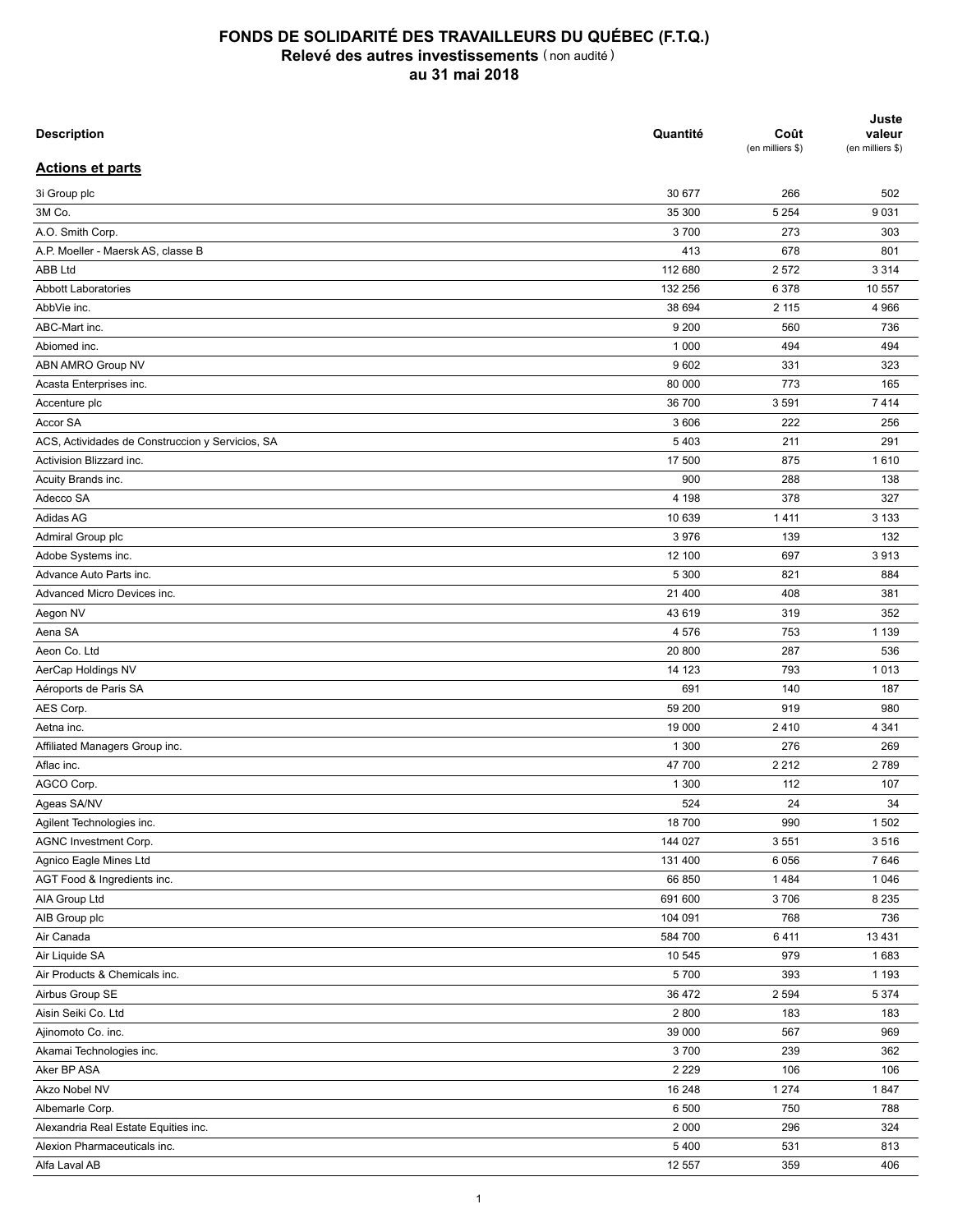| <b>Description</b>                             | Quantité | Coût<br>(en milliers \$) | Juste<br>valeur<br>(en milliers \$) |
|------------------------------------------------|----------|--------------------------|-------------------------------------|
| <b>Actions et parts</b>                        |          |                          |                                     |
| Alfresa Holdings Corp.                         | 5 100    | 135                      | 168                                 |
| Algonquin Power & Utilities Corp.              | 677 478  | 8 0 9 7                  | 8 5 5 7                             |
| Align Technology inc.                          | 1800     | 342                      | 775                                 |
| Alimentation Couche-Tard inc., classe B        | 12 100   | 299                      | 655                                 |
| Alkermes plc                                   | 4 4 0 0  | 305                      | 269                                 |
| All Nippon Airways Co. Ltd                     | 2800     | 102                      | 146                                 |
| Alleghany Corp.                                | 1 200    | 523                      | 888                                 |
| Allegion plc                                   | 2 4 0 0  | 260                      | 238                                 |
| Allergan plc                                   | 8 2 8 4  | 1918                     | 1620                                |
| Alliance Data Systems Corp.                    | 1 4 0 0  | 461                      | 383                                 |
| Alliant Energy Corp.                           | 13 700   | 536                      | 736                                 |
| Allianz SE                                     | 10 652   | 2 0 0 7                  | 2845                                |
| Allied Properties Real Estate Investment Trust | 123 189  | 4 4 0 2                  | 5 2 3 7                             |
| Allstate Corp.                                 | 35 600   | 3 0 4 2                  | 4 3 1 7                             |
| Ally Financial inc.                            | 11 400   | 324                      | 379                                 |
| Alnylam Pharmaceuticals inc.                   | 2 4 0 0  | 402                      | 310                                 |
| Alphabet inc., classe A                        | 7 2 5 0  | 4 0 1 2                  | 10 345                              |
| Alphabet inc., classe C                        | 7720     | 4 3 8 6                  | 10 866                              |
| Alps Electric Co. Ltd                          | 7 600    | 282                      | 235                                 |
| Alstom SA                                      | 4528     | 221                      | 278                                 |
| AltaGas Ltd                                    | 232 500  | 8 1 4 8                  | 5910                                |
| Altius Minerals Corp.                          | 46 900   | 539                      | 661                                 |
| Alumina Ltd                                    | 686 833  | 1 3 1 1                  | 1806                                |
| Amada Holdings Co. Ltd                         | 3 0 0 0  | 49                       | 42                                  |
|                                                |          |                          |                                     |
| Amadeus IT Holding SA                          | 48 284   | 3 0 1 0                  | 4 9 64                              |
| Amazon.com inc.                                | 10 375   | 4 8 4 3                  | 21 932                              |
| Amcor Ltd                                      | 90 880   | 1 0 0 4                  | 1 2 5 5                             |
| Amerco                                         | 100      | 45                       | 42                                  |
| Ameren Corp.                                   | 13 300   | 706                      | 1 0 2 2                             |
| American Airlines Group inc.                   | 3 3 0 0  | 149                      | 186                                 |
| American Electric Power Co. inc.               | 53 300   | 3 3 9 1                  | 4698                                |
| American Express Co.                           | 17 900   | 1409                     | 2 2 8 3                             |
| American Financial Group inc.                  | 700      | 94                       | 100                                 |
| American International Group inc.              | 22 000   | 1 0 4 5                  | 1507                                |
| American Tower Corp.                           | 31 808   | 4671                     | 5710                                |
| American Water Works Co. inc.                  | 14 000   | 834                      | 1510                                |
| Ameriprise Financial inc.                      | 3 4 0 0  | 288                      | 611                                 |
| AmerisourceBergen Corp.                        | 3 900    | 215                      | 416                                 |
| AMETEK inc.                                    | 5 100    | 228                      | 483                                 |
| Amgen inc.                                     | 17 000   | 1816                     | 3 9 6 1                             |
| AMP Ltd                                        | 87 935   | 460                      | 337                                 |
| Amphenol Corp., classe A                       | 46 800   | 3732                     | 5 2 7 7                             |
| Amundi SA                                      | 1658     | 166                      | 157                                 |
| Anadarko Petroleum Corp.                       | 14 200   | 910                      | 1 2 8 6                             |
| Analog Devices inc.                            | 9546     | 519                      | 1 2 0 3                             |
| Andeavor                                       | 3 9 0 0  | 250                      | 731                                 |
| Andritz AG                                     | 9538     | 662                      | 616                                 |
| Anheuser-Busch InBev NV                        | 56 673   | 5 0 1 0                  | 6884                                |
| Annaly Capital Management inc.                 | 335 900  | 4 4 7 9                  | 4 5 4 5                             |
| Ansys inc.                                     | 8 0 0 0  | 920                      | 1689                                |
| Antero Resources Corp.                         | 6400     | 212                      | 159                                 |
| Anthem inc.                                    | 13763    | 1779                     | 3953                                |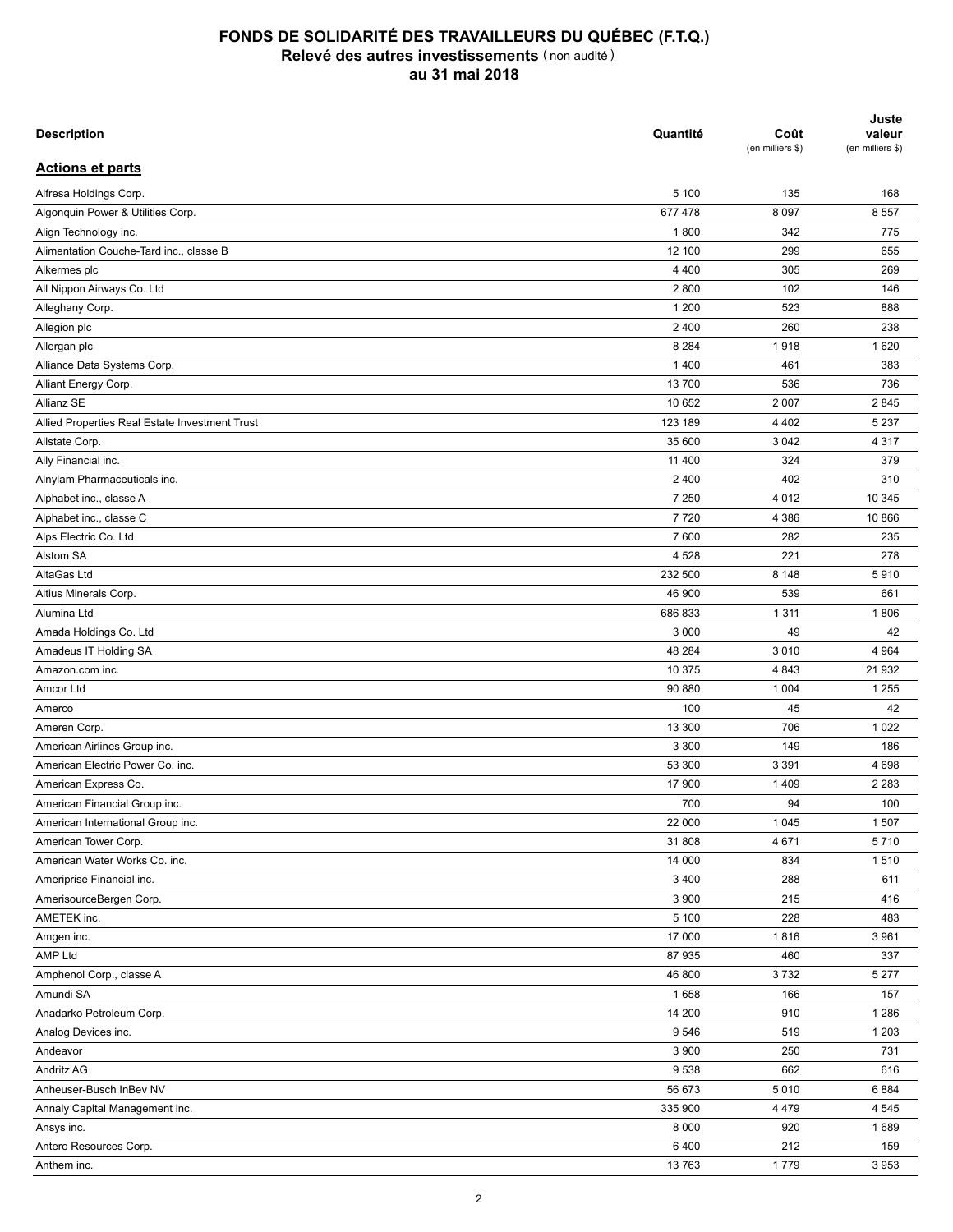| <b>Description</b>                                   | Quantité | Coût<br>(en milliers \$) | Juste<br>valeur<br>(en milliers \$) |
|------------------------------------------------------|----------|--------------------------|-------------------------------------|
| <b>Actions et parts</b>                              |          |                          |                                     |
| Antofagasta plc                                      | 165 677  | 2 5 5 7                  | 3015                                |
| Aon plc                                              | 13 960   | 1795                     | 2 5 3 3                             |
| Aozora Bank Ltd                                      | 6 500    | 246                      | 334                                 |
| AP Moeller - Maersk AS                               | 341      | 804                      | 621                                 |
| <b>APA Group</b>                                     | 31 244   | 177                      | 266                                 |
| Apache Corp.                                         | 24 000   | 1708                     | 1 2 4 5                             |
| Apple inc.                                           | 289 500  | 26 563                   | 70 177                              |
| Applied Materials inc.                               | 88 400   | 2 1 7 2                  | 5823                                |
| Aptiv plc                                            | 15 698   | 906                      | 1985                                |
| Aramark                                              | 5 9 0 0  | 290                      | 297                                 |
| <b>ARC Resources Ltd</b>                             | 316 000  | 7017                     | 4 2 2 2                             |
| ArcelorMittal                                        | 55 027   | 1772                     | 2 3 0 8                             |
| Arch Capital Group Ltd                               | 27 500   | 1984                     | 2798                                |
| Archer-Daniels-Midland Co.                           | 15 500   | 527                      | 879                                 |
| Arconic inc.                                         | 15 166   | 552                      | 347                                 |
| Arista Networks inc.                                 | 1 100    | 270                      | 359                                 |
| Aristocrat Leisure Ltd                               | 10 680   | 157                      | 315                                 |
| Arkema SA                                            | 1 1 6 4  | 184                      | 184                                 |
| Arrow Electronics inc.                               | 2 3 0 0  | 236                      | 221                                 |
| Arthur J. Gallagher & Co.                            | 3 4 0 0  | 227                      | 292                                 |
| Asahi Glass Co. Ltd                                  | 9 500    | 336                      | 506                                 |
| Asahi Group Holdings Ltd                             | 23 900   | 901                      | 1625                                |
| Asahi Kasei Corp.                                    | 32 100   | 190                      | 573                                 |
| Ascendas Real Estate Investment Trust                | 44 000   | 104                      | 113                                 |
| Ashikaga Holdings Co. Ltd                            | 10 000   | 50                       | 47                                  |
| Ashtead Group plc                                    | 13773    | 287                      | 554                                 |
| ASICS Corp.                                          | 2 3 0 0  | 51                       | 50                                  |
| ASM Pacific Technology Ltd                           | 16 200   | 285                      | 276                                 |
| <b>ASML Holding NV</b>                               | 32 311   | 4 1 2 9                  | 8 1 9 1                             |
| Assa Abloy AB, classe B                              | 23 6 24  | 331                      | 658                                 |
| Assicurazioni Generali SPA                           | 17 726   | 355                      | 391                                 |
|                                                      | 12 173   | 296                      | 557                                 |
| Associated British Foods plc<br>Astellas Pharma inc. |          |                          |                                     |
|                                                      | 166 200  | 2 3 9 9                  | 3 3 0 3                             |
| AstraZeneca plc                                      | 76 226   | 5513                     | 7 1 9 2                             |
| <b>ASX Ltd</b>                                       | 24 231   | 1 0 7 1                  | 1442                                |
| AT&T inc.                                            | 326 252  | 12 375                   | 13 679                              |
| ATCO Ltd, classe I                                   | 4 4 0 0  | 210                      | 173                                 |
| Athabasca Oil Corp.                                  | 634 700  | 835                      | 1 1 1 1                             |
| Athene Holding Ltd, classe A                         | 8 8 0 0  | 577                      | 510                                 |
| Atlantia SPA                                         | 11 3 27  | 331                      | 425                                 |
| Atlas Copco AB, classe A                             | 39 806   | 1 3 5 9                  | 2 0 4 7                             |
| Atlas Copco AB, classe B                             | 32 570   | 1 0 6 6                  | 1526                                |
| Atmos Energy Corp.                                   | 2 600    | 280                      | 301                                 |
| Atos SE                                              | 2 4 0 6  | 357                      | 423                                 |
| ATS Automation Tooling Systems inc.                  | 148 900  | 2 5 6 6                  | 3 0 1 8                             |
| Auckland International Airport Ltd                   | 29 659   | 175                      | 178                                 |
| Aurizon Holdings Ltd                                 | 196 151  | 877                      | 830                                 |
| <b>AusNet Services</b>                               | 75 187   | 107                      | 120                                 |
| Australia and New Zealand Banking Group Ltd          | 137 609  | 3880                     | 3675                                |
| Auto Trader Group plc                                | 110 300  | 760                      | 671                                 |
| Autodesk inc.                                        | 5 200    | 442                      | 871                                 |
| Autoliv inc.                                         | 4 4 0 0  | 601                      | 844                                 |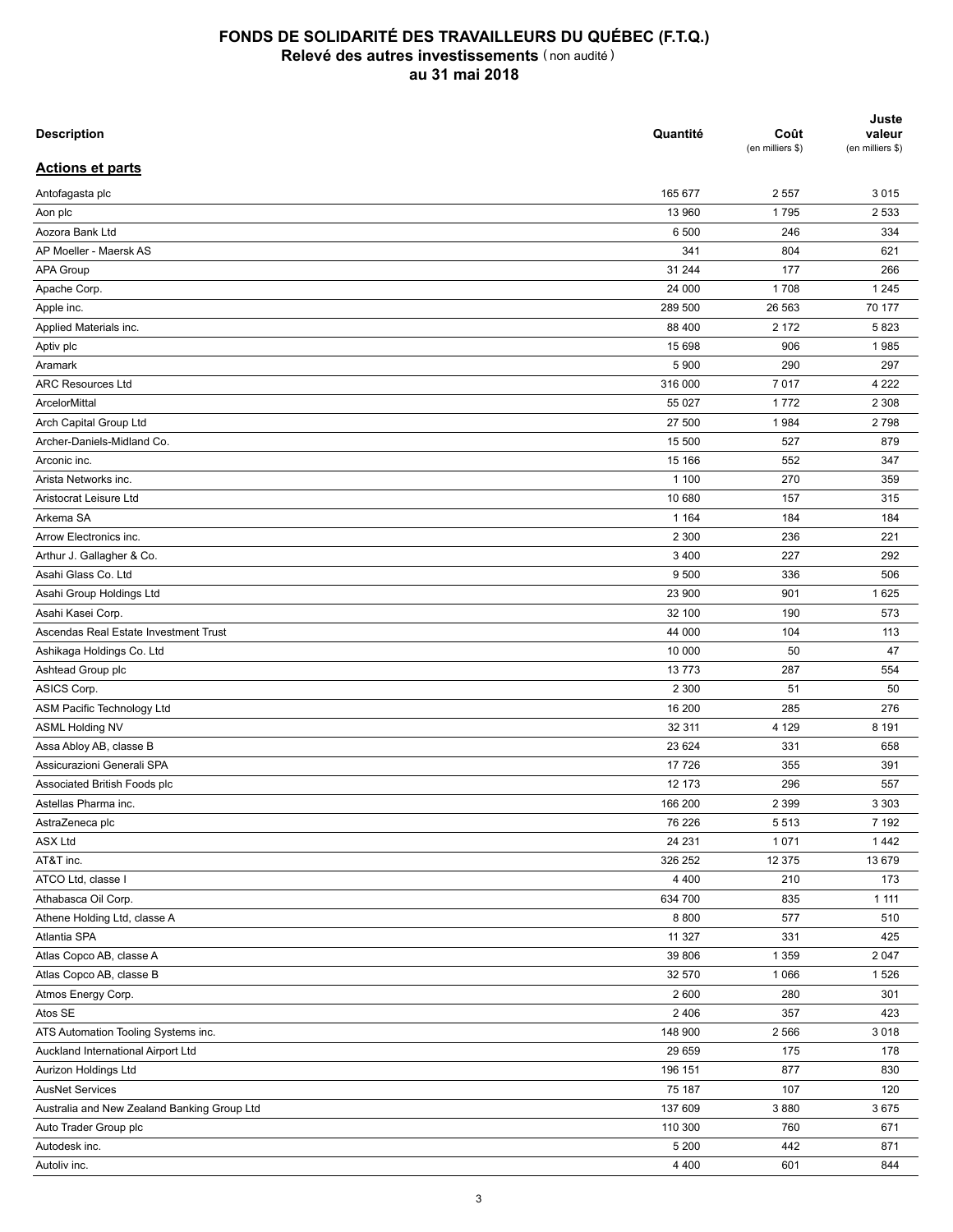| <b>Description</b>                        | Quantité | Coût<br>(en milliers \$) | Juste<br>valeur<br>(en milliers \$) |
|-------------------------------------------|----------|--------------------------|-------------------------------------|
| <b>Actions et parts</b>                   |          |                          |                                     |
| Automatic Data Processing inc.            | 33 100   | 2 5 3 6                  | 5 5 8 3                             |
| Autozone inc.                             | 3 4 9 9  | 1932                     | 2948                                |
| AvalonBay Communities inc.                | 13 300   | 2 3 5 3                  | 2856                                |
| Avery Dennison Corp.                      | 3700     | 393                      | 504                                 |
| Aviva plc                                 | 88 386   | 516                      | 779                                 |
| Avnet inc.                                | 1400     | 75                       | 69                                  |
| Axa SA                                    | 46 887   | 1 0 3 9                  | 1514                                |
| Axalta Coating Systems Ltd                | 11 4 34  | 465                      | 461                                 |
| Axis Capital Holdings Ltd                 | 21 150   | 1511                     | 1560                                |
| Azrieli Group Ltd                         | 8868     | 487                      | 561                                 |
| Babcock International Group plc           | 13 643   | 301                      | 196                                 |
| <b>BAE Systems plc</b>                    | 107 080  | 686                      | 1 1 8 2                             |
| Baker Hughes inc.                         | 26 300   | 1 508                    | 1 1 8 0                             |
| Ball Corp.                                | 7488     | 197                      | 359                                 |
| <b>Baloise Holding AG</b>                 | 535      | 107                      | 102                                 |
| Banco Bilbao Vizcaya Argentaria SA        | 499 463  | 5 3 7 1                  | 4416                                |
| Banco de Sabadell SA                      | 115 459  | 281                      | 251                                 |
| Banco Santander SA                        | 986 498  | 8 3 3 1                  | 6872                                |
| Bandai Namco Holdings inc.                | 3 600    | 103                      | 199                                 |
| Bank Hapoalim BM                          | 152 037  | 1 0 3 9                  | 1 3 6 1                             |
| Bank Leumi Le-Israel BM                   | 126 805  | 623                      | 1 0 2 6                             |
| Bank of America Corp.                     | 244 300  | 3798                     | 9 2 0 3                             |
| Bank of Ireland group plc                 | 19720    | 222                      | 213                                 |
| Bank of Queensland Ltd                    | 10 143   | 101                      | 101                                 |
| Bankia SA                                 | 22 951   | 109                      | 113                                 |
| <b>Bankinter SA</b>                       | 17 107   | 235                      | 214                                 |
|                                           |          |                          | 13 663                              |
| Banque Canadienne Impériale de Commerce   | 120 700  | 11 7 7 9                 |                                     |
| Banque de Montréal                        | 191 500  | 15 121                   | 19 234                              |
| Banque Nationale du Canada                | 128 743  | 7618                     | 7985                                |
| Banque Royale du Canada                   | 549 667  | 41766                    | 53 867                              |
| <b>Banque Toronto-Dominion</b>            | 779 183  | 43 256                   | 58 984                              |
| Barclays plc                              | 436 036  | 2 0 3 0                  | 1485                                |
| Barratt Developments plc                  | 21 665   | 236                      | 204                                 |
| Barry Callebaut AG                        | 354      | 455                      | 805                                 |
| <b>BASF SE</b>                            | 22 717   | 1623                     | 2898                                |
| Baxter International inc.                 | 43 218   | 1972                     | 3972                                |
| Bayer AG                                  | 44 013   | 5 6 3 9                  | 6784                                |
| Bayerische Motoren Werke AG               | 21 577   | 2 3 9 0                  | 2785                                |
| Bayerische Motoren Werke AG - PRF         | 2708     | 296                      | 306                                 |
| BB&T Corp.                                | 19 600   | 669                      | 1 3 3 5                             |
| BCE inc.                                  | 174 580  | 8651                     | 9429                                |
| Becton Dickinson and Co.                  | 14 544   | 2 176                    | 4 180                               |
| Beiersdorf AG                             | 3919     | 383                      | 580                                 |
| Bendigo and Adelaide Bank Ltd             | 6446     | 69                       | 68                                  |
| Berkshire Hathaway inc., classe B         | 45 400   | 6 5 3 2                  | 11 280                              |
| Best Buy Co. inc.                         | 6 3 0 0  | 209                      | 558                                 |
| Bezeq Israeli Telecommunication Corp. Ltd | 59 932   | 110                      | 95                                  |
| Biogen inc.                               | 7950     | 2 1 5 4                  | 3 0 3 2                             |
| BioMarin Pharmaceutical inc.              | 3 9 0 0  | 287                      | 457                                 |
| bioMérieux                                | 485      | 52                       | 55                                  |
| <b>Birchcliff Energy Ltd</b>              | 573 600  | 3 1 3 3                  | 2 6 2 1                             |
| <b>BlackBerry Ltd</b>                     | 204 600  | 3 0 0 1                  | 3 1 4 1                             |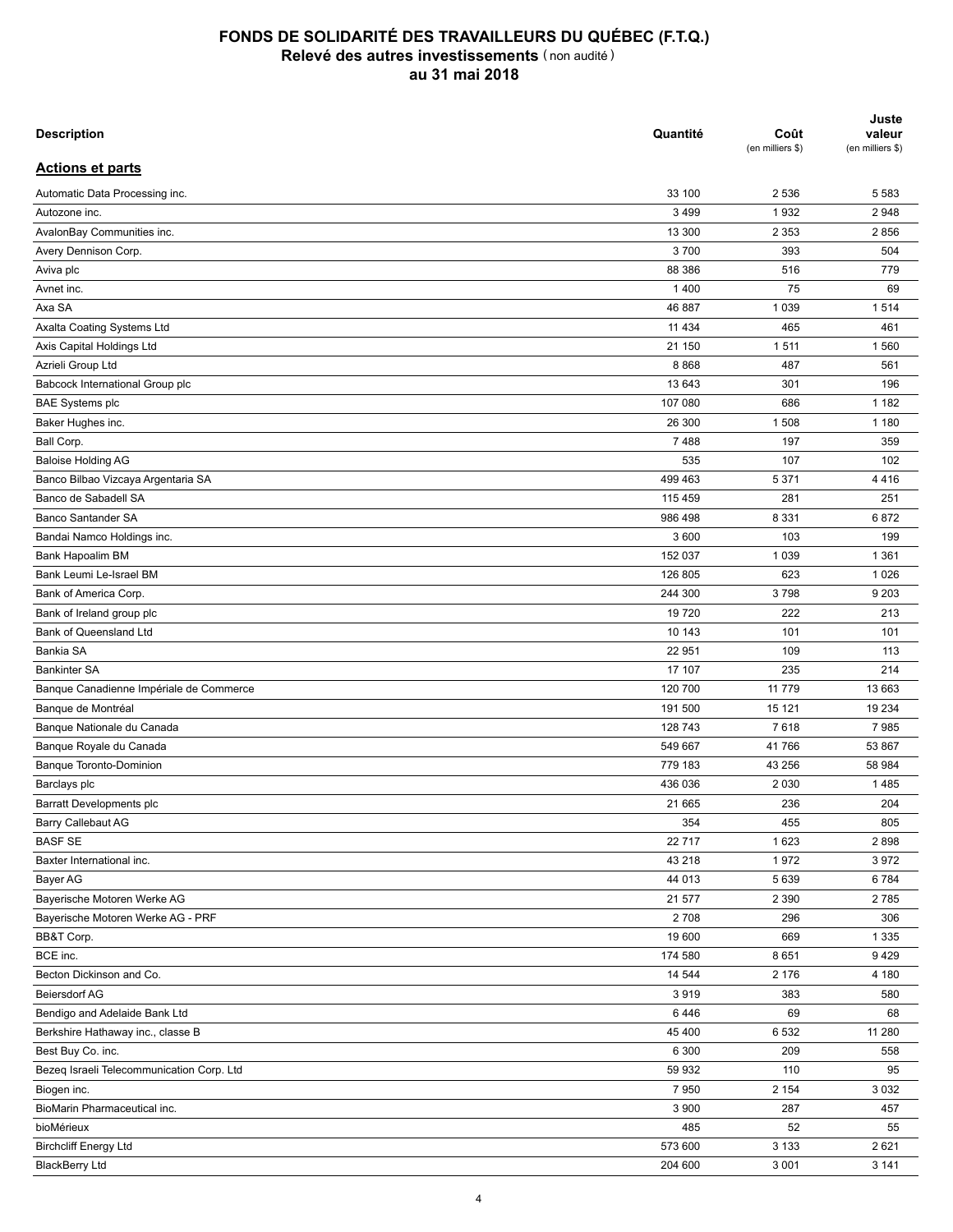| <b>Description</b>                                         | Quantité  | Coût<br>(en milliers \$) | Juste<br>valeur<br>(en milliers \$) |
|------------------------------------------------------------|-----------|--------------------------|-------------------------------------|
| <b>Actions et parts</b>                                    |           |                          |                                     |
| BlackRock inc.                                             | 3 0 0 0   | 951                      | 2079                                |
| <b>BlueScope Steel Ltd</b>                                 | 28 794    | 370                      | 491                                 |
| <b>BNP Paribas</b>                                         | 28 154    | 1753                     | 2 2 6 2                             |
| BOC Hong Kong Holdings Ltd                                 | 389 000   | 1961                     | 2 5 3 8                             |
| <b>Boliden AB</b>                                          | 13 803    | 392                      | 642                                 |
| Bolloré SA                                                 | 19 933    | 128                      | 127                                 |
| Bombardier inc., classe B                                  | 2 931 500 | 10 706                   | 14 30 6                             |
| Booking Holdings inc.                                      | 1 200     | 1 1 9 4                  | 3 2 8 3                             |
| <b>Boral Ltd</b>                                           | 44 592    | 211                      | 274                                 |
| BorgWarner inc.                                            | 12700     | 614                      | 804                                 |
| Boston Properties inc.                                     | 4 900     | 546                      | 774                                 |
| Boston Scientific Corp.                                    | 45 900    | 690                      | 1809                                |
| Bouygues SA                                                | 6401      | 366                      | 383                                 |
| BP plc                                                     | 587 150   | 4 8 7 0                  | 5841                                |
| <b>Brambles Ltd</b>                                        | 45 079    | 416                      | 400                                 |
| <b>Brenntag AG</b>                                         | 4 2 2 8   | 268                      | 316                                 |
| Bridgestone Corp.                                          | 15 800    | 549                      | 823                                 |
| Brighthouse Financial inc.                                 | 4 4 6 3   | 291                      | 273                                 |
| Bristol-Myers Squibb Co.                                   | 46 600    | 2 5 5 7                  | 3 181                               |
| British Land Co. plc                                       | 36 358    | 354                      | 426                                 |
| Broadcom inc.                                              | 32 740    | 5766                     | 10 706                              |
| Broadridge Financial Solutions inc.                        | 17 700    | 1804                     | 2650                                |
| Brookfield Asset Management inc., classe A                 | 190 650   | 8 5 4 2                  | 9859                                |
| Brookfield Business Partners L.P.                          | 26 300    | 976                      | 1 3 5 7                             |
| Brookfield Infrastructure Partners L.P.                    | 105 827   | 5409                     | 5 2 2 2                             |
|                                                            | 208 600   | 4798                     | 5 3 5 1                             |
| Brookfield Properties Corp.                                |           |                          |                                     |
| Brookfield Renewable Energy Partners L.P.                  | 159 853   | 5752                     | 6 3 9 6                             |
| <b>Brother Industries Ltd</b>                              | 5700      | 142                      | 155                                 |
| Brown-Forman Corp., classe B                               | 30 625    | 919                      | 2 2 4 7                             |
| BRP inc.                                                   | 56 402    | 2 4 3 9                  | 3 4 0 7                             |
| BT Group plc                                               | 367 630   | 1931                     | 1 300                               |
| <b>Bunge Ltd</b>                                           | 13 000    | 1 0 9 1                  | 1 1 7 3                             |
| Bunzl plc                                                  | 42 323    | 1 2 9 3                  | 1673                                |
| Burberry Group plc                                         | 29 9 28   | 833                      | 1 0 6 9                             |
| <b>Bureau Veritas SA</b>                                   | 7 1 3 7   | 213                      | 229                                 |
| CA inc.                                                    | 21 200    | 898                      | 983                                 |
| Cabot Oil & Gas Corp.                                      | 38 100    | 1 202                    | 1 1 3 0                             |
| Cadence Design Systems inc.                                | 8 0 0 0   | 384                      | 441                                 |
| CAE inc.                                                   | 119 100   | 2636                     | 3 2 5 3                             |
| CaixaBank SA                                               | 77 672    | 461                      | 428                                 |
| CALBEE inc.                                                | 2700      | 69                       | 128                                 |
| Calfrac Well Services Ltd                                  | 250 000   | 1766                     | 1733                                |
| Caltex Australia Ltd                                       | 52 402    | 1508                     | 1513                                |
| Camden Property Trust                                      | 11 200    | 1 2 7 0                  | 1 2 7 8                             |
| Cameco Corp.                                               | 12 000    | 255                      | 161                                 |
| Campbell Soup Co.                                          | 32 000    | 1526                     | 1 3 9 7                             |
| Canadian Apartment Properties Real Estate Investment Trust | 138 400   | 4 0 9 3                  | 5 6 4 2                             |
| Canadian National Railway Co.                              | 54 700    | 3865                     | 5921                                |
| Canadian Natural Resources Ltd                             | 594 900   | 23 229                   | 26 705                              |
| Canadian Pacific Railway Ltd                               | 43 400    | 9621                     | 10 850                              |
| Canadian Tire Corp., classe A                              | 64 500    | 8 3 7 8                  | 10 648                              |
| Canadian Utilities Ltd, classe A                           | 5 200     | 198                      | 164                                 |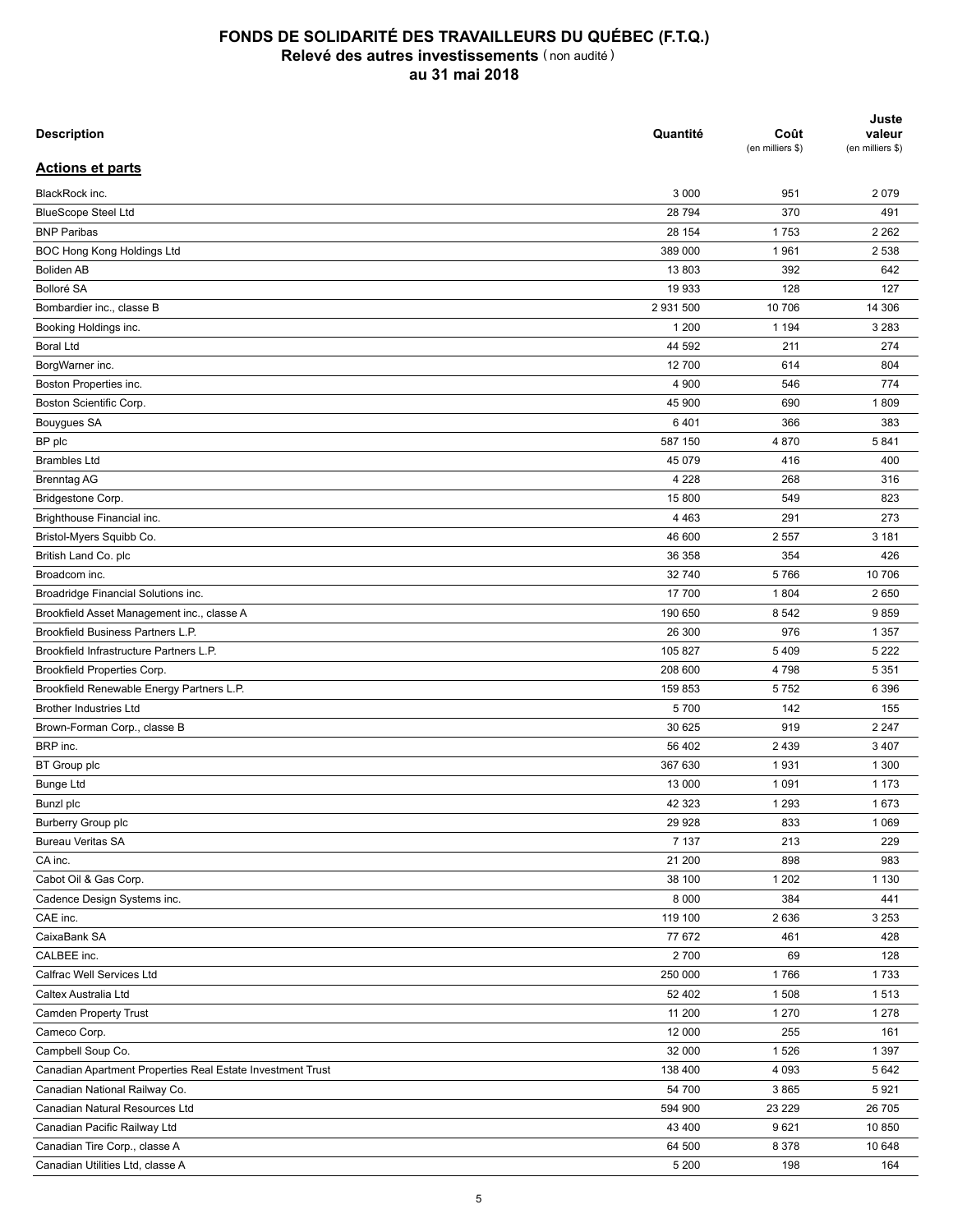| <b>Description</b>                             | Quantité | Coût<br>(en milliers \$) | Juste<br>valeur<br>(en milliers \$) |
|------------------------------------------------|----------|--------------------------|-------------------------------------|
| <b>Actions et parts</b>                        |          |                          |                                     |
| Canfor Pulp Products inc.                      | 122 800  | 1736                     | 2780                                |
| Canon inc.                                     | 163 100  | 6 136                    | 7 2 3 2                             |
| Cap Gemini SA                                  | 4 0 6 7  | 313                      | 694                                 |
| Capital One Financial Corp.                    | 12 100   | 769                      | 1475                                |
| Capital Power Corp.                            | 203 000  | 4837                     | 5 0 7 7                             |
| CapitaLand Commercial Trust                    | 42 700   | 71                       | 71                                  |
| CapitaLand Ltd                                 | 310 785  | 941                      | 1 0 4 3                             |
| Cardinal Health inc.                           | 7 500    | 391                      | 507                                 |
| Carlsberg AS, classe B                         | 8 9 6 7  | 982                      | 1 2 9 1                             |
| CarMax inc.                                    | 4 100    | 196                      | 367                                 |
| Carnival Corp.                                 | 10 200   | 346                      | 824                                 |
| Carnival plc                                   | 7 5 3 8  | 600                      | 629                                 |
| Carrefour SA                                   | 16 011   | 636                      | 374                                 |
| Cascades inc.                                  | 176 800  | 1490                     | 2 2 0 8                             |
| Casino Guichard Perrachon SA                   | 7988     | 712                      | 448                                 |
| Casio Computer Co. Ltd                         | 13 800   | 271                      | 274                                 |
| Caterpillar inc.                               | 31 900   | 3 1 5 9                  | 6 2 8 6                             |
| Cboe Global Markets inc.                       | 2 2 0 0  | 278                      | 278                                 |
| CBRE Group inc.                                | 7 500    | 273                      | 449                                 |
| CBS Corp., classe B                            | 29 452   | 1 9 0 4                  | 1924                                |
| CCL Industries inc., classe B                  | 28 600   | 1489                     | 1835                                |
| CDK Global inc.                                | 8 2 0 0  | 705                      | 685                                 |
| CDW Corp.                                      | 2700     | 207                      | 280                                 |
|                                                | 9 100    |                          |                                     |
| Celanese Corp., série A                        |          | 535                      | 1 3 3 3                             |
| Celestica inc.                                 | 315 700  | 3979                     | 4 9 28                              |
| Celgene Corp.                                  | 19 200   | 1 2 7 9                  | 1960                                |
| Cenovus Energy inc.                            | 661 900  | 12 607                   | 9055                                |
| Centene Corp.                                  | 4 4 0 0  | 477                      | 669                                 |
| CenterPoint Energy inc.                        | 15 900   | 273                      | 539                                 |
| Central Japan Railway Co.                      | 8800     | 1 5 3 0                  | 2 3 6 5                             |
| Centrica plc                                   | 162 077  | 755                      | 408                                 |
| CenturyLink inc.                               | 25 043   | 805                      | 592                                 |
| Cerner Corp.                                   | 16 000   | 1 1 0 5                  | 1 2 3 8                             |
| CF Industries Holdings inc.                    | 5 9 0 0  | 163                      | 315                                 |
| CGI Group inc., classe A                       | 115 800  | 7955                     | 9 2 3 1                             |
| CH Robinson Worldwide inc.                     | 18 100   | 1538                     | 2 0 4 3                             |
| Challenger Limited                             | 15 977   | 196                      | 202                                 |
| Champion Iron Ltd                              | 310 300  | 340                      | 419                                 |
| Charter Communications inc., classe A          | 4 3 3 8  | 1 2 6 2                  | 1469                                |
| <b>Chartwell Retirement Residences</b>         | 344 752  | 4 4 9 2                  | 5 0 0 5                             |
| Check Point Software Technologies Ltd          | 6 5 5 3  | 895                      | 828                                 |
| Chemtrade Logistics Income Fund                | 170 900  | 3 0 0 1                  | 2699                                |
| Cheniere Energy inc.                           | 4 9 0 0  | 147                      | 423                                 |
| Chevron Corp.                                  | 67 100   | 7 0 34                   | 10819                               |
| Chipotle Mexican Grill inc.                    | 600      | 228                      | 335                                 |
| Choice Properties Real Estate Investment Trust | 217 502  | 2 5 8 6                  | 2 5 1 2                             |
| Chr. Hansen Holding AS                         | 19 953   | 1701                     | 2482                                |
| Chubb Ltd                                      | 31 075   | 4 2 4 2                  | 5 2 6 8                             |
| Chubu Electric Power Co. inc.                  | 19 400   | 452                      | 390                                 |
| Chugai Pharmaceutical Co. Ltd                  | 4 4 0 0  | 182                      | 323                                 |
| Chugoku Electric Power Co. inc.                | 6 500    | 135                      | 110                                 |
| Church & Dwight Co. inc.                       | 49 700   | 1781                     | 3 0 2 7                             |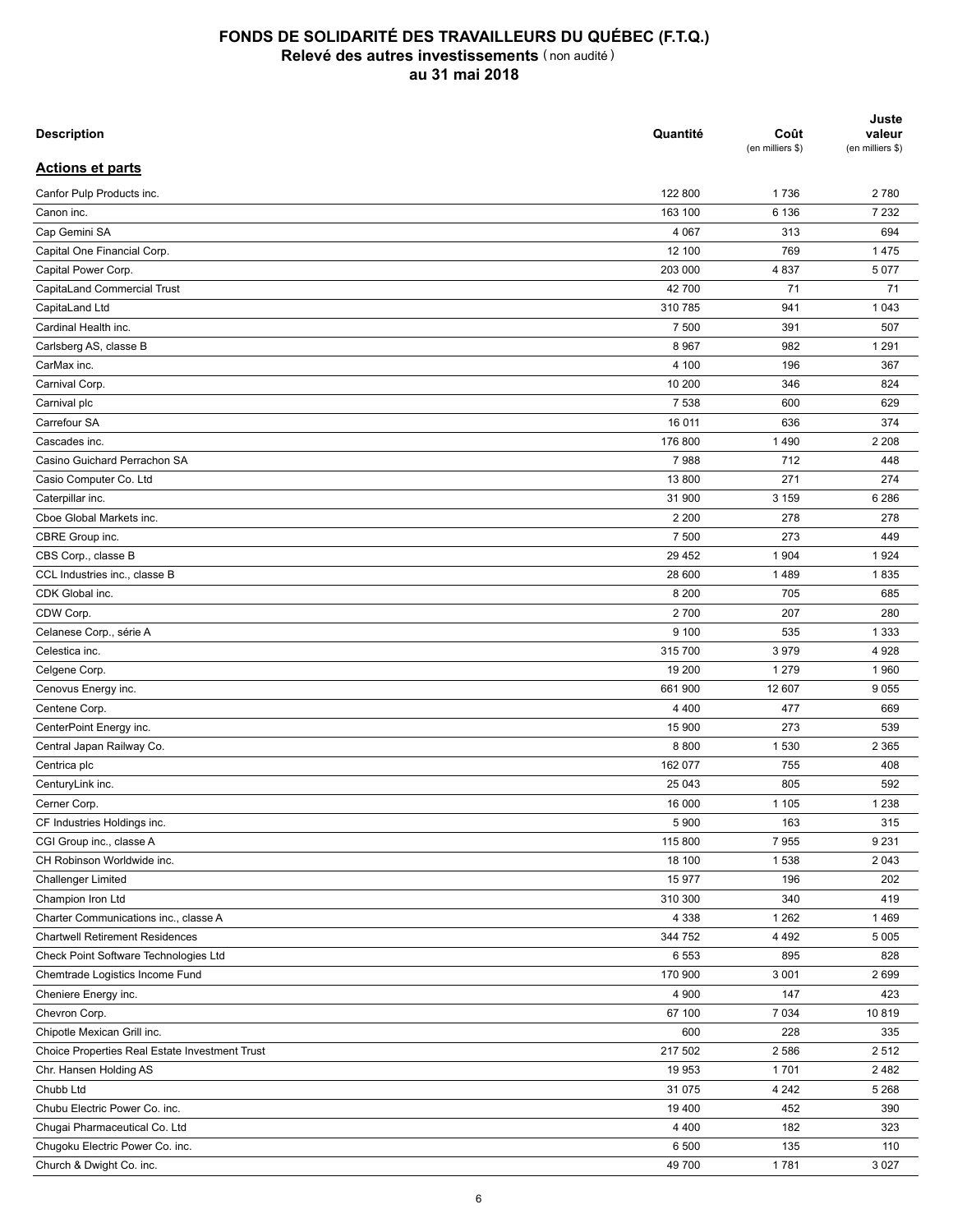| <b>Description</b>                                 | Quantité | Coût<br>(en milliers \$) | Juste<br>valeur<br>(en milliers \$) |
|----------------------------------------------------|----------|--------------------------|-------------------------------------|
| <b>Actions et parts</b>                            |          |                          |                                     |
| CI Financial Corp.                                 | 1800     | 52                       | 45                                  |
| Cigna Corp.                                        | 13 800   | 1780                     | 3 0 3 2                             |
| Cimarex Energy Co.                                 | 11 400   | 1 4 0 6                  | 1 3 7 5                             |
| CIMIC Group Ltd                                    | 22 322   | 818                      | 904                                 |
| Cincinnati Financial Corp.                         | 3 100    | 151                      | 279                                 |
| Cineplex inc.                                      | 118 125  | 4782                     | 3 3 7 9                             |
| Cintas Corp.                                       | 2 2 0 0  | 338                      | 520                                 |
| Cisco Systems inc.                                 | 196 700  | 5961                     | 10898                               |
| CIT Group inc.                                     | 3713     | 221                      | 240                                 |
| Citigroup inc.                                     | 176 018  | 9723                     | 15 227                              |
| Citizens Financial Group inc.                      | 11 300   | 394                      | 599                                 |
| Citrix Systems inc.                                | 3 0 0 0  | 158                      | 411                                 |
| <b>City Developments Ltd</b>                       | 21 400   | 184                      | 233                                 |
| CK Asset Holdings Ltd                              | 175 721  | 1588                     | 1 903                               |
| CK Hutchison Holdings Ltd                          | 151 488  | 1874                     | 2 2 1 8                             |
| CK Infrastructure Holdings Ltd                     | 118 500  | 861                      | 1 1 6 0                             |
| <b>Clariant AG</b>                                 | 13 4 11  | 435                      | 421                                 |
| Clorox Co.                                         | 24 300   | 2694                     | 3809                                |
| CLP Holdings Ltd                                   | 411 000  | 3 5 5 4                  | 5 601                               |
| CME Group inc.                                     | 17 900   | 2 117                    | 3783                                |
|                                                    | 25 000   | 1 1 9 2                  |                                     |
| CMS Energy Corp.                                   |          |                          | 1496                                |
| CNH Industrial NV                                  | 29 771   | 358                      | 452                                 |
| <b>CNP Assurances</b>                              | 1963     | 63                       | 60                                  |
| Coca-Cola Amatil Ltd                               | 34 319   | 364                      | 299                                 |
| Coca-Cola Bottlers Japan inc.                      | 3 600    | 157                      | 197                                 |
| Coca-Cola Co.                                      | 249 500  | 9923                     | 13917                               |
| Coca-Cola European Partners plc                    | 8 0 2 2  | 397                      | 395                                 |
| Coca-Cola HBC AG                                   | 27 104   | 903                      | 1 2 0 2                             |
| Cochlear Ltd                                       | 14 693   | 1717                     | 2829                                |
| Cogeco Communications inc.                         | 71 000   | 4 6 64                   | 4 8 3 2                             |
| Cognex Corp.                                       | 3 500    | 300                      | 208                                 |
| Cognizant Technology Solutions, classe A           | 24 300   | 1417                     | 2 3 7 5                             |
| Colgate-Palmolive Co.                              | 96 500   | 6 0 9 5                  | 7897                                |
| Colliers International Group inc.                  | 47 600   | 3915                     | 4 4 5 2                             |
| Coloplast AS                                       | 21 0 27  | 1925                     | 2 5 8 9                             |
| Colruyt SA                                         | 17 531   | 1 1 1 9                  | 1 207                               |
| Comcast Corp., classe A                            | 206 500  | 6811                     | 8 3 5 3                             |
| Comerica inc.                                      | 4 0 0 0  | 229                      | 489                                 |
| ComfortDelGro Corp. Ltd                            | 46 600   | 90                       | 111                                 |
| Commerzbank AG                                     | 23 540   | 253                      | 314                                 |
| Commonwealth Bank of Australia                     | 68 046   | 4 9 64                   | 4 6 28                              |
| CommScope Holding Co. inc.                         | 23 500   | 921                      | 893                                 |
| Compagnie de St-Gobain                             | 13 6 14  | 592                      | 884                                 |
| Compagnie Financière Richemont SA                  | 36 270   | 3 604                    | 4 3 2 3                             |
| Compagnie Générale des Établissements Michelin SCA | 4 4 4 9  | 406                      | 746                                 |
| Compass Group plc                                  | 92 129   | 1678                     | 2572                                |
| Computershare Ltd                                  | 8 9 0 8  | 100                      | 152                                 |
| Conagra Brands inc                                 | 36 300   | 1 3 2 5                  | 1745                                |
| Concho Resources inc.                              | 10817    | 1469                     | 1927                                |
| Concordia Financial Group Ltd                      | 28 000   | 159                      | 205                                 |
| ConocoPhillips                                     | 49 600   | 3 0 4 1                  | 4 3 3 6                             |
| Consolidated Edison inc.                           | 62 100   | 3857                     | 6 182                               |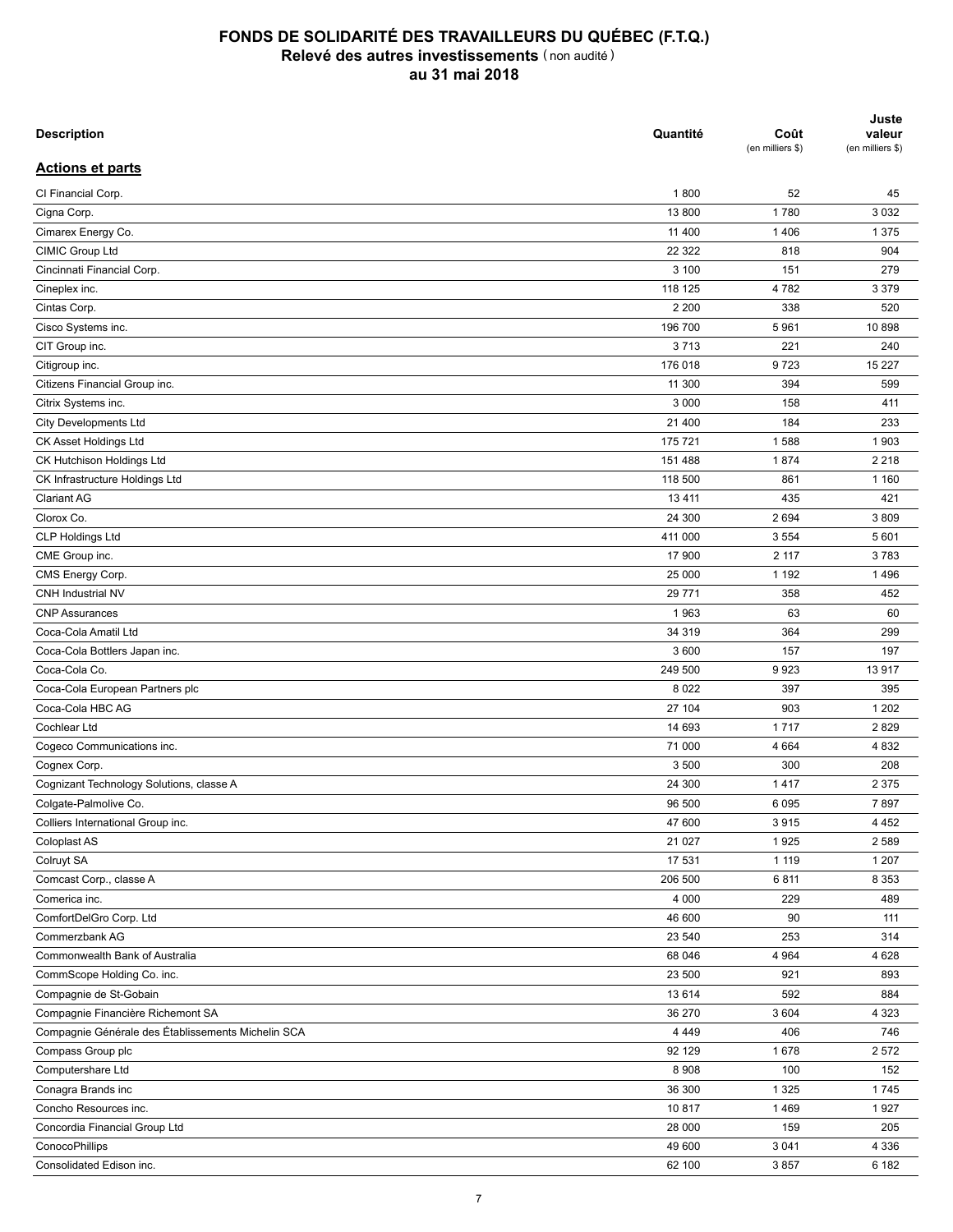| <b>Description</b>                       | Quantité | Coût<br>(en milliers \$) | Juste<br>valeur<br>(en milliers \$) |
|------------------------------------------|----------|--------------------------|-------------------------------------|
| <b>Actions et parts</b>                  |          |                          |                                     |
| Constellation Brands inc., classe A      | 10 600   | 1 5 8 4                  | 3 0 6 7                             |
| Constellation Software inc.              | 7 1 4 3  | 5 1 2 2                  | 7 2 9 5                             |
| <b>Continental AG</b>                    | 2 1 3 8  | 290                      | 706                                 |
| Continental Resources inc.               | 10 400   | 523                      | 908                                 |
| ConvaTec Group plc                       | 31 951   | 121                      | 128                                 |
| Cooper Companies inc.                    | 3 4 0 0  | 761                      | 998                                 |
| Copart inc.                              | 4 0 0 0  | 285                      | 285                                 |
| Corning inc.                             | 72 800   | 1 605                    | 2 5 6 6                             |
| CoStar Group inc.                        | 700      | 283                      | 346                                 |
| Costco Wholesale Corp.                   | 17 700   | 1797                     | 4 5 5 2                             |
| Coty inc.                                | 13 670   | 448                      | 235                                 |
| Covestro AG                              | 11 0 77  | 1 2 1 6                  | 1 3 0 7                             |
| Crédit Agricole SA                       | 31 297   | 531                      | 556                                 |
| Credit Suisse Group AG                   | 63 982   | 1 6 2 3                  | 1 2 6 8                             |
| Crescent Point Energy Corp.              | 16 300   | 407                      | 170                                 |
| CRH plc                                  | 20 651   | 499                      | 988                                 |
| Croda International plc                  | 15 7 25  | 803                      | 1 2 6 5                             |
| Crown Castle International Corp.         | 23 800   | 1801                     | 3 2 1 6                             |
|                                          |          |                          |                                     |
| Crown Holdings inc.<br>Crown Resorts Ltd | 6 600    | 300                      | 371                                 |
|                                          | 15 653   | 205                      | 204                                 |
| <b>CSL Ltd</b>                           | 13819    | 1 0 6 8                  | 2 5 2 1                             |
| CSX Corp.                                | 21 100   | 549                      | 1770                                |
| Cummins inc.                             | 4 200    | 520                      | 776                                 |
| CVS Caremark Corp.                       | 33 600   | 1858                     | 2763                                |
| CyberAgent inc.                          | 2 2 0 0  | 150                      | 149                                 |
| Cyberdyne inc.                           | 3 0 0 0  | 92                       | 50                                  |
| D.R. Horton inc.                         | 8 500    | 334                      | 465                                 |
| Dai Nippon Printing Co. Ltd              | 2 100    | 55                       | 59                                  |
| Daicel Corp.                             | 22 600   | 243                      | 333                                 |
| Daifuku Co. Ltd                          | 2 3 0 0  | 161                      | 155                                 |
| Daiichi Sankyo Co. Ltd                   | 28 500   | 604                      | 1 1 8 9                             |
| Daikin Industries Ltd                    | 13 700   | 844                      | 2 0 5 7                             |
| Daimler AG                               | 22 446   | 1491                     | 2 0 9 4                             |
| Dairy Farm International Holdings Ltd    | 41 900   | 466                      | 466                                 |
| Daito Trust Construction Co. Ltd         | 6 300    | 961                      | 1 3 3 7                             |
| Daiwa House Industry Co. Ltd             | 16 900   | 335                      | 796                                 |
| Daiwa House REIT Investment Co.          | 435      | 1 3 6 9                  | 1 3 3 3                             |
| Daiwa Securities Group inc.              | 42 000   | 351                      | 317                                 |
| Danaher Corp.                            | 38 500   | 2928                     | 4 9 5 8                             |
| Danone SA                                | 47 369   | 3730                     | 4 6 9 0                             |
| Danske Bank AS                           | 77 015   | 2670                     | 3 3 1 2                             |
| Darden Restaurants inc.                  | 7400     | 739                      | 840                                 |
| Dassault Aviation SA                     | 168      | 336                      | 422                                 |
| Dassault Systèmes SE                     | 11 0 27  | 1 3 0 2                  | 2 0 0 6                             |
| Davide Campari-Milano SPA                | 17410    | 169                      | 168                                 |
| DaVita HealthCare Partners inc.          | 9 9 0 0  | 737                      | 858                                 |
| DBS Group Holdings Ltd                   | 122 673  | 1873                     | 3 3 7 6                             |
| DCC plc                                  | 2 1 3 3  | 267                      | 266                                 |
| Deere & Co.                              | 7400     | 695                      | 1435                                |
| Delivery Hero AG                         | 2 1 7 9  | 130                      | 130                                 |
| Dell Technologies inc.                   | 10 275   | 762                      | 1075                                |
| Delta Air Lines inc.                     | 5 200    | 256                      | 365                                 |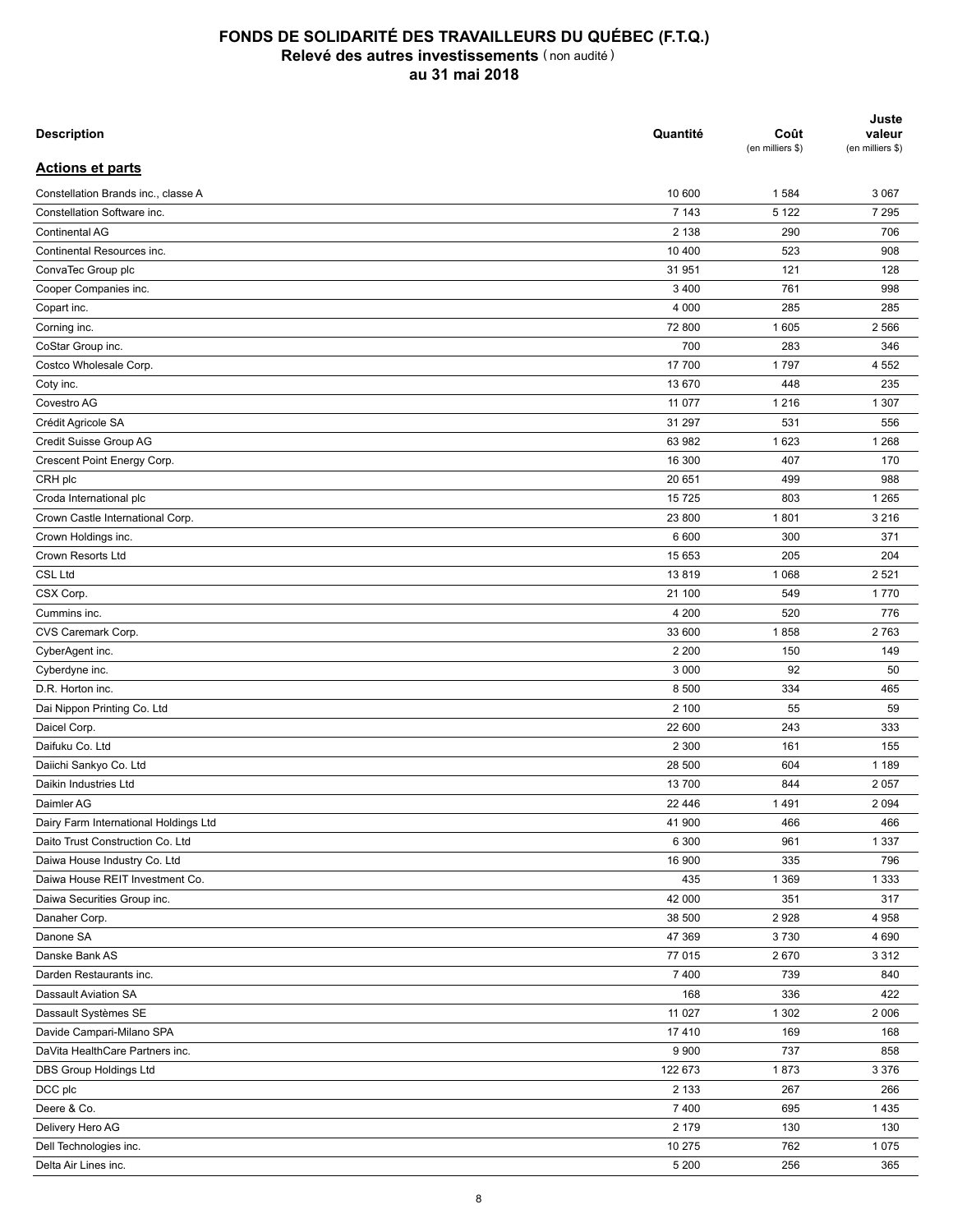| <b>Description</b>                        | Quantité         | Coût<br>(en milliers \$) | Juste<br>valeur<br>(en milliers \$) |
|-------------------------------------------|------------------|--------------------------|-------------------------------------|
| <b>Actions et parts</b>                   |                  |                          |                                     |
| DeNa Co. Ltd                              | 2 500            | 103                      | 63                                  |
| Denso Corp.                               | 11 700           | 510                      | 739                                 |
| Dentsply Sirona inc.                      | 4 700            | 336                      | 267                                 |
| Dentsu inc.                               | 4 9 0 0          | 301                      | 304                                 |
| Deutsche Bank AG                          | 55 584           | 1737                     | 781                                 |
| Deutsche Börse Group                      | 4 0 8 3          | 303                      | 707                                 |
| Deutsche Lufthansa AG                     | 5778             | 134                      | 203                                 |
| Deutsche Post AG                          | 22 4 68          | 649                      | 1 1 0 5                             |
| Deutsche Telekom AG                       | 83 4 95          | 1 3 2 3                  | 1671                                |
| Deutsche Wohnen AG                        | 8478             | 328                      | 515                                 |
| Devon Energy Corp.                        | 13 400           | 908                      | 723                                 |
| <b>DEXUS Property Group</b>               | 101 411          | 1 0 0 8                  | 984                                 |
| Diageo plc                                | 212 296          | 6410                     | 10 123                              |
| Diamondback Energy inc.                   | 4780             | 659                      | 748                                 |
| Digital Realty Trust inc.                 | 5 3 0 0          | 674                      | 739                                 |
| Direct Line Insurance Group plc           | 43 242           | 287                      | 267                                 |
| Disco Corp.                               | 1 900            | 467                      | 467                                 |
| <b>Discover Financial Services</b>        | 9700             | 479                      | 929                                 |
| Discovery Communications inc., classe A   | 2 9 0 0          | 120                      | 79                                  |
| Discovery Communications inc., classe C   | 9 1 5 2          | 354                      | 235                                 |
| DISH Network Corp.                        | 6 600            | 402                      | 253                                 |
| <b>DNB ASA</b>                            | 23 285           | 391                      | 541                                 |
| Dollar General Corp.                      | 16 500           | 1 3 2 3                  | 1872                                |
| Dollar Tree inc.                          | 10 211           | 750                      | 1 0 9 4                             |
|                                           |                  |                          |                                     |
| Dollarama inc.<br>Dominion Resources inc. | 22 600<br>69 600 | 2657<br>5 3 9 6          | 3 3 8 2<br>5795                     |
|                                           |                  |                          |                                     |
| Domino's Pizza Enterprises Ltd            | 1750             | 114                      | 85                                  |
| Domino's Pizza inc.                       | 1 200            | 221                      | 391                                 |
| Don Quijote Holdings Co. Ltd              | 1 500            | 104                      | 104                                 |
| Dorel Industries inc., classe B           | 120 850          | 4 207                    | 2653                                |
| Dover Corp.                               | 4 600            | 286                      | 461                                 |
| DowDuPont inc.                            | 130 805          | 5678                     | 10878                               |
| Dr Pepper Snapple Group inc.              | 33 200           | 3823                     | 5 1 3 8                             |
| Dream Global Real Estate Investment Trust | 112 000          | 1584                     | 1667                                |
| Drone Delivery Canada Corp.               | 144 600          | 239                      | 244                                 |
| <b>DSVAS</b>                              | 3 0 3 9          | 205                      | 327                                 |
| DTE Energy Co.                            | 31 300           | 3875                     | 4 1 5 9                             |
| Dufry AG                                  | 1965             | 352                      | 348                                 |
| Duke Energy Corp.                         | 86 314           | 6810                     | 8 6 4 0                             |
| Duke Realty Corp.                         | 17 100           | 627                      | 624                                 |
| DXC Technology Co.                        | 6754             | 566                      | 807                                 |
| E*TRADE Financial Corp.                   | 6 200            | 219                      | 510                                 |
| E.ON SE                                   | 54 290           | 1676                     | 745                                 |
| East Japan Railway Co.                    | 19 300           | 1 602                    | 2 4 7 9                             |
| East West Bancorp inc.                    | 3700             | 292                      | 333                                 |
| Eastman Chemical Co.                      | 5 0 0 0          | 194                      | 677                                 |
| EasyJet plc                               | 3 6 6 0          | 99                       | 108                                 |
| Eaton Corp. plc                           | 11 100           | 763                      | 1 1 0 3                             |
| Eaton Vance Corp.                         | 1 500            | 104                      | 105                                 |
| eBay inc.                                 | 44 800           | 1 0 3 9                  | 2 1 9 2                             |
| Ecolab inc.                               | 27 800           | 2916                     | 5 1 4 3                             |
| Edenred                                   | 13 550           | 460                      | 563                                 |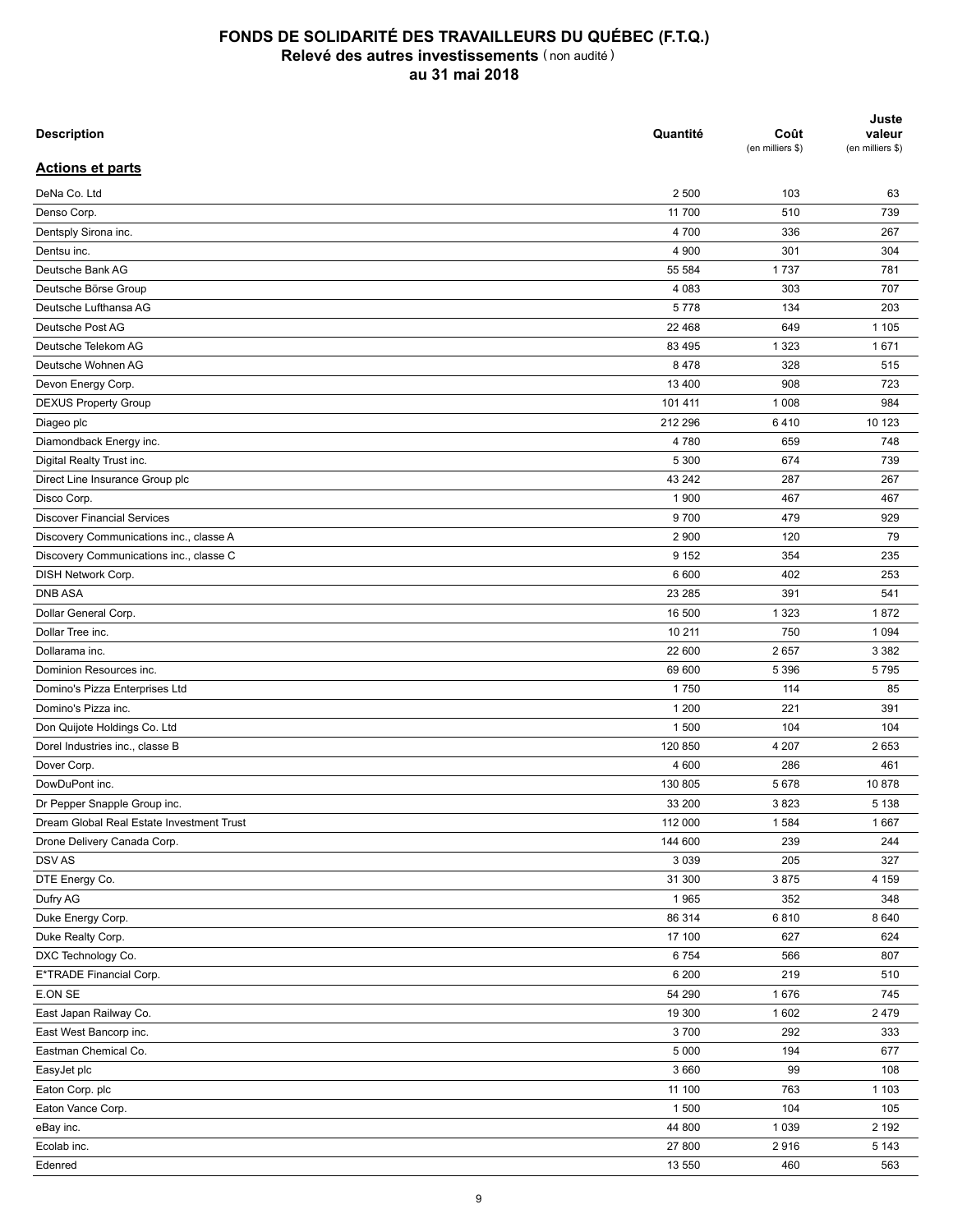| <b>Description</b>                               | Quantité | Coût<br>(en milliers \$) | Juste<br>valeur<br>(en milliers \$) |
|--------------------------------------------------|----------|--------------------------|-------------------------------------|
| <b>Actions et parts</b>                          |          |                          |                                     |
| Edison International                             | 19800    | 1465                     | 1596                                |
| EDP - Energias de Portugal SA                    | 61 402   | 296                      | 311                                 |
| Edwards Lifesciences Corp.                       | 5 100    | 512                      | 908                                 |
| Eiffage SA                                       | 2 3 2 8  | 332                      | 340                                 |
| Eisai Co. Ltd                                    | 6 900    | 278                      | 649                                 |
| Elbit Systems Ltd                                | 932      | 169                      | 145                                 |
| Électricité de France SA                         | 33 204   | 522                      | 287                                 |
| Electrolux AB                                    | 5 1 2 3  | 193                      | 164                                 |
| Electronic Arts inc.                             | 10 600   | 672                      | 1800                                |
| Eli Lilly & Co.                                  | 38 600   | 2 3 1 3                  | 4 2 5 9                             |
| Elisa Co.                                        | 19 260   | 842                      | 1 1 1 5                             |
| Emerson Electric Co.                             | 14 900   | 908                      | 1 3 6 9                             |
| Empire Co. Ltd, classe A                         | 189 100  | 4 4 8 9                  | 4 7 2 0                             |
| Ems-Chemie Holding AG                            | 3528     | 2442                     | 2870                                |
| Enagas SA                                        | 78 438   | 2888                     | 2709                                |
| Enbridge inc.                                    | 203 853  | 9426                     | 8 2 1 4                             |
| Enbridge Income Fund Holdings inc.               | 46 647   | 1490                     | 1 3 2 3                             |
| Encana Corp.                                     | 655 400  | 9508                     | 10814                               |
| Endeavour Mining Corp.                           | 55 400   | 1 2 9 3                  | 1 2 4 6                             |
| Endesa SA                                        | 17 069   | 465                      | 487                                 |
| Enel SPA                                         | 203 042  | 1 2 6 0                  | 1446                                |
| EnerCare inc.                                    | 85 009   | 1 3 8 2                  | 1464                                |
| Enerflex Ltd                                     | 65 000   | 948                      | 954                                 |
| Enerplus Corp.                                   | 326 800  | 3012                     | 5 1 8 0                             |
| Engie SA                                         | 43 522   | 1 2 9 3                  | 892                                 |
| <b>ENI SPA</b>                                   | 71 786   | 1793                     | 1684                                |
| Entergy Corp.                                    | 12 700   | 1 2 1 8                  | 1 3 3 3                             |
| EOG Resources inc.                               | 45 300   | 4 3 1 3                  | 6923                                |
| EQT Corp.                                        | 6 900    | 376                      | 461                                 |
| Equifax inc.                                     | 2 600    | 319                      | 384                                 |
| Equinix inc.                                     | 2723     | 923                      | 1401                                |
| Equinor ASA                                      | 108 859  | 3 2 4 5                  | 3715                                |
| Equity Residential                               | 37 400   | 2 5 8 6                  | 3 1 0 4                             |
| Ericsson LM, classe B                            | 177 450  | 2 2 1 6                  | 1667                                |
| Erste Group Bank AG                              | 16 457   | 592                      | 889                                 |
| Essex Property Trust inc.                        | 5700     | 1596                     | 1767                                |
| Essilor International                            | 4 8 5 6  | 558                      | 860                                 |
| Essity Aktiebolag, classe B                      | 20 411   | 310                      | 672                                 |
| Eurazeo SA                                       | 1439     | 146                      | 146                                 |
| Eurofins Scientific SE                           | 280      | 202                      | 186                                 |
| <b>Eutelsat Communications</b>                   | 3 1 4 0  | 109                      | 78                                  |
| Everest Re Group Ltd                             | 5400     | 1 0 0 6                  |                                     |
|                                                  |          |                          | 1578                                |
| <b>Eversource Energy</b><br>Evonik Industries AG | 23 689   | 1 3 2 6                  | 1754                                |
|                                                  | 3887     | 182                      | 176                                 |
| Exelon Corp.                                     | 23 900   | 1 1 8 7                  | 1 2 8 3                             |
| <b>EXOR NV</b>                                   | 2861     | 226                      | 269                                 |
| Expedia inc.                                     | 3 200    | 213                      | 502                                 |
| Expeditors International of Washington inc.      | 32 100   | 2 0 5 0                  | 3 1 0 1                             |
| Experian plc                                     | 28 995   | 555                      | 922                                 |
| Express Scripts Holdging Co.                     | 27 072   | 2 0 3 4                  | 2 6 6 2                             |
| Extra Space Storage inc.                         | 2 500    | 279                      | 312                                 |
| Exxon Mobil Corp.                                | 160 900  | 13 267                   | 16 957                              |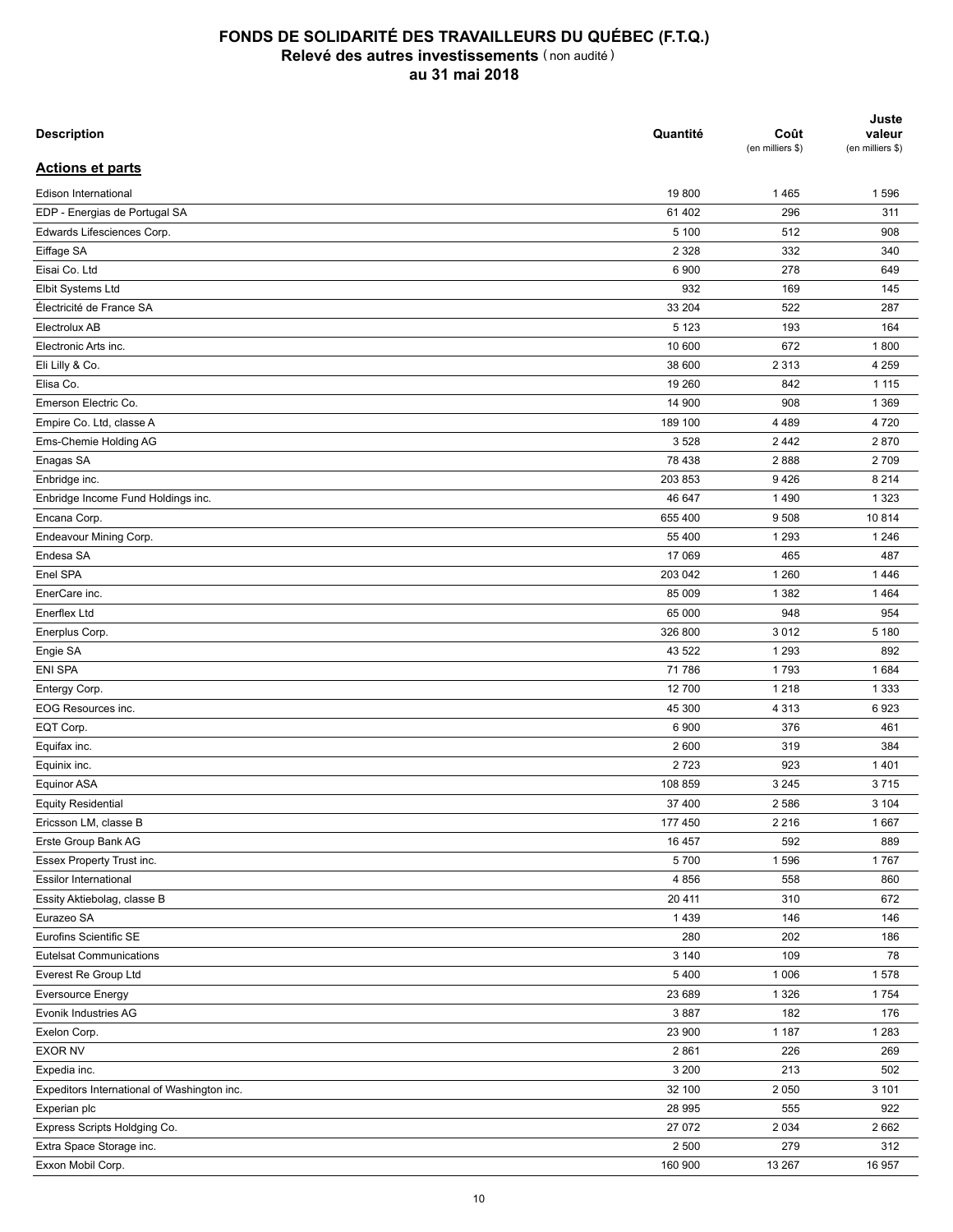| <b>Description</b>                          | Quantité        | Coût<br>(en milliers \$) | Juste<br>valeur<br>(en milliers \$) |
|---------------------------------------------|-----------------|--------------------------|-------------------------------------|
| <b>Actions et parts</b>                     |                 |                          |                                     |
| F5 Networks inc.                            | 10 200          | 1894                     | 2 2 9 1                             |
| Facebook inc., classe A                     | 62 584          | 4415                     | 15 570                              |
| Fairfax Financial Holdings Ltd              | 2 3 0 0         | 1 3 2 6                  | 1675                                |
| FamilyMart Co. Ltd                          | 5 0 0 0         | 340                      | 674                                 |
| Fanuc Corp.                                 | 11 500          | 1966                     | 3 1 9 5                             |
| Fast Retailing Co. Ltd                      | 1 200           | 425                      | 684                                 |
| Fastenal Co.                                | 8 4 0 0         | 451                      | 580                                 |
| Faurecia                                    | 1 0 6 8         | 113                      | 117                                 |
| <b>Federal Realty Investment Trust</b>      | 4 700           | 826                      | 724                                 |
| FedEx Corp.                                 | 6 200           | 621                      | 2 0 0 4                             |
| Ferguson plc                                | 8 1 6 1         | 452                      | 823                                 |
| Ferrari NV                                  | 2653            | 205                      | 447                                 |
| <b>Ferrovial SA</b>                         | 11 584          | 305                      | 311                                 |
| Fiat Chrysler Automobiles NV                | 25 985          | 217                      | 763                                 |
| Fidelity National Information Services inc. | 33 200          | 2 5 6 0                  | 4 4 0 2                             |
| Fifth Third Bancorp                         | 20 000          | 374                      | 793                                 |
| Financière Sun Life inc.                    | 414 971         | 19 4 89                  | 22 238                              |
| Finning International inc.                  | 141 400         | 4 4 2 2                  | 4 5 6 1                             |
| First Capital Realty inc.                   | 36 600          | 666                      | 769                                 |
| First Data Corp.                            | 10 800          | 226                      | 266                                 |
| First Quantum Minerals Ltd                  | 327 700         | 5414                     | 6 6 6 9                             |
| First Republic Bank                         | 3 600           | 286                      | 465                                 |
| FirstEnergy Corp.                           | 12 100          | 612                      | 540                                 |
| FirstService Corp.                          | 18 400          | 1 2 2 7                  | 1679                                |
|                                             |                 | 2 4 2 1                  | 5 2 6 4                             |
| Fiserv inc.                                 | 55 900<br>10744 | 125                      | 130                                 |
| Fisher & Paykel Healthcare Corp. Ltd        | 2 100           | 365                      | 543                                 |
| FleetCor Technologies inc.                  |                 |                          |                                     |
| Fletcher Building Ltd                       | 34 528          | 201                      | 207                                 |
| <b>Flextronics International Ltd</b>        | 41 700          | 593                      | 751                                 |
| Flight Centre Travel Group Ltd              | 1 0 8 5         | 49                       | 66                                  |
| FLIR Systems inc.                           | 12 300          | 551                      | 860                                 |
| Flowserve Corp.                             | 8 100           | 550                      | 434                                 |
| Fluor Corp.                                 | 4 600           | 332                      | 291                                 |
| FMC Corp.                                   | 9 9 0 0         | 668                      | 1 1 1 8                             |
| FNF Group                                   | 14 745          | 446                      | 707                                 |
| Foncière des Régions                        | 1964            | 176                      | 265                                 |
| Ford Motor Co.                              | 105 400         | 1712                     | 1579                                |
| Fortescue Metals Group Ltd                  | 700 286         | 3 3 6 3                  | 3 2 2 3                             |
| Fortinet inc.                               | 5 200           | 263                      | 413                                 |
| Fortis inc.                                 | 87 230          | 3659                     | 3614                                |
| Fortive Corp.                               | 7850            | 401                      | 740                                 |
| Fortum OYJ                                  | 36 970          | 847                      | 1 1 2 6                             |
| Fortune Brands Home & Security inc.         | 4 0 0 0         | 318                      | 291                                 |
| Franco-Nevada Corp.                         | 105 800         | 7657                     | 9673                                |
| Franklin Resources inc.                     | 10 000          | 529                      | 435                                 |
| Freeport-McMoRan inc.                       | 162 000         | 4 607                    | 3 5 5 2                             |
| Fresenius Medical Care AG & Co. KGaA        | 4913            | 344                      | 637                                 |
| Fresenius SE & Co. KGaA                     | 9 2 7 6         | 382                      | 922                                 |
| Fresnillo plc                               | 130 612         | 2621                     | 2996                                |
| Frutarom Industries Ltd                     | 2 2 3 0         | 216                      | 283                                 |
| Fuchs Petrolub SE                           | 1 2 4 4         | 54                       | 85                                  |
| FUJIFILM Holgings Corp.                     | 55 400          | 2 5 3 8                  | 2766                                |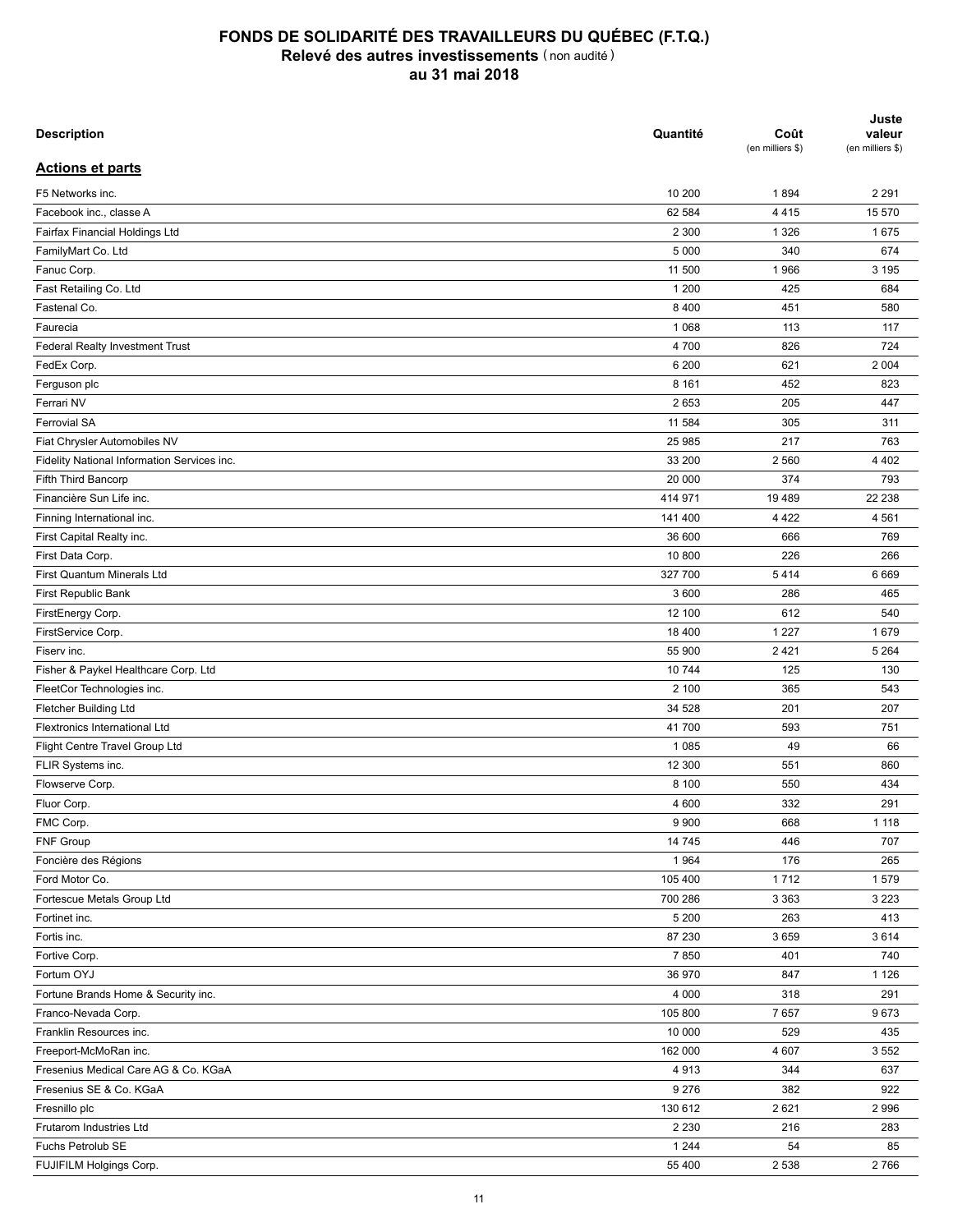| <b>Description</b>                   | Quantité          | Coût<br>(en milliers \$) | Juste<br>valeur<br>(en milliers \$) |
|--------------------------------------|-------------------|--------------------------|-------------------------------------|
| <b>Actions et parts</b>              |                   |                          |                                     |
| Fujitsu Ltd                          | 50 000            | 216                      | 398                                 |
| Fukuoka Financial Group inc.         | 18 000            | 102                      | 125                                 |
| G4S plc                              | 170 200           | 840                      | 793                                 |
| Galaxy Entertainment Group Ltd       | 243 000           | 2 0 8 0                  | 2 7 7 4                             |
| Galp Energia SGPS, SA                | 58 236            | 1 1 3 8                  | 1 4 0 2                             |
| Gamesa Corp. Tecnologica SA          | 3865              | 76                       | 77                                  |
| Garmin Ltd                           | 2 9 0 0           | 227                      | 226                                 |
| Gartner inc.                         | 2 2 0 0           | 250                      | 379                                 |
| Gas Natural SDG, SA                  | 28 5 25           | 769                      | 907                                 |
| <b>GEA Group AG</b>                  | 8 607             | 460                      | 413                                 |
| Geberit AG                           | 2 0 8 5           | 854                      | 1 172                               |
| Gecina SA                            | 1 1 5 8           | 255                      | 260                                 |
| General Electric Co.                 | 580 317           | 12 980                   | 10 599                              |
| General Mills inc.                   | 50 000            | 2515                     | 2743                                |
| General Motors Co.                   | 33 800            | 1 2 7 6                  | 1872                                |
| Genmab AS                            | 1494              | 327                      | 291                                 |
| Genting Singapore plc                | 126 100           | 146                      | 154                                 |
| Genuine Parts Co.                    | 16 200            | 1538                     | 1 9 0 8                             |
| George Weston Ltd                    | 3 0 0 0           | 251                      | 316                                 |
| GGP inc.                             | 15 200            | 322                      | 400                                 |
| Gilead Sciences inc.                 | 43 100            | 2860                     | 3768                                |
| Givaudan SA                          | 1891              | 3 3 9 0                  | 5476                                |
| Gjensidige Forsikring ASA            | 30 217            | 675                      | 605                                 |
| Glaxosmithkline plc                  | 189816            | 5 0 3 9                  | 4 9 9 4                             |
| Global Payments inc.                 | 4 0 0 0           | 461                      | 577                                 |
| GoDaddy inc.                         | 2 3 0 0           | 214                      | 214                                 |
| Goldcorp inc.                        | 555 700           | 11 7 7 3                 | 10 297                              |
| Golden Agri-Resources Ltd            | 1 062 200         | 478                      | 325                                 |
| Goldman Sachs Group inc.             | 9600              | 1750                     | 2813                                |
| Goodman Group                        | 39 698            | 272                      | 364                                 |
| <b>GPT Group</b>                     | 155 597           | 735                      | 768                                 |
| Great Canadian Gaming Corp.          | 80 923            | 2 2 4 3                  | 4 2 1 7                             |
|                                      | 98 500            | 3 2 7 7                  | 3 2 4 2                             |
| Great-West Lifeco inc.<br>Grifols SA |                   | 169                      | 172                                 |
| Groupe Bruxelles Lambert SA          | 4 5 0 3<br>10 361 | 1414                     | 1423                                |
| Groupe Eurotunnel SE                 | 6740              |                          |                                     |
|                                      |                   | 121                      | 118                                 |
| Groupe SNC-Lavalin inc.              | 80 300            | 4414                     | 4 5 4 2                             |
| GVC Holdings plc                     | 13 8 24           | 235                      | 243                                 |
| H&R Block inc.                       | 5 3 0 0           | 160                      | 189                                 |
| H&R Real Estate Investment Trust     | 298 343           | 6467                     | 6 0 29                              |
| Halliburton Co.                      | 73 500            | 4 7 4 4                  | 4742                                |
| Hamamatsu Photonics K.K.             | 29 600            | 1667                     | 1670                                |
| Hammerson plc                        | 24 834            | 312                      | 234                                 |
| Hanesbrands inc.                     | 9 2 0 0           | 327                      | 218                                 |
| Hang Lung Group Ltd                  | 59 000            | 289                      | 237                                 |
| Hang Lung Properties Ltd             | 74 000            | 275                      | 218                                 |
| Hang Seng Bank Ltd                   | 190 000           | 3565                     | 6 1 6 7                             |
| Hankyu Hanshin Holdings inc.         | 29 200            | 1 0 4 6                  | 1565                                |
| Hannover Rueck SE                    | 844               | 109                      | 138                                 |
| Hargreaves Lansdown plc              | 8 2 7 8           | 211                      | 272                                 |
| Harley-Davidson inc.                 | 4 800             | 273                      | 256                                 |
| Harris Corp.                         | 19 000            | 3415                     | 3709                                |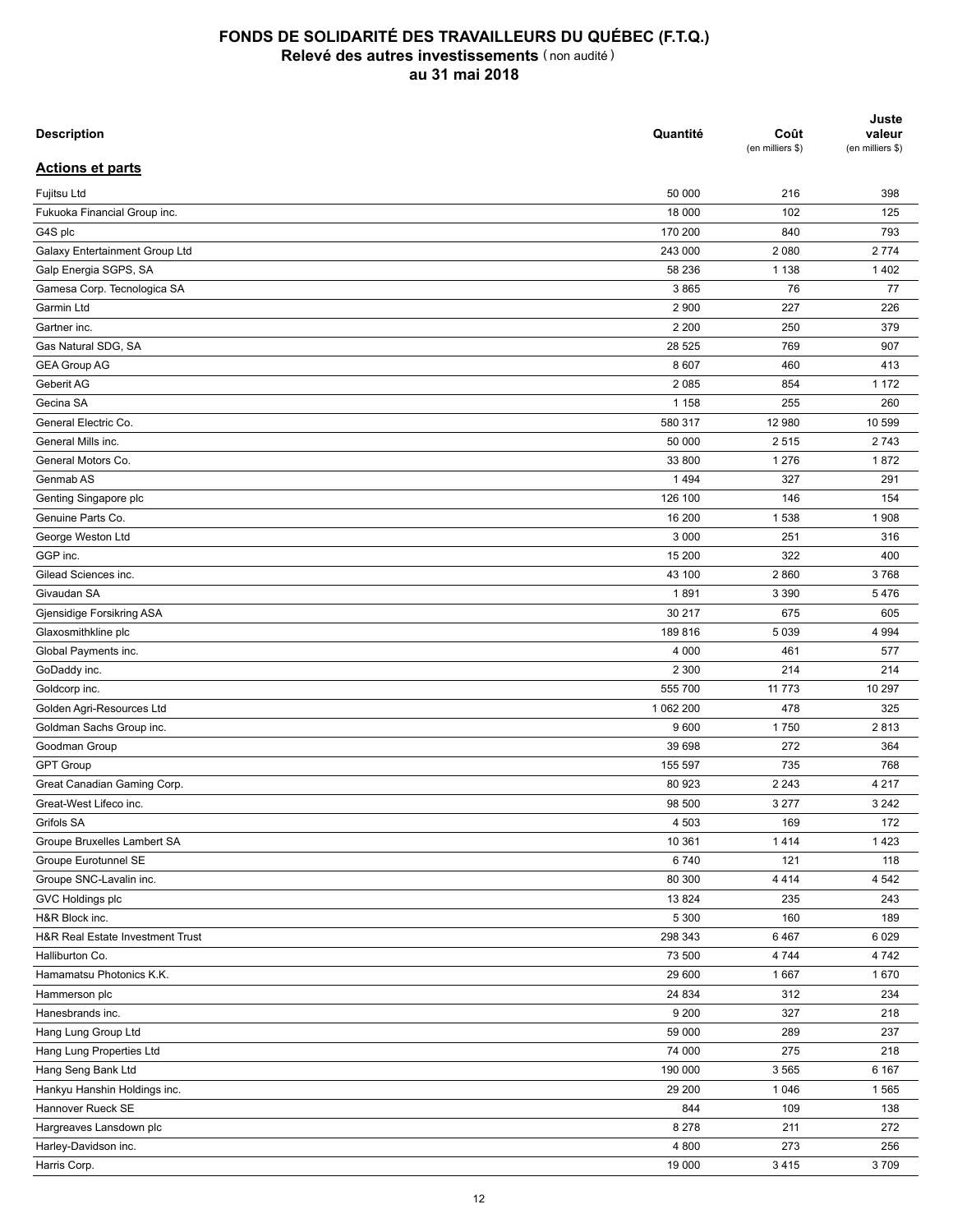| <b>Description</b>                                      | Quantité  | Coût<br>(en milliers \$) | Juste<br>valeur<br>(en milliers \$) |
|---------------------------------------------------------|-----------|--------------------------|-------------------------------------|
| <b>Actions et parts</b>                                 |           |                          |                                     |
| Harvey Norman Holdings Ltd                              | 29 0 70   | 103                      | 103                                 |
| Hasbro inc.                                             | 13700     | 1 4 6 4                  | 1542                                |
| HCA Holdings inc.                                       | 21 100    | 1806                     | 2823                                |
| HCP inc.                                                | 35 400    | 1 3 1 9                  | 1 1 0 1                             |
| HD Supply Holdings inc.                                 | 5 300     | 248                      | 280                                 |
| Healthscope Ltd                                         | 42 306    | 98                       | 98                                  |
| HeidelbergCement AG                                     | 4 1 2 3   | 237                      | 473                                 |
| Heineken Holding NV                                     | 7 1 6 8   | 476                      | 904                                 |
| Heineken NV                                             | 17 181    | 1 202                    | 2 2 2 8                             |
| Helmerich & Payne inc.                                  | 15 600    | 1 0 6 3                  | 1 3 4 3                             |
| Henderson Land Development Co. Ltd                      | 73 563    | 513                      | 628                                 |
| Henkel AG & Co. KGaA                                    | 18 067    | 1697                     | 2839                                |
| Hennes & Mauritz AB, classe B                           | 40 804    | 1410                     | 797                                 |
| Henry Schein inc.                                       | 15 100    | 1 1 7 6                  | 1 3 5 5                             |
| Hermès International                                    | 6 189     | 4 4 3 9                  | 5705                                |
| Hess Corp.                                              | 8 0 0 0   | 509                      | 627                                 |
| Hewlett Packard Enterprise Co.                          | 88 200    | 1 1 4 9                  | 1744                                |
| Hexagon AB                                              | 10 555    | 554                      | 770                                 |
| High Liner Foods inc.                                   | 86 200    | 1 1 3 6                  | 899                                 |
| Hikari Tsushin inc.                                     | 3 0 0 0   | 502                      | 693                                 |
| Hilton Worldwide Holdings inc.                          | 7 2 6 6   | 619                      | 761                                 |
| Hino Motors Ltd                                         | 4 100     | 70                       | 60                                  |
| Hirose Electric Co. Ltd                                 | 3 601     | 517                      | 609                                 |
| Hisamitsu Pharmaceutical Co. inc.                       | 1 4 0 0   |                          | 151                                 |
|                                                         |           | 151                      |                                     |
| Hitachi Chemical Co. Ltd                                | 6 200     | 114                      | 174                                 |
| Hitachi Construction Machinery Co. Ltd                  | 6400      | 240                      | 307                                 |
| Hitachi High-Technologies Corp.                         | 1 4 0 0   | 59                       | 82                                  |
| Hitachi Ltd                                             | 117 000   | 826                      | 1 1 1 3                             |
| <b>Hitachi Metals Ltd</b>                               | 17 500    | 251                      | 250                                 |
| HK Electric Investments and HK Electric Investments Ltd | 911 021   | 1 0 2 3                  | 1 1 4 2                             |
| <b>HKT Trust and HKT Ltd</b>                            | 1 240 700 | 1925                     | 2 0 2 1                             |
| <b>Hochtief AG</b>                                      | 228       | 53                       | 54                                  |
| HollyFrontier Corp.                                     | 3800      | 145                      | 380                                 |
| Hologic inc.                                            | 13 500    | 692                      | 663                                 |
| Home Depot inc.                                         | 51 100    | 6 1 2 1                  | 12 3 66                             |
| Honda Motor Co. Ltd                                     | 42 900    | 1708                     | 1766                                |
| Honeywell International inc.                            | 32 300    | 4 2 3 4                  | 6 197                               |
| Hong Kong & China Gas Co. Ltd                           | 1 362 335 | 2 6 5 4                  | 3821                                |
| Hong Kong Exchanges and Clearing Ltd                    | 28 319    | 562                      | 1 1 8 9                             |
| Hongkong Land Holdings Ltd                              | 242 300   | 2 2 6 2                  | 2 2 8 2                             |
| Hormel Foods Corp.                                      | 40 300    | 994                      | 1876                                |
| Hoshizaki Electric Co. Ltd                              | 600       | 66                       | 78                                  |
| Host Hotels & Resorts inc.                              | 18 700    | 343                      | 525                                 |
| Hoya Corp.                                              | 13 700    | 356                      | 1 0 5 9                             |
| HP inc.                                                 | 100 901   | 1514                     | 2 8 8 4                             |
| <b>HSBC Holdings plc</b>                                | 502 411   | 5765                     | 6 2 4 9                             |
| HudBay Minerals inc.                                    | 470 800   | 4 4 9 6                  | 3922                                |
| Hugo Boss AG                                            | 1019      | 155                      | 119                                 |
| Humana inc.                                             | 8 0 0 0   | 1541                     | 3 0 2 0                             |
| Huntington Bancshares inc.                              | 23 500    | 350                      | 453                                 |
| Huntington Ingalls Industries inc.                      | 1 500     | 407                      | 430                                 |
| Husky Energy inc.                                       | 521 901   | 12 0 22                  | 9765                                |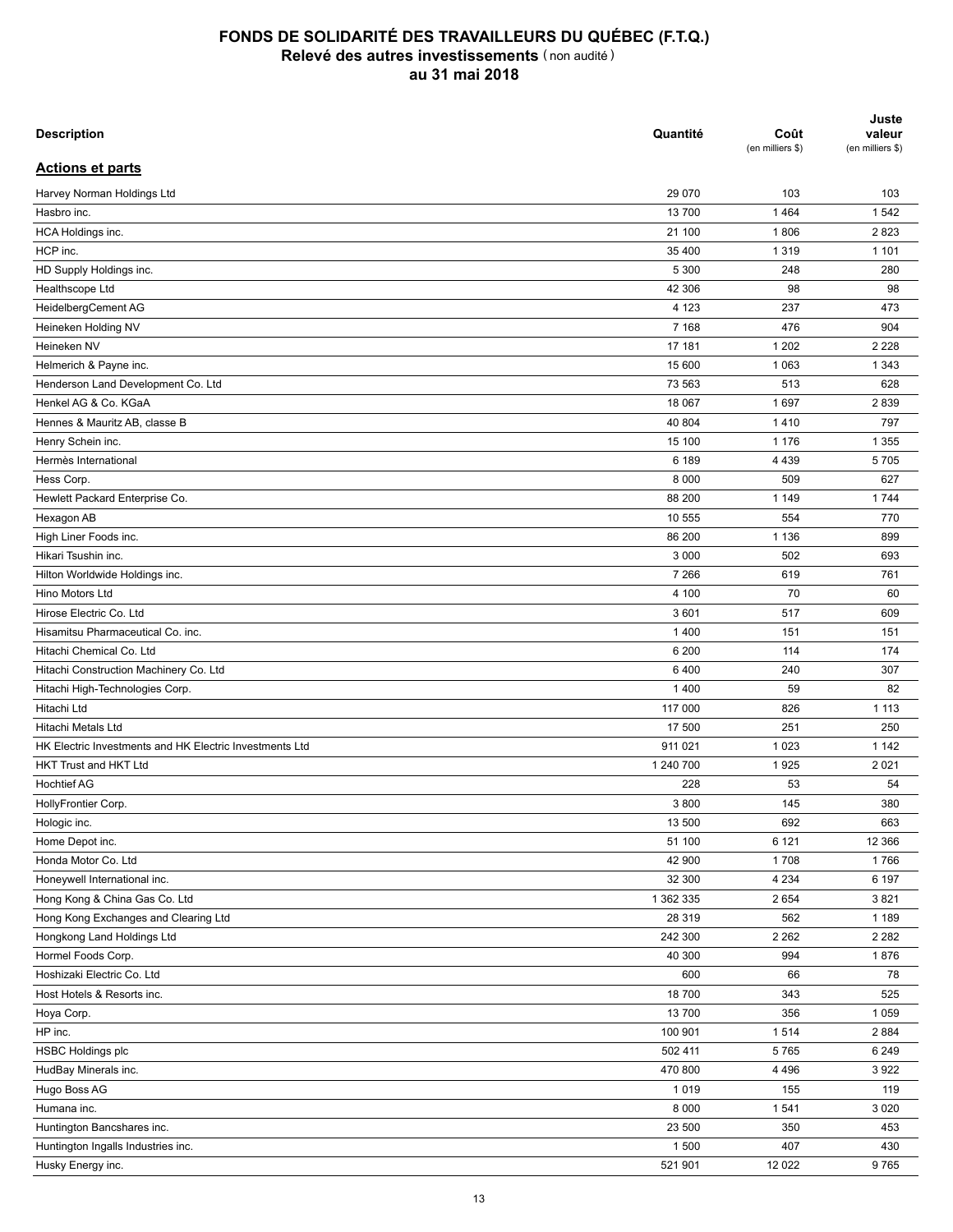| <b>Description</b>                                           | Quantité | Coût<br>(en milliers \$) | Juste<br>valeur<br>(en milliers \$) |
|--------------------------------------------------------------|----------|--------------------------|-------------------------------------|
| <b>Actions et parts</b>                                      |          |                          |                                     |
| Hydro One Ltd                                                | 123 573  | 2850                     | 2 4 0 5                             |
| Hysan Development Co. Ltd                                    | 15 000   | 91                       | 112                                 |
| IAC/InterActive Corp.                                        | 2 2 0 0  | 360                      | 443                                 |
| Iberdrola SA                                                 | 132 807  | 1014                     | 1 2 2 1                             |
| ICA Gruppen AB                                               | 2937     | 143                      | 117                                 |
| Icade                                                        | 586      | 75                       | 71                                  |
| Idemitsu Kosan Co. Ltd                                       | 5 500    | 114                      | 240                                 |
| <b>IDEX Corporation</b>                                      | 1 900    | 283                      | 342                                 |
| <b>IDEXX Laboratories inc.</b>                               | 1 900    | 349                      | 513                                 |
| IHI Corp.                                                    | 3 0 0 0  | 101                      | 147                                 |
| <b>IHS Markit Ltd</b>                                        | 7 2 4 6  | 328                      | 463                                 |
| <b>Iliad SA</b>                                              | 950      | 112                      | 209                                 |
| Illinois Tool Works inc.                                     | 8 500    | 647                      | 1584                                |
| Illumina inc.                                                | 3 600    | 529                      | 1 2 7 2                             |
| Imerys SA                                                    | 1 3 5 2  | 84                       | 149                                 |
| Imperial Oil Ltd                                             | 31 400   | 1 3 7 9                  | 1 3 3 2                             |
| <b>Incited Pivot Ltd</b>                                     | 58 244   | 209                      | 197                                 |
| Incyte Corp.                                                 | 5 0 0 0  | 536                      | 443                                 |
| Industria de Diseno Textil SA                                | 55 329   | 2 175                    | 2 2 6 3                             |
|                                                              | 30 898   | 1 5 5 1                  | 1638                                |
| Industrielle Alliance, Assurance et services financiers inc. |          |                          |                                     |
| Infineon Technologies AG                                     | 70 428   | 1 1 7 4                  | 2 4 9 9                             |
| Ing Groep NV                                                 | 95 620   | 994                      | 1804                                |
| Ingenico Group                                               | 2813     | 388                      | 292                                 |
| Ingersoll-Rand plc                                           | 7 500    | 448                      | 852                                 |
| Ingredion inc.                                               | 4 4 6 5  | 699                      | 645                                 |
| Innogy SE                                                    | 1660     | 79                       | 91                                  |
| Inpex Corp.                                                  | 71 600   | 1013                     | 1 0 3 8                             |
| Insurance Australia Group Ltd                                | 60 545   | 347                      | 483                                 |
| Intact Financial Corp.                                       | 88 000   | 6535                     | 8629                                |
| Intel Corp.                                                  | 319 300  | 9778                     | 22 864                              |
| Inter Pipeline Ltd                                           | 10 800   | 324                      | 264                                 |
| Intercontinental Exchange inc.                               | 19771    | 1 0 0 1                  | 1818                                |
| InterContinental Hotels Group plc                            | 6 3 3 0  | 260                      | 526                                 |
| Interfor Corp.                                               | 157 350  | 2976                     | 4 0 5 7                             |
| International Business Machines Corp.                        | 46 800   | 9802                     | 8579                                |
| International Consolidated Airlines Group SA                 | 21 197   | 223                      | 249                                 |
| International Flavors & Fragrances inc.                      | 5 0 0 0  | 449                      | 792                                 |
| International Paper Co.                                      | 8700     | 290                      | 604                                 |
| Interpublic Group of Cos inc.                                | 9 9 0 0  | 304                      | 290                                 |
| Intertape Polymer Group inc.                                 | 99 199   | 2 0 6 2                  | 1898                                |
| Intertek Group plc                                           | 14 769   | 927                      | 1 3 9 3                             |
| Intesa Sanpaolo                                              | 346 888  | 669                      | 1 3 2 1                             |
| Intuit inc.                                                  | 11 700   | 1595                     | 3 0 5 9                             |
| Intuitive Surgical inc.                                      | 4 3 2 5  | 1 1 5 9                  | 2579                                |
| Invesco Ltd                                                  | 11 700   | 409                      | 415                                 |
| Investec plc                                                 | 61838    | 579                      | 593                                 |
| Investment AB Kinnevik, classe B                             | 19 694   | 856                      | 888                                 |
| Investor AB, classe B                                        | 12 3 27  | 394                      | 662                                 |
| Invitation Homes inc.                                        | 20 800   | 594                      | 594                                 |
| IPG Photonics Corp.                                          | 2 4 0 0  | 741                      | 751                                 |
| Ipsen SA                                                     | 554      | 95                       | 114                                 |
| IQVIA Holdings inc.                                          | 3 500    | 373                      | 449                                 |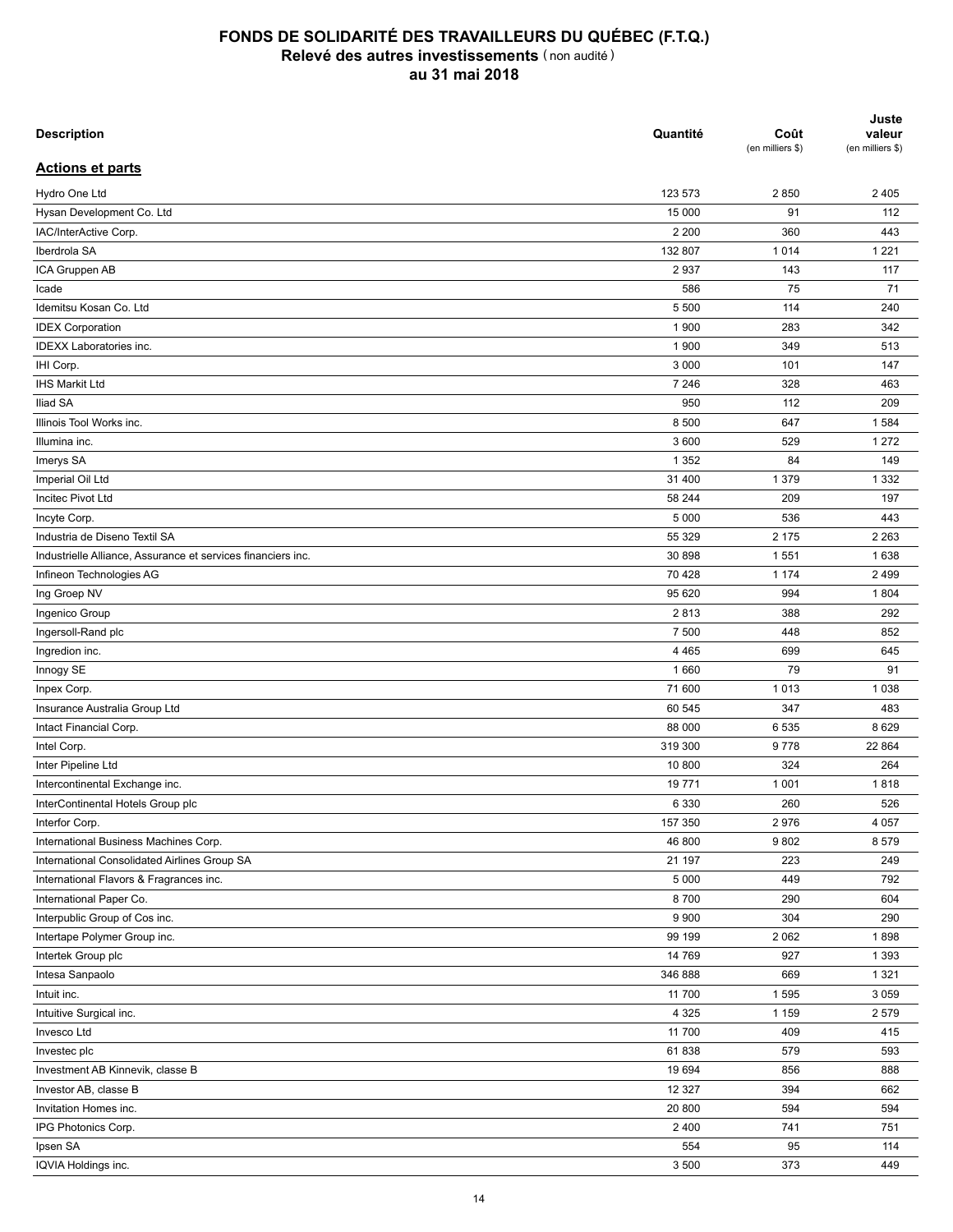| <b>Description</b>                             | Quantité | Coût<br>(en milliers \$) | Juste<br>valeur<br>(en milliers \$) |
|------------------------------------------------|----------|--------------------------|-------------------------------------|
| <b>Actions et parts</b>                        |          |                          |                                     |
| Iron Mountain inc.                             | 6 900    | 319                      | 298                                 |
| Isetan Mitsukoshi Holdings Ltd                 | 4700     | 69                       | 75                                  |
| <b>Israel Chemicals Ltd</b>                    | 41 480   | 277                      | 249                                 |
| <b>ISS AS</b>                                  | 12 970   | 667                      | 574                                 |
| <b>Isuzu Motors Ltd</b>                        | 30 300   | 481                      | 528                                 |
| Itochu Corp.                                   | 44 000   | 592                      | 1075                                |
| ITV plc                                        | 104 766  | 383                      | 294                                 |
| Ivanhoe Mines Ltd                              | 220 000  | 420                      | 719                                 |
| J Sainsbury plc                                | 57 043   | 343                      | 313                                 |
| J. Front Retailing Co. Ltd                     | 3 100    | 70                       | 63                                  |
| Jack Henry & Associates inc.                   | 16 500   | 2 3 6 1                  | 2677                                |
| Jacobs Engineering Group inc.                  | 3 0 0 0  | 250                      | 252                                 |
| James Hardie Industries plc                    | 12730    | 91                       | 277                                 |
| Japan Airlines Co. Ltd                         | 2 600    | 125                      | 131                                 |
| Japan Exchange Group inc.                      | 11 800   | 169                      | 292                                 |
| Japan Post Bank Co. Ltd                        | 131 800  | 2 1 6 7                  | 2 1 4 2                             |
| Japan Post Holdings Co. Ltd                    | 84 400   | 1 2 5 0                  | 1 2 5 7                             |
| Japan Prime Realty Investment Corp.            | 274      | 1 0 9 2                  | 1 2 9 4                             |
| Japan Real Estate Investment Corp.             | 422      | 2 608                    | 2878                                |
| Japan Retail Fund Investment Corp.             | 829      | 1963                     | 1954                                |
| Jardine Cycle & Carriage Ltd                   | 23 088   | 864                      | 770                                 |
| Jardine Matheson Holdings Ltd                  | 52 400   | 4 0 7 5                  | 4 2 4 5                             |
| Jardine Strategic Holdings Ltd                 | 50 300   | 2689                     | 2 3 3 6                             |
| Jazz Pharmaceuticals plc                       | 1 4 0 0  | 270                      | 307                                 |
|                                                | 2 100    | 226                      | 349                                 |
| JB Hunt Transport Services inc.<br>JCDecaux SA | 5 5 2 9  | 240                      | 223                                 |
|                                                |          | 334                      | 295                                 |
| Jefferies Financial Group inc.                 | 10 400   |                          |                                     |
| Jeronimo Martins SGPS, SA                      | 16 063   | 274                      | 328                                 |
| JFE Holdings inc.                              | 22 900   | 617                      | 616                                 |
| JGC Corp.                                      | 13 400   | 406                      | 364                                 |
| John Wood Group plc                            | 25 661   | 298                      | 297                                 |
| Johnson & Johnson                              | 97 200   | 9458                     | 15 083                              |
| Johnson Controls International plc             | 22 776   | 1 0 3 8                  | 992                                 |
| Johnson Matthey plc                            | 4 5 6 0  | 143                      | 277                                 |
| Jones Lang Lasalle inc.                        | 1 0 0 0  | 200                      | 212                                 |
| JPMorgan Chase & Co.                           | 93 200   | 6 3 3 0                  | 12 937                              |
| JSR Corp.                                      | 7 500    | 155                      | 190                                 |
| JTEKT Corp.                                    | 6 100    | 117                      | 116                                 |
| Julius Baer Group Ltd                          | 5733     | 312                      | 435                                 |
| Juniper Networks inc.                          | 7 100    | 194                      | 245                                 |
| JX Holdings inc.                               | 142 450  | 722                      | 1 1 9 5                             |
| K+S AG                                         | 3615     | 217                      | 125                                 |
| Kajima Corp.                                   | 22 000   | 228                      | 233                                 |
| Kakaku.com inc.                                | 2 0 0 0  | 40                       | 57                                  |
| Kansai Electric Power Co. inc.                 | 22 200   | 485                      | 415                                 |
| Kansai Paint Co. Ltd                           | 12 300   | 146                      | 343                                 |
| Kansas City Southern                           | 6 0 0 0  | 724                      | 834                                 |
| Kao Corp.                                      | 21 100   | 694                      | 2 1 2 7                             |
| Kawasaki Heavy Industries Ltd                  | 2700     | 101                      | 107                                 |
| <b>KBC Groep NV</b>                            | 5 5 3 1  | 373                      | 554                                 |
| KDDI Corp.                                     | 98 300   | 1669                     | 3 4 5 7                             |
| Keikyu Corp.                                   | 3 0 0 0  | 68                       | 66                                  |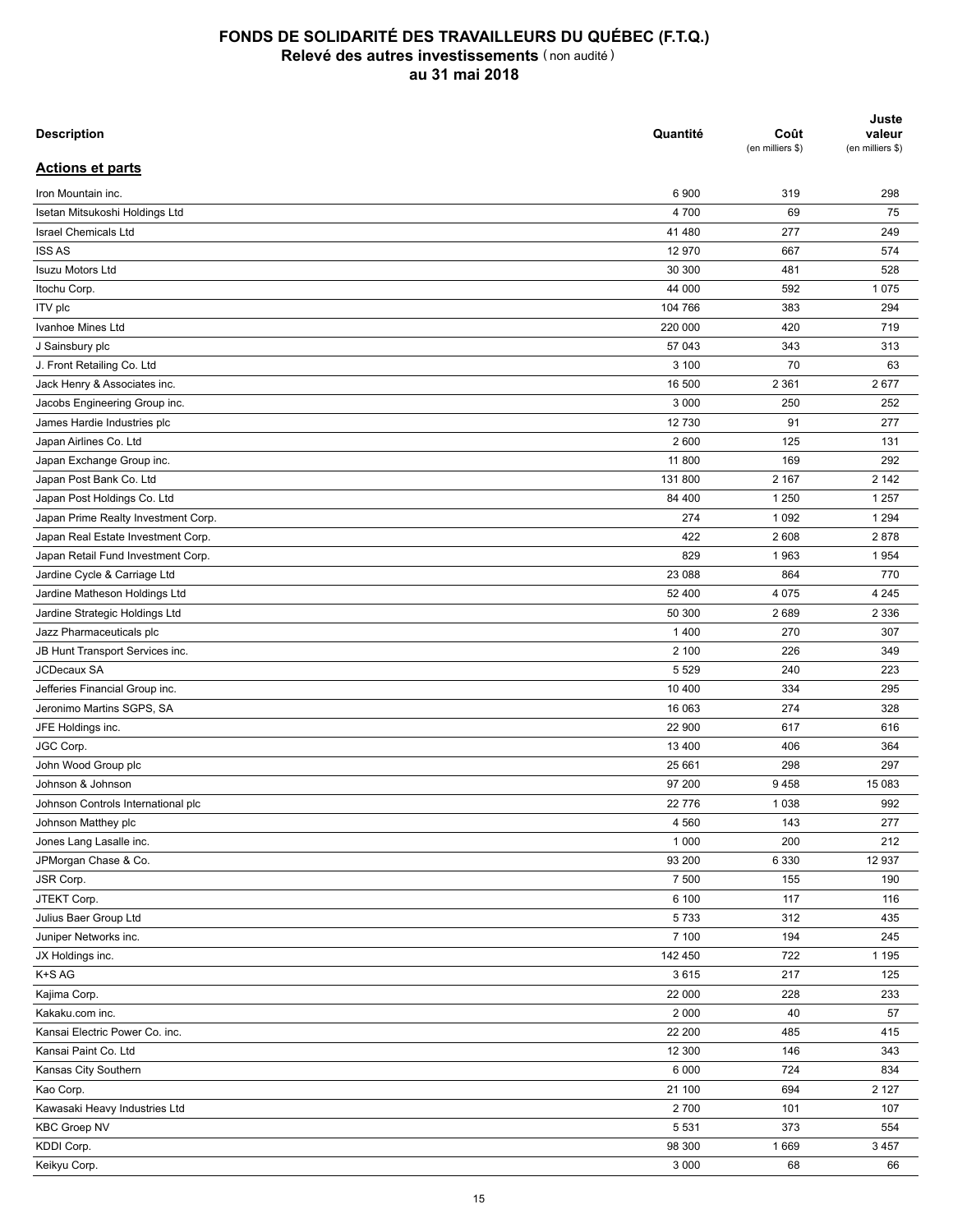| <b>Description</b>                                  | Quantité    | Coût<br>(en milliers \$) | Juste<br>valeur<br>(en milliers \$) |
|-----------------------------------------------------|-------------|--------------------------|-------------------------------------|
| <b>Actions et parts</b>                             |             |                          |                                     |
| Keio Corp.                                          | 900         | 49                       | 54                                  |
| Keisei Electric Railway Co. Ltd                     | 1800        | 71                       | 79                                  |
| Kellogg Co.                                         | 45 000      | 3 0 4 5                  | 3759                                |
| Keppel Corp. Ltd                                    | 51 100      | 446                      | 382                                 |
| Kering                                              | 4 2 3 4     | 1 0 0 2                  | 3 1 3 9                             |
| Kerry Group plc, classe A                           | 31 849      | 3 1 5 5                  | 4 3 4 7                             |
| Kerry Properties Ltd                                | 39 000      | 173                      | 270                                 |
| KeyCorp                                             | 27 900      | 590                      | 704                                 |
| Keyence Corp.                                       | 6 0 0 0     | 2 1 3 5                  | 4787                                |
| Keyera Corp.                                        | 163 500     | 5756                     | 5943                                |
| Keysight Technologies inc.                          | 1 200       | 91                       | 91                                  |
| Kikkoman Corp.                                      | 5 300       | 63                       | 325                                 |
| Kimberly-Clark Corp.                                | 29 300      | 2788                     | 3833                                |
| Kimco Realty Corp.                                  | 10 500      | 345                      | 211                                 |
| Kinaxis inc.                                        | 20 833      | 1 5 5 7                  | 1776                                |
| Kingfisher plc                                      | 148 540     | 953                      | 783                                 |
| Kinross Gold Corp.                                  | 688 700     | 3 4 5 7                  | 3 2 2 3                             |
| Kintetsu Corp.                                      | 16 600      | 852                      | 903                                 |
| KION Group AG                                       | 1829        | 209                      | 193                                 |
| Kirin Holdings Co. Ltd                              | 22 000      | 319                      | 813                                 |
| Kirkland Lake Gold Ltd                              | 166 600     | 3 0 8 3                  | 3972                                |
| KLA-Tencor Corp.                                    | 12 600      | 1 2 8 4                  | 1850                                |
| Klepierre SA                                        | 5 1 3 7     | 307                      | 259                                 |
| Knight-Swift Transportation Holdings inc.           | 2 500       | 153                      | 132                                 |
| Kobayashi Pharmaceutical Co. Ltd                    | 1 100       | 128                      | 126                                 |
| Kobe Steel Ltd                                      | 22 400      | 358                      | 292                                 |
| Kohl's Corp.                                        | 5 0 0 0     | 268                      | 433                                 |
| KOITO Manufacturing Co. Ltd                         | 2 2 0 0     | 181                      | 210                                 |
| Komatsu Ltd                                         | 53 000      | 1446                     | 2 2 7 0                             |
| Konami Holdings Corp.                               | 1 4 0 0     | 104                      | 85                                  |
| Kone OYJ, classe B                                  | 23 619      | 1 2 4 5                  | 1515                                |
| Konica Minolta inc.                                 | 9 500       | 104                      | 113                                 |
|                                                     | 31 140      | 434                      | 927                                 |
| Koninklijke Ahold Delhaize NV<br>Koninklijke DSM NV | 11 974      | 839                      | 1545                                |
| Koninklijke KPN NV                                  | 106 426     | 474                      | 375                                 |
|                                                     | 48 225      |                          |                                     |
| Koninklijke Philips NV<br>Koninklijke Vopak NV      |             | 1598                     | 2 5 5 7                             |
| KOSÉ Corp.                                          | 1920<br>800 | 111<br>96                | 122                                 |
|                                                     |             |                          | 226                                 |
| Kroger Co.                                          | 22 500      | 335                      | 710                                 |
| Kubota Corp.                                        | 29 600      | 464                      | 648                                 |
| Kuehne + Nagel International AG                     | 20 586      | 3 2 5 4                  | 4 0 3 6                             |
| Kuraray Co. Ltd                                     | 14 400      | 179                      | 287                                 |
| Kyocera Corp.                                       | 7 900       | 410                      | 609                                 |
| Kyowa Hakko Kirin Co. Ltd                           | 4 0 0 0     | 84                       | 106                                 |
| Kyushu Electric Power Co. inc.                      | 11 300      | 234                      | 174                                 |
| Kyushu Railway Co.                                  | 21 109      | 952                      | 874                                 |
| L Brands inc.                                       | 5700        | 296                      | 251                                 |
| La Banque de Nouvelle-Écosse                        | 433 112     | 28 540                   | 33 887                              |
| Laboratory Corp. of America Holdings                | 10 500      | 1 1 7 9                  | 2460                                |
| LafargeHolcim Ltd                                   | 37 012      | 2 8 0 5                  | 2467                                |
| Lam Research Corp.                                  | 13 800      | 1693                     | 3 5 4 8                             |
| Land Securities Group plc                           | 28 122      | 412                      | 451                                 |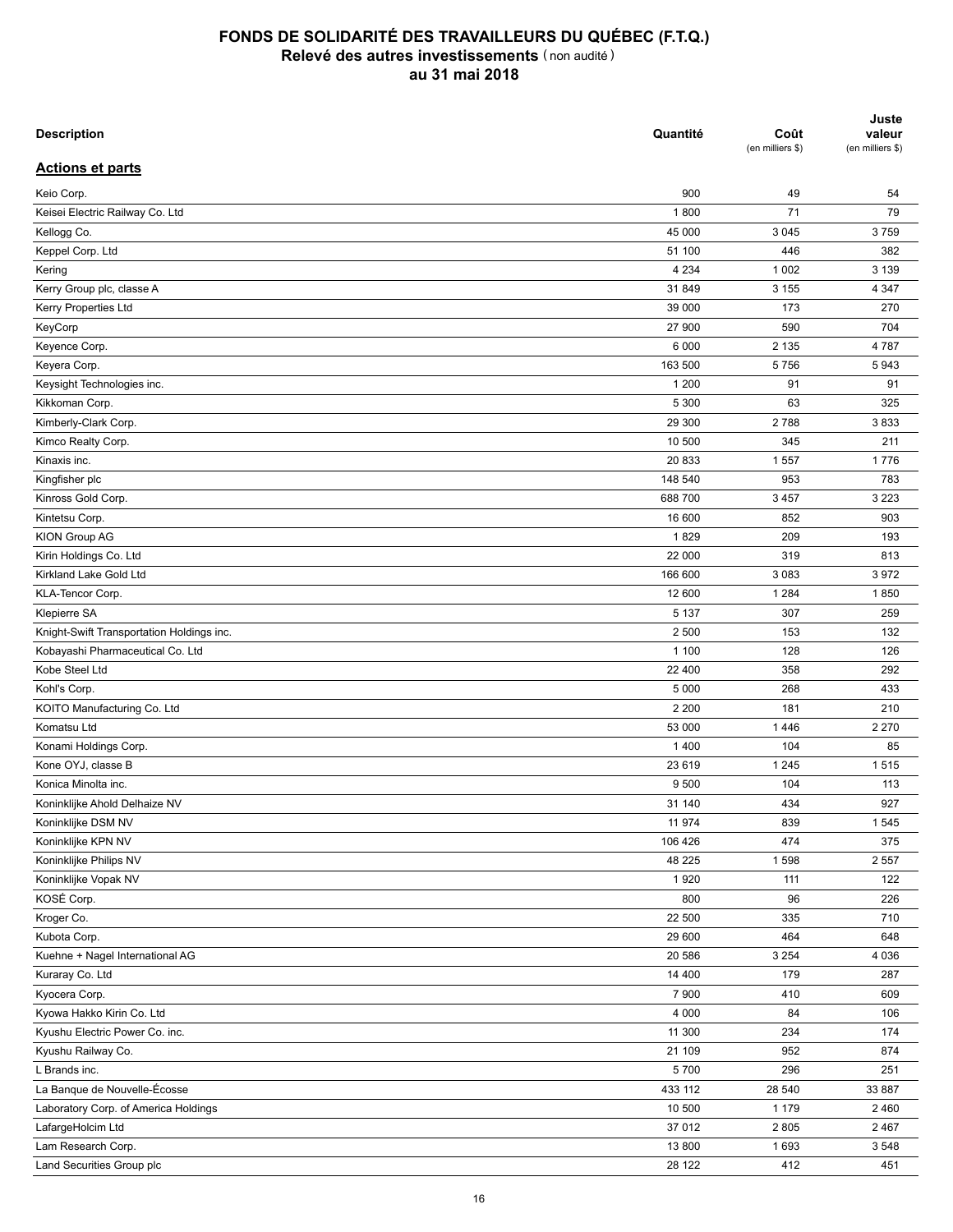| <b>Description</b>                                              | Quantité | Coût<br>(en milliers \$) | Juste<br>valeur<br>(en milliers \$) |
|-----------------------------------------------------------------|----------|--------------------------|-------------------------------------|
| <b>Actions et parts</b>                                         |          |                          |                                     |
| Lanxess AG                                                      | 5 107    | 415                      | 522                                 |
| Las Vegas Sands Corp.                                           | 29 000   | 2 1 3 6                  | 3 0 3 3                             |
| Lawson inc.                                                     | 16 800   | 1 3 6 1                  | 1422                                |
| Lear Corp.                                                      | 4 0 0 0  | 593                      | 1 0 2 7                             |
| Legal & General Group plc                                       | 122 672  | 348                      | 571                                 |
| Leggett & Platt inc.                                            | 12 600   | 834                      | 675                                 |
| Legrand SA                                                      | 3913     | 198                      | 382                                 |
| Leidos Holdings inc.                                            | 2 3 0 0  | 182                      | 179                                 |
| LendLease Group                                                 | 14 001   | 214                      | 258                                 |
| Lennar Corp., classe A                                          | 7 9 0 0  | 513                      | 530                                 |
| Lennox International inc.                                       | 1 0 0 0  | 249                      | 264                                 |
| Leonardo SPA                                                    | 16 747   | 293                      | 221                                 |
| Les Vêtements de sport Gildan inc.                              | 5 200    | 203                      | 195                                 |
| Li & Fung Ltd                                                   | 144 000  | 201                      | 73                                  |
| Liberty Broadband Corp.                                         | 2800     | 279                      | 250                                 |
| Liberty Global plc, classe A                                    | 6766     | 459                      | 250                                 |
| Liberty Global plc, classe C                                    | 13 295   | 421                      | 477                                 |
| Liberty Media Corp., Liberty Formula One, classe C              | 4700     | 216                      | 193                                 |
|                                                                 | 1 4 0 0  |                          | 80                                  |
| <b>Liberty Property Trust</b><br>Liberty Sirius Group, classe A | 3700     | 69<br>87                 | 222                                 |
|                                                                 |          |                          |                                     |
| Liberty Sirius Group, classe C                                  | 3 900    | 92                       | 234                                 |
| LifePoint Health inc.                                           | 25 300   | 1 6 9 3                  | 1 7 3 4                             |
| Linamar Corp.                                                   | 67 800   | 3 9 8 0                  | 4 4 0 1                             |
| Lincoln National Corp.                                          | 6 0 0 0  | 426                      | 516                                 |
| Linde AG                                                        | 4 3 2 8  | 617                      | 1 2 8 4                             |
| Lindt & Spruengli AG-PC                                         | 218      | 1 0 3 5                  | 1814                                |
| Lindt & Spruengli AG-REG                                        | 20       | 1 4 4 7                  | 1966                                |
| Lion Corp.                                                      | 8 0 0 0  | 176                      | 190                                 |
| Live Nation Entertainment inc.                                  | 3 4 0 0  | 194                      | 188                                 |
| LIXIL Group Corp.                                               | 5 0 0 0  | 140                      | 144                                 |
| LKQ Corp.                                                       | 8 0 0 0  | 320                      | 330                                 |
| Lloyds Banking Group plc                                        | 1787113  | 1 9 9 4                  | 1950                                |
| Loblaw Companies Ltd                                            | 19 543   | 1 2 1 0                  | 1 3 1 1                             |
| Loews Corp.                                                     | 22 000   | 1 3 1 1                  | 1 3 9 5                             |
| London Stock Exchange Group                                     | 6965     | 261                      | 538                                 |
| Lonza Group AG                                                  | 1868     | 238                      | 650                                 |
| L'Oreal SA                                                      | 7 0 4 9  | 1 0 9 0                  | 2 1 9 5                             |
| Lowe's Cos inc.                                                 | 35 900   | 2 5 0 8                  | 4 4 2 5                             |
| Lululemon Athletica inc.                                        | 6 0 0 0  | 671                      | 818                                 |
| Lundin Mining Corp.                                             | 580 700  | 3 2 1 4                  | 4 7 2 1                             |
| Lundin Petroleum AB                                             | 4 6 9 9  | 108                      | 193                                 |
| Luxottica Group SPA                                             | 18 510   | 1 3 9 2                  | 1493                                |
| LVMH Moet Hennessy Louis Vuitton SA                             | 15 804   | 3 0 8 0                  | 7 109                               |
| LyondellBasell Industries NV, classe A                          | 8 9 0 0  | 399                      | 1 2 9 4                             |
| M&T Bank Corp.                                                  | 3 600    | 391                      | 804                                 |
| M3 inc.                                                         | 5 300    | 213                      | 288                                 |
| Macquarie Group Ltd                                             | 8 2 4 8  | 413                      | 926                                 |
| Macy's inc.                                                     | 8 4 0 0  | 380                      | 380                                 |
| Magna International inc.                                        | 123 800  | 7 3 4 5                  | 10 294                              |
| Makita Corp.                                                    | 13 600   | 679                      | 789                                 |
| MAN SE                                                          | 12 638   | 1690                     | 1776                                |
| ManpowerGroup inc.                                              | 2 0 0 0  | 212                      | 233                                 |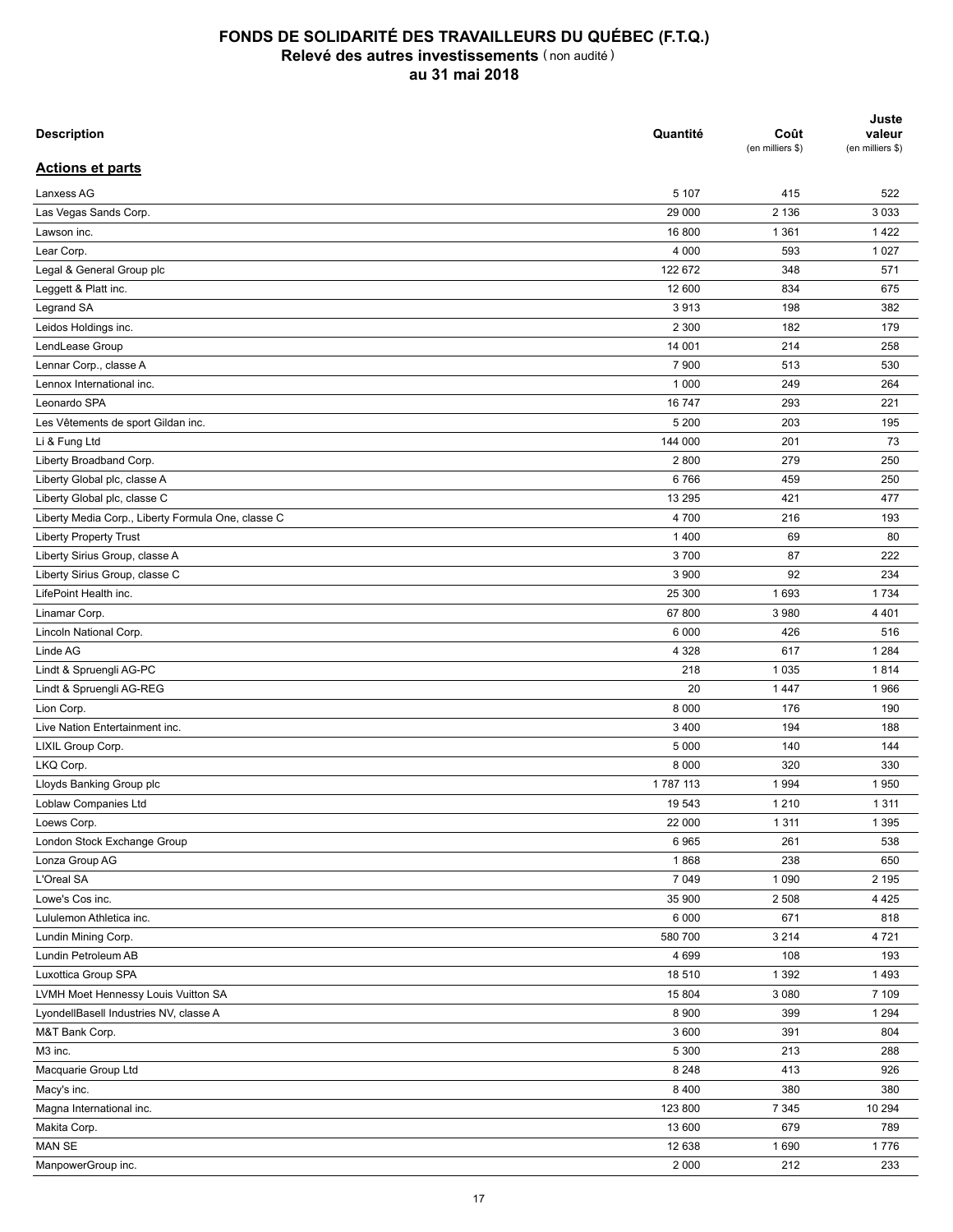| <b>Description</b>                     | Quantité        | Coût<br>(en milliers \$) | Juste<br>valeur<br>(en milliers \$) |
|----------------------------------------|-----------------|--------------------------|-------------------------------------|
| <b>Actions et parts</b>                |                 |                          |                                     |
| Manulife Financial Corp.               | 792 800         | 16 525                   | 19 391                              |
| Marathon Oil Corp.                     | 23 900          | 530                      | 664                                 |
| Marathon Petroleum Corp.               | 13 200          | 291                      | 1 3 5 3                             |
| Marine Harvest ASA                     | 51 511          | 1 1 9 6                  | 1 3 3 7                             |
| Markel Corp.                           | 1840            | 2 2 7 4                  | 2618                                |
| Marks & Spencer Group plc              | 39 802          | 296                      | 195                                 |
| Marriott International inc., classe A  | 7660            | 476                      | 1 3 4 5                             |
| Marsh & McLennan Cos inc.              | 33 000          | 1743                     | 3 4 4 1                             |
| Martin Marietta Materials inc.         | 1800            | 167                      | 520                                 |
| Marubeni Corp.                         | 60 200          | 444                      | 610                                 |
| Marui Group Co. Ltd                    | 2 0 0 0         | 47                       | 53                                  |
| Maruichi Steel Tube Ltd                | 40 800          | 1571                     | 1756                                |
| Marvell Technology Group Ltd           | 40 600          | 811                      | 1 1 3 4                             |
| Masco Corp.                            | 7 500           | 309                      | 363                                 |
| MasterCard inc., classe A              | 44 000          | 4 3 8 4                  | 10 851                              |
| Mattel inc.                            | 9700            | 451                      | 195                                 |
| Maxim Integrated Products inc.         | 19 500          | 938                      | 1484                                |
| Mazda Motor Corp.                      | 19 900          | 424                      | 326                                 |
| McCormick & Co. inc.                   | 28 000          | 2078                     | 3 6 6 9                             |
| McDonald's Corp.                       | 38 200          | 4 1 6 5                  | 7929                                |
| McDonald's Holdings Co. Japan Ltd      | 18 800          | 589                      | 1 2 3 0                             |
|                                        |                 |                          |                                     |
| McKesson Corp.<br>Medibank Private Ltd | 5 300<br>58 000 | 646                      | 976<br>167                          |
|                                        |                 | 175                      |                                     |
| Mediclinic International plc           | 33 408          | 484                      | 353                                 |
| Mediobanca SPA                         | 11 101          | 99                       | 136                                 |
| Medtronic plc                          | 63 244          | 4 3 3 6                  | 7 081                               |
| MEG Energy Corp.                       | 170 000         | 1 5 4 2                  | 1578                                |
| Meggitt plc                            | 42 635          | 370                      | 362                                 |
| MEIJI Holdings Co. Ltd                 | 17800           | 1 3 8 4                  | 1970                                |
| Melco Resorts & Entertainment          | 24 899          | 618                      | 1 0 5 5                             |
| Melrose Industries plc                 | 96 531          | 393                      | 393                                 |
| MercadoLibre inc.                      | 4 800           | 1 2 6 7                  | 1810                                |
| Merck & Co. inc.                       | 101 900         | 5777                     | 7869                                |
| Merck KGaA                             | 6525            | 781                      | 864                                 |
| Meridian Energy Ltd                    | 34 852          | 91                       | 95                                  |
| Merlin Entertainments plc              | 18 150          | 154                      | 115                                 |
| Methanex Corp.                         | 50 300          | 3649                     | 4 4 5 5                             |
| MetLife inc.                           | 22 400          | 922                      | 1 3 3 6                             |
| Metro AG                               | 12 4 15         | 311                      | 216                                 |
| Metro inc.                             | 8 9 6 2         | 230                      | 383                                 |
| Metso OYJ                              | 10 865          | 454                      | 487                                 |
| Mettler-Toledo International inc.      | 1 300           | 606                      | 929                                 |
| MGM China Holdings Ltd                 | 96 800          | 342                      | 365                                 |
| <b>MGM Resorts International</b>       | 13 700          | 492                      | 559                                 |
| Michael Kors Holdings Ltd              | 3 500           | 314                      | 261                                 |
| Micro Focus International plc          | 4414            | 166                      | 102                                 |
| Micro Focus International plc ADR      | 6 0 0 1         | 183                      | 138                                 |
| Microchip Technology inc.              | 16 600          | 1 1 1 0                  | 2 0 9 7                             |
| Micron Technology inc.                 | 104 000         | 3 2 8 2                  | 7769                                |
| Microsoft Corp.                        | 215 100         | 10 0 25                  | 27 580                              |
| Mid-America Apartment Communities inc. | 6400            | 862                      | 777                                 |
| Millicom International Cellular SA     | 12 3 64         | 1 1 1 8                  | 1010                                |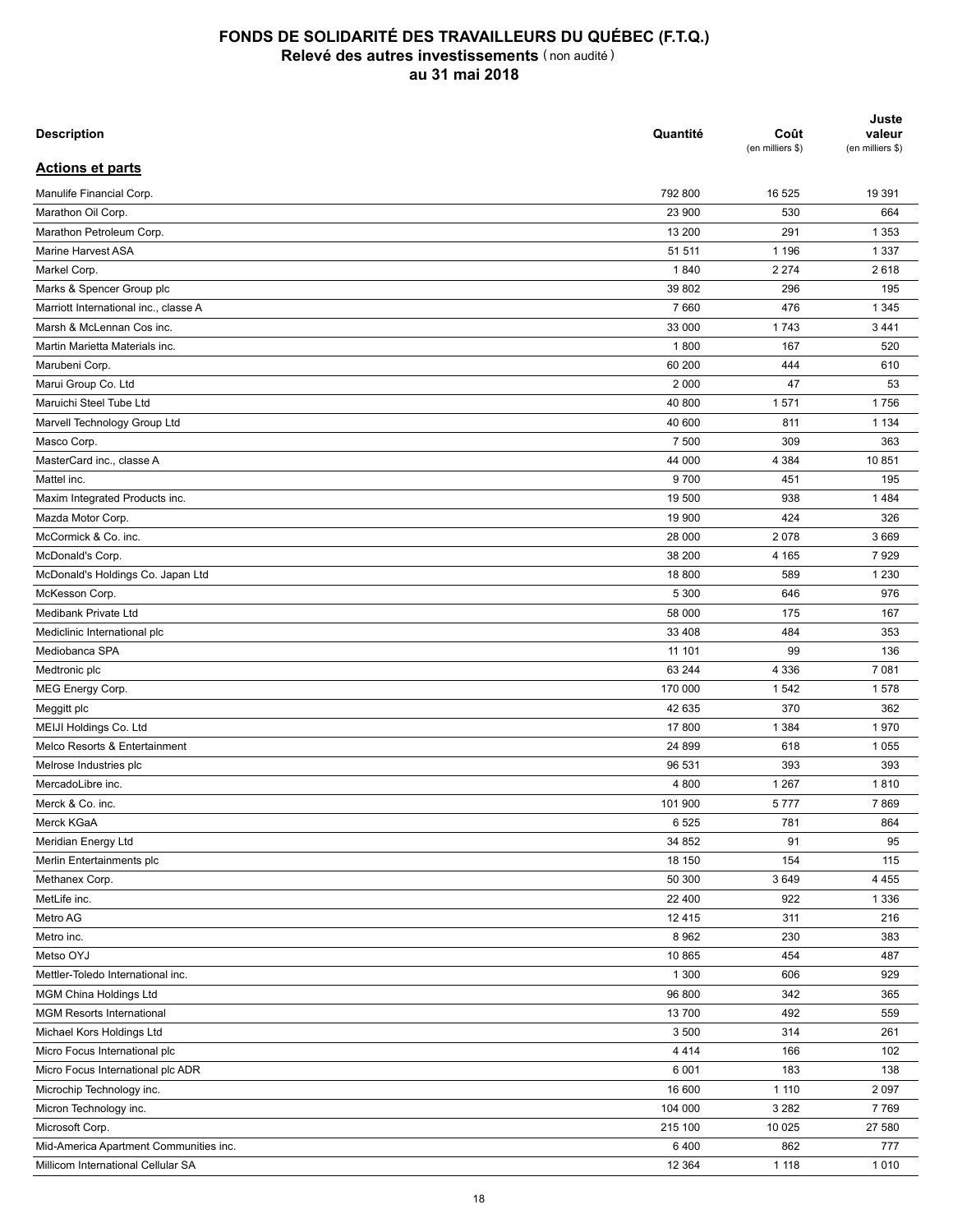| <b>Description</b>                     | Quantité | Coût<br>(en milliers \$) | Juste<br>valeur<br>(en milliers \$) |
|----------------------------------------|----------|--------------------------|-------------------------------------|
| <b>Actions et parts</b>                |          |                          |                                     |
| Minebea Co. Ltd                        | 23 200   | 406                      | 573                                 |
| Minth Group Ltd                        | 96 000   | 644                      | 573                                 |
| Mirvac Group                           | 320 635  | 750                      | 724                                 |
| MISUMI Group inc.                      | 4 600    | 146                      | 173                                 |
| Mitsubishi Chemical Holdings Corp.     | 44 700   | 253                      | 538                                 |
| Mitsubishi Corp.                       | 38 900   | 721                      | 1408                                |
| Mitsubishi Electric Corp.              | 46 400   | 464                      | 856                                 |
| Mitsubishi Estate Co. Ltd              | 35 000   | 900                      | 826                                 |
| Mitsubishi Gas Chemical Co. inc.       | 11 200   | 149                      | 372                                 |
| Mitsubishi Heavy Industries Ltd        | 8 4 0 0  | 544                      | 413                                 |
| Mitsubishi Materials Corp.             | 8 0 0 0  | 308                      | 289                                 |
| Mitsubishi Motors Corp.                | 39 700   | 356                      | 390                                 |
| Mitsubishi Tanabe Pharma Corp.         | 67 400   | 1 1 3 6                  | 1569                                |
| Mitsubishi UFJ Financial Group         | 302 300  | 1888                     | 2 3 6 7                             |
| Mitsubishi UFJ Lease & Finance Co. Ltd | 6 200    | 49                       | 48                                  |
| Mitsui & Co. Ltd                       | 115 300  | 1998                     | 2639                                |
| Mitsui Chemicals inc.                  | 4 0 0 0  | 151                      | 150                                 |
| Mitsui Fudosan Co. Ltd                 | 23 800   | 694                      | 777                                 |
| Mitsui O.S.K. Lines Ltd                | 3 500    | 138                      | 120                                 |
| Mizrahi Tefahot Bank Ltd               | 48 176   | 772                      | 1 1 9 3                             |
|                                        |          |                          |                                     |
| Mizuho Financial Group inc.            | 615 500  | 1 2 3 1                  | 1 3 9 4                             |
| Mohawk Industries inc.                 | 1 300    | 301                      | 344                                 |
| Molson Coors Brewing Co., classe B     | 6 100    | 405                      | 488                                 |
| Moncler SPA                            | 4 3 7 4  | 261                      | 260                                 |
| Mondelez International inc., classe A  | 110 028  | 3958                     | 5 6 0 5                             |
| Mondi plc                              | 36 245   | 1 0 4 3                  | 1 3 0 7                             |
| Monster Beverage Corp.                 | 9775     | 345                      | 649                                 |
| Moody's Corp.                          | 4 4 0 0  | 341                      | 974                                 |
| Morgan Stanley                         | 34 800   | 976                      | 2 2 6 3                             |
| Morguard Corp.                         | 2010     | 328                      | 336                                 |
| Motorola Solutions inc.                | 34 618   | 3544                     | 4 8 21                              |
| MS&AD Insurance Group Holdings inc.    | 9600     | 253                      | 397                                 |
| MSCI inc.                              | 2 3 0 0  | 298                      | 485                                 |
| MTR Corp. Ltd                          | 530 503  | 2468                     | 3874                                |
| MTU Aero Engines AG                    | 2 0 0 1  | 453                      | 490                                 |
| Muenchener Rueckver AG                 | 3703     | 776                      | 996                                 |
| Murata Manufacturing Co. Ltd           | 15 000   | 1 609                    | 2899                                |
| Mylan NV                               | 29 900   | 1 3 9 4                  | 1491                                |
| Nabtesco Corp.                         | 1500     | 76                       | 63                                  |
| Nagoya Railroad Co. Ltd                | 56 800   | 1 307                    | 1898                                |
| Nasdaq inc.                            | 2 900    | 266                      | 346                                 |
| National Australia Bank Ltd            | 108 735  | 3 1 1 4                  | 2860                                |
| National Grid plc                      | 121 344  | 1687                     | 1745                                |
| National Oilwell Varco inc.            | 25 500   | 1 2 4 4                  | 1 370                               |
| National Retail Properties inc.        | 10 300   | 529                      | 554                                 |
| <b>Natixis SA</b>                      | 24 712   | 245                      | 232                                 |
| Nec Corp.                              | 23 500   | 841                      | 862                                 |
| <b>Nektar Therapeutics</b>             | 4 0 0 0  | 417                      | 417                                 |
| Neo Performance Materials inc.         | 38 600   | 670                      | 698                                 |
| Neste Oil OYJ                          | 3631     | 104                      | 383                                 |
| Nestlé SA                              | 239 845  | 17 390                   | 23 539                              |
| NetApp inc.                            | 6800     | 265                      | 603                                 |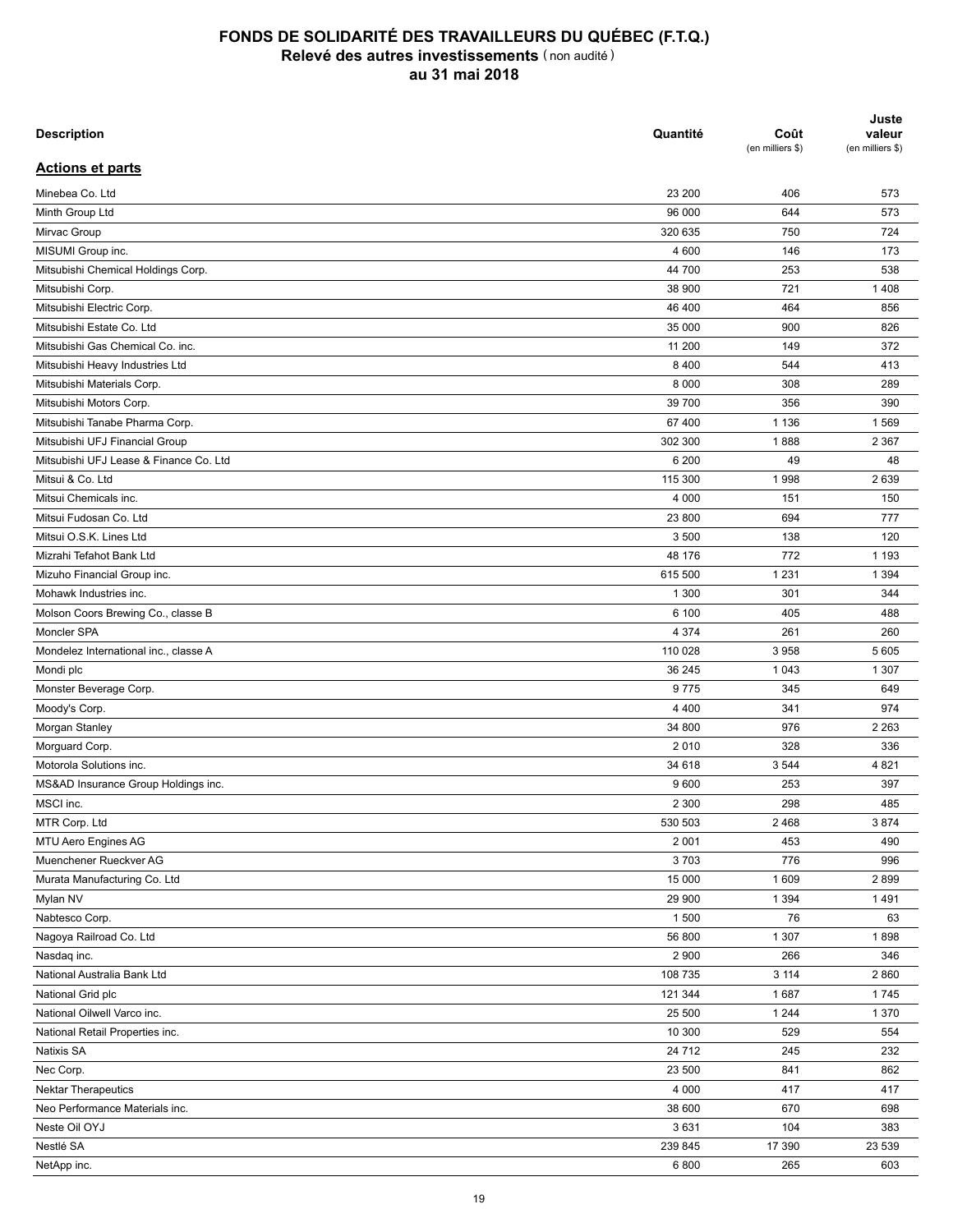| <b>Description</b>                                | Quantité | Coût<br>(en milliers \$) | Juste<br>valeur<br>(en milliers \$) |
|---------------------------------------------------|----------|--------------------------|-------------------------------------|
| <b>Actions et parts</b>                           |          |                          |                                     |
| Netflix inc.                                      | 10 500   | 596                      | 4789                                |
| New World Development Co. Ltd                     | 487 597  | 646                      | 970                                 |
| New York Community Bancorp inc.                   | 10 200   | 171                      | 153                                 |
| Newalta Corp.                                     | 222 400  | 564                      | 289                                 |
| Newcrest Mining Ltd                               | 232 564  | 3806                     | 4739                                |
| Newell Brands inc.                                | 14 693   | 773                      | 449                                 |
| Newfield Exploration Co.                          | 4 600    | 245                      | 174                                 |
| Newmont Mining Corp.                              | 186 700  | 7883                     | 9428                                |
| News Corp., classe A                              | 7975     | 158                      | 155                                 |
| Nexon Co. Ltd                                     | 38 100   | 491                      | 819                                 |
| Next plc                                          | 3724     | 280                      | 373                                 |
| NextEra Energy inc.                               | 35 400   | 3596                     | 7614                                |
| NFI Group inc.                                    | 95 159   | 3522                     | 5 1 7 4                             |
| <b>NGK Insulators Ltd</b>                         | 3 0 0 0  | 68                       | 71                                  |
| NH Foods Ltd                                      | 3 500    | 121                      | 187                                 |
| NICE Sytems Ltd                                   | 4 3 2 9  | 505                      | 589                                 |
| Nidec Corp.                                       | 13 000   | 969                      | 2 5 9 3                             |
| Nielsen Holdings plc                              | 8 2 0 0  | 288                      | 321                                 |
| NIKE inc., classe B                               | 50 400   | 2 3 8 3                  | 4 6 9 4                             |
| Nikon Corp.                                       | 23 300   | 488                      | 491                                 |
| Nintendo Co. Ltd                                  | 2800     | 387                      | 1 504                               |
|                                                   | 416      | 2706                     | 3 0 3 0                             |
| Nippon Building Fund inc.                         | 4 600    | 148                      | 162                                 |
| Nippon Electric Glass Co. Ltd                     |          |                          |                                     |
| Nippon Express Co. Ltd                            | 1 100    | 72                       | 108                                 |
| Nippon Paint Co. Ltd                              | 10 900   | 464                      | 593                                 |
| Nippon Prologis Real Estate Investment Trust inc. | 541      | 1 3 2 2                  | 1466                                |
| Nippon Steel & Sumitomo Metal Corp.               | 29 400   | 887                      | 801                                 |
| Nippon Telegraph and Telephone Corp.              | 74 600   | 2 2 1 6                  | 4 5 4 8                             |
| Nippon Yusen Kabushiki Kaisha                     | 3 500    | 105                      | 93                                  |
| NiSource inc.                                     | 9 9 0 0  | 317                      | 325                                 |
| Nissan Chemical Industries Ltd                    | 1 100    | 56                       | 67                                  |
| Nissan Motor Co. Ltd                              | 236 400  | 2953                     | 3 0 5 0                             |
| Nisshin Seifun Group inc.                         | 6 180    | 58                       | 170                                 |
| Nissin Foods Holdings Co. Ltd                     | 9400     | 480                      | 909                                 |
| Nitori Co. Ltd                                    | 5700     | 595                      | 1 2 7 4                             |
| Nitto Denko Corp.                                 | 11 900   | 657                      | 1 2 1 6                             |
| NMC Health plc                                    | 12 731   | 779                      | 774                                 |
| NN Group NV                                       | 5 3 7 8  | 271                      | 299                                 |
| Noble Energy inc.                                 | 12 000   | 446                      | 556                                 |
| NOK Corp.                                         | 600      | 19                       | 15                                  |
| Nokia OYJ                                         | 319 976  | 2 173                    | 2 3 9 4                             |
| Nokian Renkaat OYJ                                | 1 1 9 5  | 71                       | 60                                  |
| Nomura Holdings inc.                              | 99 400   | 769                      | 669                                 |
| Nomura Real Estate Holdings inc.                  | 1800     | 55                       | 55                                  |
| Nomura Real Estate Master Fund inc.               | 994      | 1 6 6 5                  | 1808                                |
| Nomura Research Institute Ltd                     | 16 349   | 560                      | 1 0 6 9                             |
| Norbord inc.                                      | 128 800  | 3 3 9 5                  | 6964                                |
| Nordea Bank AB                                    | 75 649   | 984                      | 942                                 |
| Nordstrom inc.                                    | 3 100    | 201                      | 197                                 |
| Norfolk Southern Corp.                            | 7 200    | 574                      | 1416                                |
| Norsk Hydro ASA                                   | 73 618   | 527                      | 599                                 |
| Northern Trust Corp.                              | 5 200    | 314                      | 692                                 |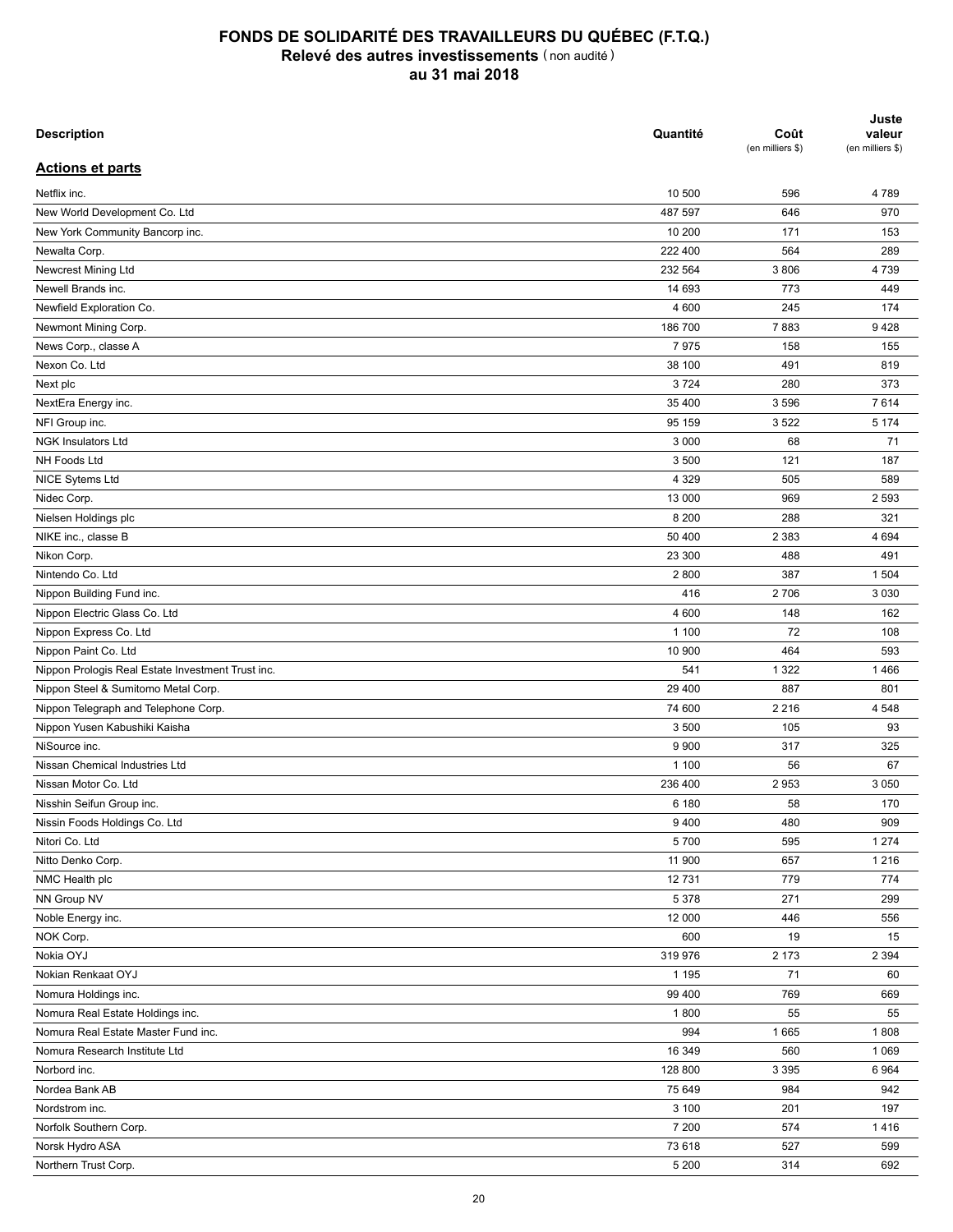| <b>Description</b>                 | Quantité | Coût<br>(en milliers \$) | Juste<br>valeur<br>(en milliers \$) |
|------------------------------------|----------|--------------------------|-------------------------------------|
| <b>Actions et parts</b>            |          |                          |                                     |
| Northland Power inc.               | 178 100  | 3 2 9 8                  | 4 2 6 2                             |
| Norwegian Cruise Line Holdings Ltd | 5 0 0 0  | 347                      | 339                                 |
| Novartis AG                        | 84 866   | 6960                     | 8 1 7 0                             |
| Novo Nordisk AS, classe B          | 43 384   | 1516                     | 2669                                |
| Novozymes AS, classe B             | 10 171   | 349                      | 671                                 |
| <b>NSK Ltd</b>                     | 24 300   | 423                      | 359                                 |
| NTT Data Corp.                     | 105 700  | 1 3 4 9                  | 1536                                |
| NTT DOCOMO inc.                    | 217400   | 5 3 9 6                  | 7 3 1 5                             |
| Nucor Corp.                        | 11 300   | 582                      | 941                                 |
| <b>Nutrien Ltd</b>                 | 220 800  | 14 937                   | 14 487                              |
| NuVista Energy Ltd                 | 119 400  | 828                      | 1 1 1 6                             |
| NVIDIA Corp.                       | 44 800   | 3 2 6 2                  | 14 656                              |
| NVR inc.                           | 90       | 289                      | 349                                 |
| NWS Holdings Ltd                   | 196 000  | 456                      | 473                                 |
| <b>NXP Semiconductors NV</b>       | 30 919   | 4 183                    | 4 5 7 2                             |
| Obayashi Corp.                     | 15 500   | 204                      | 203                                 |
| OBIC Co. Ltd                       | 6 300    | 453                      | 708                                 |
| Occidental Petroleum Corp.         | 66 100   | 5 9 5 4                  | 7 2 1 9                             |
| Odakyu Electric Railway Co. Ltd    | 10 200   | 209                      | 287                                 |
| OGE Energy Corp.                   | 6 0 0 0  | 211                      | 273                                 |
| Oil Search Ltd                     | 407831   | 2917                     | 3 3 1 1                             |
| Oji Holdings Corp.                 | 33 000   | 167                      | 282                                 |
| Old Dominion Freight Line inc.     | 1 500    | 243                      | 303                                 |
| Old Mutual plc                     | 436 969  | 1 5 4 3                  | 1809                                |
| Olympus Corp.                      | 5 500    | 261                      | 253                                 |
| Omnicom Group inc.                 | 16 800   | 1 3 9 1                  | 1570                                |
|                                    | 3 600    | 236                      | 246                                 |
| OMRON Corp.<br>OMV AG              |          |                          |                                     |
|                                    | 29 303   | 1 3 8 7                  | 2 2 1 7                             |
| ON Semiconductor Corp.             | 11 300   | 368                      | 368                                 |
| Oneok inc.                         | 30 000   | 2012                     | 2653                                |
| Onex Corp.                         | 6700     | 629                      | 623                                 |
| Ono Pharmaceutical Co. Ltd         | 22 600   | 723                      | 729                                 |
| Open Text Corp.                    | 18 900   | 643                      | 855                                 |
| Oracle Corp.                       | 117 700  | 5 10 6                   | 7 1 3 3                             |
| Oracle Corp. Japan                 | 11 500   | 619                      | 1 1 3 8                             |
| Orange SA                          | 53 896   | 1 2 4 4                  | 1 2 0 2                             |
| O'Reilly Automotive inc.           | 5 600    | 834                      | 1957                                |
| Orica Ltd                          | 11 844   | 254                      | 205                                 |
| Oriental Land Co. Ltd              | 26 300   | 1538                     | 3 5 0 2                             |
| Origin Energy Ltd                  | 59 742   | 597                      | 563                                 |
| Orion OYJ                          | 1782     | 72                       | 68                                  |
| Orix Corp.                         | 35 200   | 497                      | 768                                 |
| Orkla ASA                          | 154 871  | 1741                     | 1812                                |
| Orsted AS                          | 17 040   | 882                      | 1 3 2 3                             |
| Osaka Gas Co. Ltd                  | 28 100   | 625                      | 797                                 |
| Osram Licht AG                     | 4 3 0 2  | 248                      | 329                                 |
| Otsuka Corp.                       | 33 000   | 968                      | 1771                                |
| Otsuka Holdings Co. Ltd            | 20 600   | 730                      | 1 3 3 3                             |
| Oversea-Chinese Banking Corp.      | 407 298  | 3523                     | 4 9 5 4                             |
| Owens Corning                      | 2 4 0 0  | 270                      | 197                                 |
| PACCAR inc.                        | 9700     | 557                      | 783                                 |
| Packaging Corp. of America         | 2 500    | 291                      | 381                                 |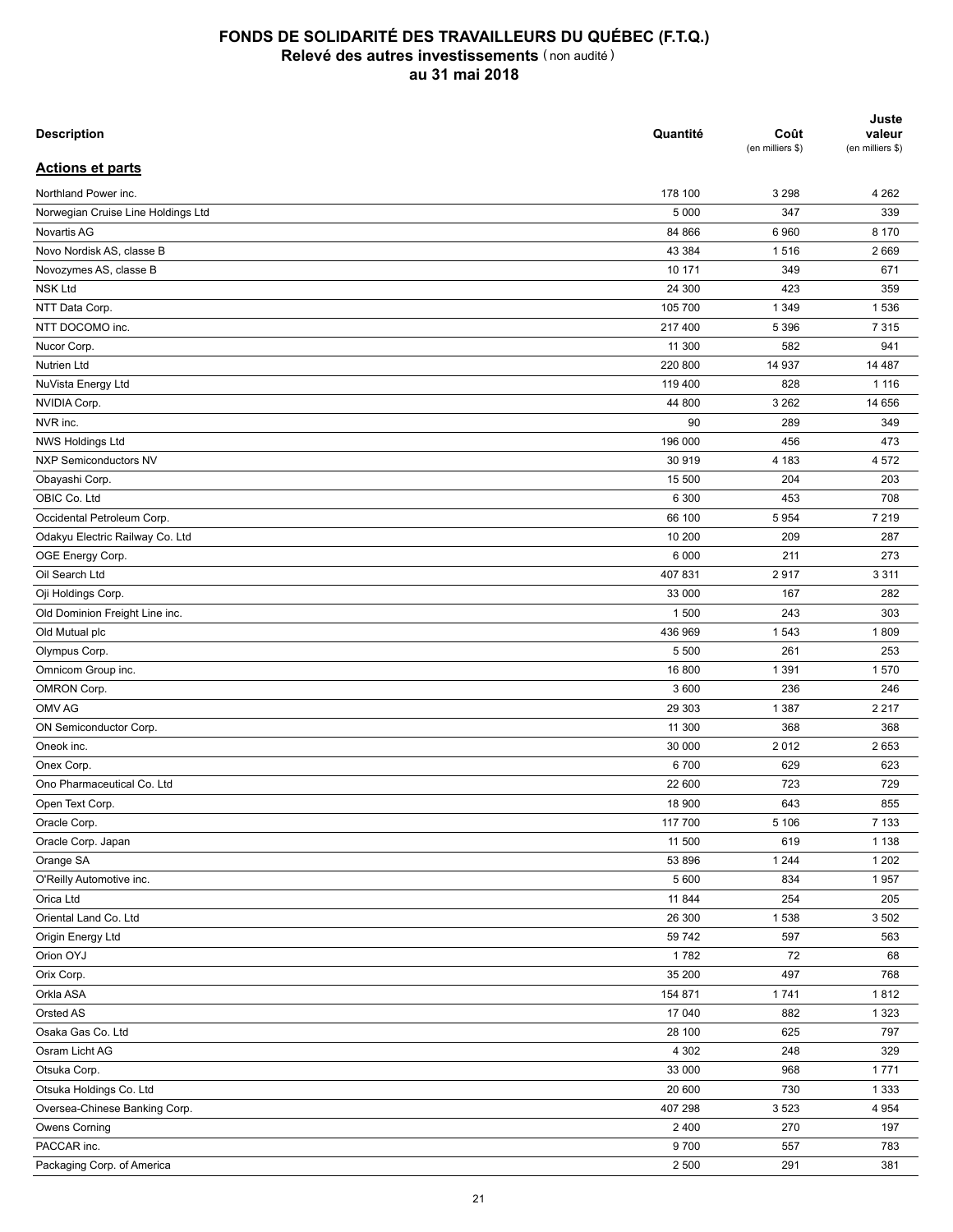| <b>Description</b>                                  | Quantité          | Coût<br>(en milliers \$) | Juste<br>valeur<br>(en milliers \$) |
|-----------------------------------------------------|-------------------|--------------------------|-------------------------------------|
| <b>Actions et parts</b>                             |                   |                          |                                     |
| Paddy Power Betfair plc                             | 5 1 8 5           | 872                      | 817                                 |
| Palo Alto Networks inc.                             | 4 600             | 1 0 3 2                  | 1 2 4 2                             |
| Pan American Silver Corp.                           | 17 600            | 420                      | 403                                 |
| Panasonic Corp.                                     | 56 400            | 454                      | 1 0 0 3                             |
| Pandora AS                                          | 15 0 74           | 1542                     | 1537                                |
| Parex Resources inc.                                | 145 000           | 2733                     | 3 3 9 4                             |
| Park24 Co. Ltd                                      | 29 900            | 660                      | 1 0 4 9                             |
| Parker Hannifin Corp.                               | 3800              | 392                      | 842                                 |
| Parkland Fuel Corp.                                 | 230 253           | 5854                     | 7 2 8 1                             |
| Parsley Energy inc., classe A                       | 5 200             | 246                      | 199                                 |
| Partners Group Holding AG                           | 1810              | 1 504                    | 1700                                |
| Paychex inc.                                        | 45 800            | 2 1 5 3                  | 3897                                |
| PayPal Holdings inc.                                | 28 500            | 1 0 3 0                  | 3 0 3 4                             |
| <b>PCCW Ltd</b>                                     | 1 342 395         | 995                      | 1 0 2 6                             |
| Pearson plc                                         | 21818             | 422                      | 340                                 |
| Pembina Pipeline Corp.                              | 368 037           | 14 4 68                  | 16 598                              |
| Pengrowth Energy Corp.                              | 847 500           | 2 1 6 7                  | 814                                 |
| Pentair Ltd                                         | 4 9 0 0           | 203                      | 277                                 |
| People's United Financial inc.                      | 7800              | 151                      | 186                                 |
|                                                     | 92 900            | 7615                     | 12 081                              |
| Pepsico inc.<br>Pernod Ricard SA                    | 14 528            | 1627                     | 3 1 6 1                             |
|                                                     |                   |                          |                                     |
| Perrigo Co.                                         | 3 0 0 0<br>10 911 | 358<br>354               | 285<br>533                          |
| Persimmon plc                                       |                   |                          |                                     |
| Persol Holdings Co. Ltd                             | 3 100             | 86                       | 86                                  |
| Peugeot SA                                          | 11 356            | 175                      | 343                                 |
| Pfizer inc.                                         | 261 600           | 7933                     | 12 192                              |
| PG&E Corp.                                          | 12 500            | 570                      | 703                                 |
| Phillips 66                                         | 19 624            | 1 3 5 6                  | 2 9 6 5                             |
| Pinnacle West Capital Corp.                         | 2 9 0 0           | 127                      | 299                                 |
| Pioneer Natural Resources Co.                       | 10 300            | 1626                     | 2 5 8 0                             |
| Plains GP Holdings L.P.                             | 19 804            | 635                      | 632                                 |
| PNC Financial Services Group                        | 11 800            | 876                      | 2 1 9 5                             |
| Pola Orbis Holdings inc.                            | 3 600             | 102                      | 232                                 |
| Polaris Industries inc.                             | 1800              | 302                      | 261                                 |
| Porsche Automobil Holding SE                        | 3 2 0 3           | 283                      | 302                                 |
| Portefeuille de deux fonds d'infrastructures privés | $\overline{2}$    | 42 924                   | 62 515                              |
| Power Assets Holdings Ltd                           | 144 500           | 1 3 8 8                  | 1 3 0 3                             |
| Power Corp. of Canada                               | 295 800           | 8959                     | 8936                                |
| Power Financial Corp.                               | 4 800             | 160                      | 155                                 |
| PPG Industries inc.                                 | 6 200             | 252                      | 812                                 |
| PPL Corp.                                           | 56 800            | 1853                     | 2013                                |
| PrairieSky Royalty Ltd                              | 18813             | 523                      | 503                                 |
| Praxair inc.                                        | 24 200            | 3 1 4 6                  | 4 9 0 5                             |
| Precision Drilling Corp.                            | 312 200           | 980                      | 1 3 9 9                             |
| Premium Brands Holdings Corp.                       | 69 166            | 3 3 0 5                  | 8 0 2 6                             |
| Pretium Resources inc.                              | 144 600           | 1 3 0 8                  | 1 3 5 6                             |
| Principal Financial Group inc.                      | 7 0 0 0           | 275                      | 507                                 |
| Prologis inc.                                       | 13 100            | 547                      | 1 0 9 4                             |
| ProSiebenSat.1 Media AG                             | 5987              | 303                      | 228                                 |
| Proximus SA                                         | 49 719            | 1912                     | 1725                                |
| Prudential Financial inc.                           | 10 700            | 796                      | 1 3 4 4                             |
| Prudential plc                                      | 63 841            | 1 207                    | 1996                                |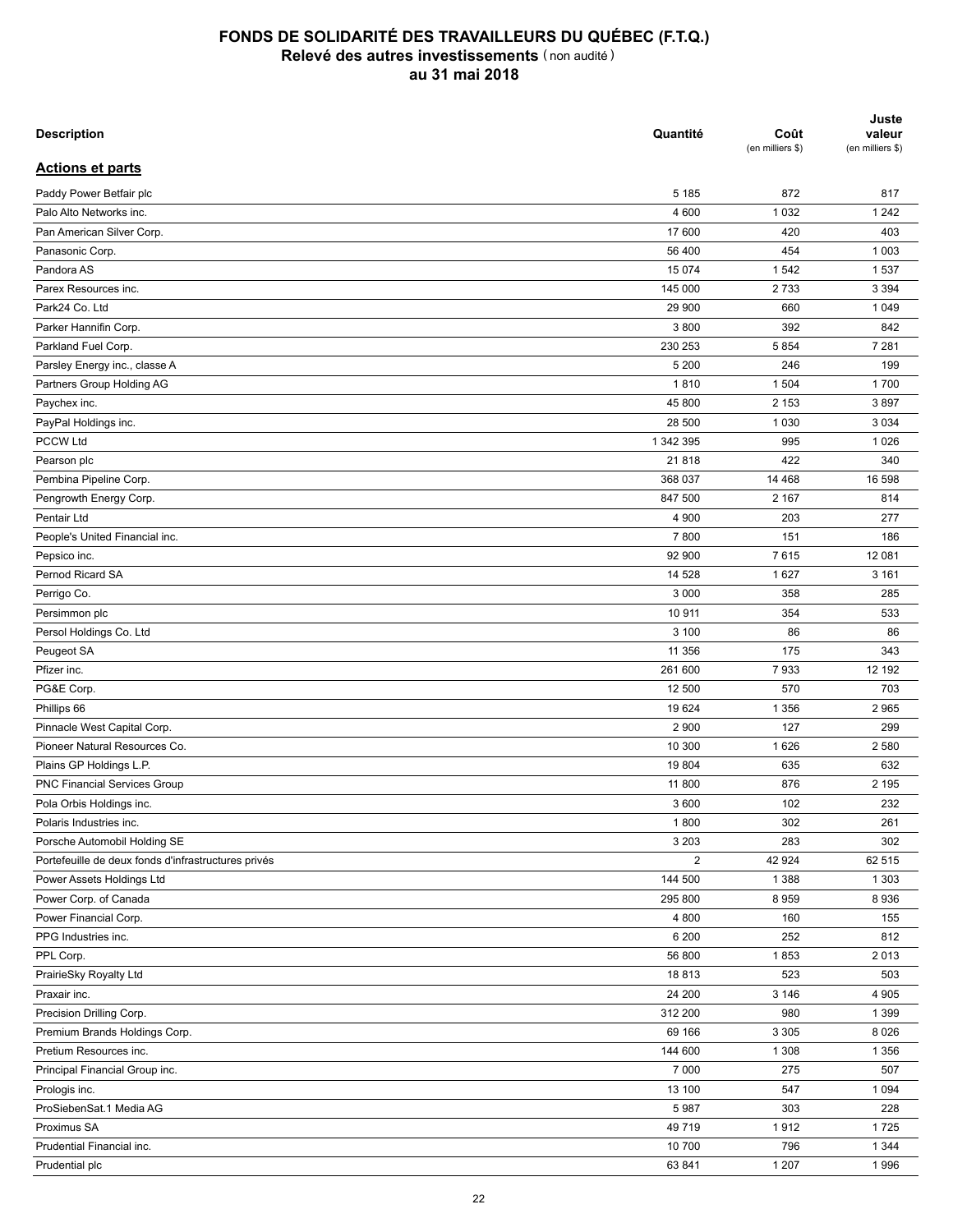| <b>Description</b>                                  | Quantité | Coût<br>(en milliers \$) | Juste<br>valeur<br>(en milliers \$) |
|-----------------------------------------------------|----------|--------------------------|-------------------------------------|
| <b>Actions et parts</b>                             |          |                          |                                     |
| Public Service Enterprise Group inc.                | 24 200   | 921                      | 1663                                |
| Public Storage                                      | 19 100   | 4 4 0 9                  | 5 2 4 8                             |
| Publicis Groupe SA                                  | 5 3 7 2  | 399                      | 484                                 |
| PulteGroup inc.                                     | 6 0 0 0  | 235                      | 235                                 |
| Puma SE                                             | 166      | 92                       | 130                                 |
| PVH Corp.                                           | 2 100    | 294                      | 436                                 |
| QBE Insurance Group Ltd                             | 36 693   | 580                      | 341                                 |
| <b>QIAGEN NV</b>                                    | 5419     | 149                      | 255                                 |
| Qorvo inc.                                          | 11 567   | 1 1 3 5                  | 1 2 0 4                             |
| QUALCOMM inc.                                       | 138 100  | 11 210                   | 10 4 12                             |
| Quebecor inc., classe B                             | 282 200  | 5 5 4 9                  | 7 0 5 8                             |
| Quest Diagnostics inc.                              | 12 400   | 889                      | 1714                                |
| Qurate Retail Group inc.                            | 10 000   | 329                      | 264                                 |
| Raiffeisen Bank International                       | 11 359   | 465                      | 466                                 |
| Rakuten inc.                                        | 22 800   | 315                      | 199                                 |
| Ralph Lauren Corp.                                  | 1 500    | 251                      | 262                                 |
| Ramsay Health Care Ltd                              | 2912     | 199                      | 175                                 |
|                                                     | 52 859   | 4 9 4 7                  | 5446                                |
| Randgold Resources Ltd                              |          |                          |                                     |
| Randstad Holding NV<br>Raymond James Financial inc. | 1461     | 132                      | 113                                 |
|                                                     | 3 0 0 0  | 234                      | 376                                 |
| <b>REA Group Ltd</b>                                | 12 614   | 986                      | 1 0 6 2                             |
| Realty Income Corp.                                 | 20 200   | 1456                     | 1 3 9 6                             |
| Reckitt Benckiser Group plc                         | 57 450   | 4 2 5 3                  | 5713                                |
| Recruit Holdings Co. Ltd                            | 24 700   | 424                      | 894                                 |
| Red Electrica Corp. SA                              | 10 164   | 136                      | 256                                 |
| Red Hat inc.                                        | 4 0 0 0  | 245                      | 843                                 |
| Regency Centers Corp.                               | 3 0 0 0  | 265                      | 226                                 |
| Regeneron Pharmaceuticals inc.                      | 1800     | 443                      | 701                                 |
| Regions Financial Corp.                             | 30 300   | 286                      | 717                                 |
| Reinsurance Group of America inc.                   | 1700     | 279                      | 330                                 |
| Reitmans (Canada) Limitée, classe A                 | 67 900   | 410                      | 270                                 |
| <b>RELX NV</b>                                      | 18 000   | 411                      | 509                                 |
| RELX plc                                            | 50 417   | 810                      | 1438                                |
| Rémy Cointreau SA                                   | 1788     | 196                      | 343                                 |
| RenaissanceRe Holdings Ltd                          | 13 100   | 1516                     | 2 0 8 7                             |
| Renault SA                                          | 13 4 04  | 1515                     | 1677                                |
| Renesas Electronics Corp.                           | 23 100   | 330                      | 298                                 |
| Repsol SA                                           | 34 939   | 818                      | 863                                 |
| Republic Services inc.                              | 46 100   | 2 2 3 1                  | 4 0 3 3                             |
| ResMed inc.                                         | 3 2 0 0  | 223                      | 427                                 |
| Resona Holdings inc.                                | 58 700   | 276                      | 425                                 |
| Restaurant Brands International inc.                | 5478     | 294                      | 419                                 |
| Rexel SA                                            | 6 6 6 3  | 159                      | 127                                 |
| Ricoh Co. Ltd                                       | 58 000   | 700                      | 683                                 |
| Rinnai Corp.                                        | 4 500    | 523                      | 559                                 |
| RioCan Real Estate Investment Trust                 | 240 300  | 6 2 6 5                  | 5 6 5 9                             |
| Robert Half International inc.                      | 1 200    | 85                       | 99                                  |
| Roche Holding AG                                    | 24 896   | 6816                     | 6933                                |
| Rockwell Automation inc.                            | 3 100    | 282                      | 705                                 |
| Rockwell Collins inc.                               | 21 088   | 3 4 5 9                  | 3761                                |
| Rogers Communications inc., classe B                | 215 400  | 10 433                   | 13 107                              |
| Rogers Sugar inc.                                   | 186 600  | 1 1 3 8                  | 1010                                |
|                                                     |          |                          |                                     |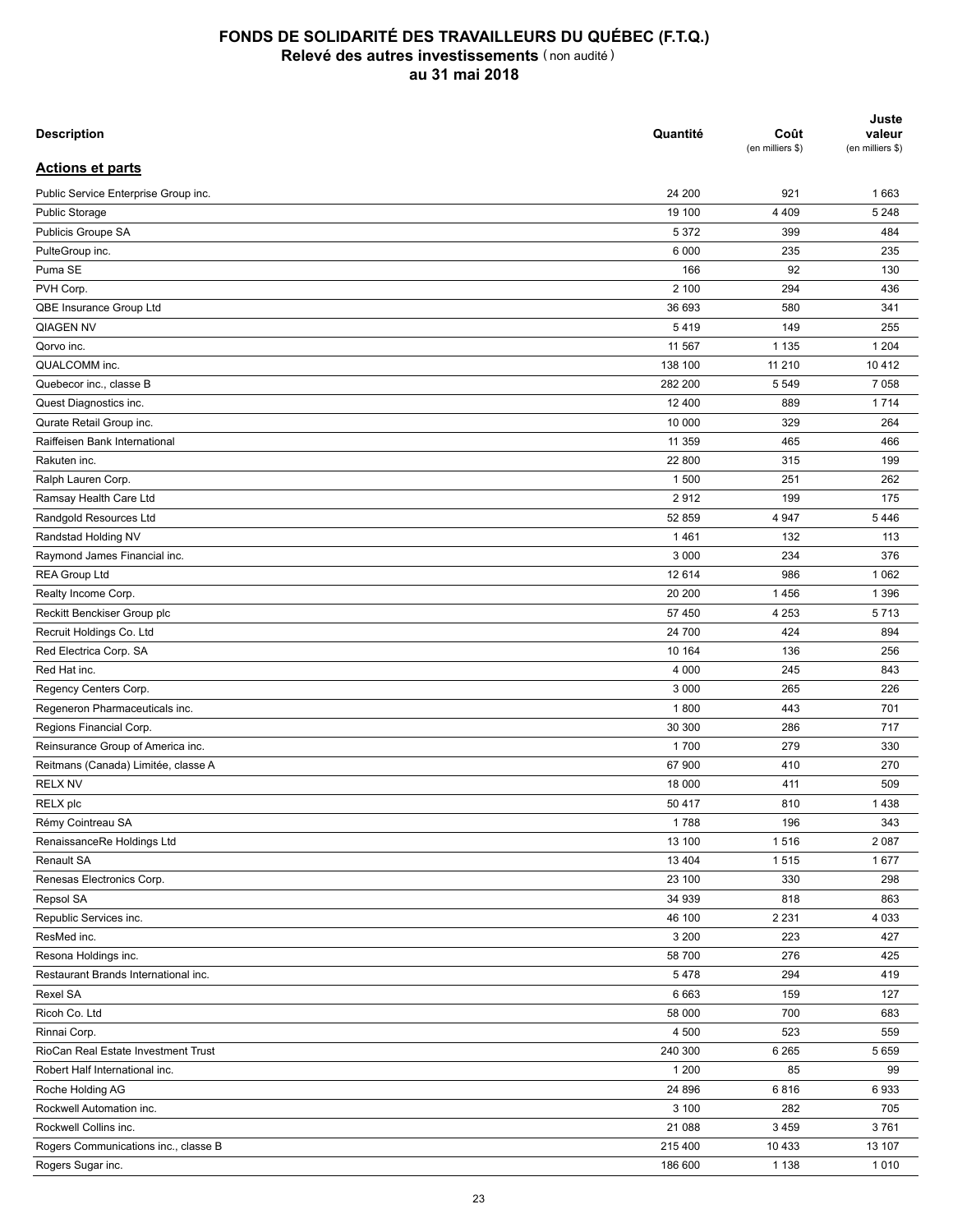| 6 300<br>429<br>759<br>109<br>116<br>1800<br>55 155<br>1 0 2 0<br>785<br>$\overline{7}$<br>$\overline{7}$<br>3916005<br>Rolls-Royce Holdings plc, classe C<br>411<br>3 200<br>1 1 4 5<br>25 000<br>1 1 1 2<br>2 5 5 8<br>107 251<br>476<br>509<br>Royal Bank of Scotland Group<br>Royal Boskalis Westminster NV<br>1 0 5 0<br>$\overline{\phantom{a}}$<br><u>.</u><br>Royal Caribbean Cruises Ltd<br>4 4 0 0<br>599<br>490<br>Royal Dutch Shell plc, classe A<br>287 081<br>10 332<br>12919<br>Royal Dutch Shell plc, classe B<br>227 545<br>7 5 23<br>10 515<br>1 0 3 1<br>Royal Mail plc<br>117 364<br>1 1 5 8<br>RSA Insurance Group plc<br>14 123<br>124<br>159<br>RTL Group SA<br>5868<br>572<br>606<br><b>RWE AG</b><br>10 069<br>713<br>296<br>719<br>Ryman Healtcare Ltd<br>82 335<br>854<br>Ryohin Keikaku Co. Ltd<br>500<br>174<br>221<br>S&P Global inc.<br>6400<br>439<br>1640<br>10 700<br>Sabre Corp.<br>309<br>341<br>Safran SA<br>10 4 63<br>703<br>1618<br>20 300<br>1 2 3 8<br>3 4 0 6<br>Salesforce.com inc.<br>Sampo OYJ, classe A<br>9983<br>511<br>636<br>Sands China Ltd<br>280 400<br>1 9 0 8<br>2 177<br>Sandvik AB<br>69 377<br>1 1 3 2<br>1559<br>Sankyo Co. Ltd<br>728<br>788<br>15 300<br>28 3 24<br>2815<br>Sanofi<br>3 1 1 6<br>Santen Pharmaceutical Co. Ltd<br>5700<br>100<br>129<br>Santos Ltd<br>60 525<br>366<br>348<br>SAP SE<br>26 27 2<br>2 3 1 8<br>3829<br>22 200<br>711<br>1 0 0 0<br>Saputo inc.<br>Sartorius AG<br>519<br>98<br>98<br><b>SATS Ltd</b><br>95 628<br>480<br>479<br>3 0 0 0<br>125<br>615<br>4 800<br>147<br>170<br>3700<br>174<br>191<br>392712<br>1612<br>1418<br>9697<br>2 5 8 7<br>1955<br>3 9 5 2<br>756<br>1 0 8 6<br>169 203<br>15 072<br>15 696<br>29 314<br>2418<br>3 2 7 5<br>3 1 3 6<br>144<br>175<br>2 167<br>120<br>104<br>8 0 0 0<br>359<br>585<br>4 600<br>102<br>260<br>2 4 0 0<br>182<br>188<br>1724<br>410<br>403<br>24 900<br>1537<br>2413<br>3 2 8 3<br>71<br>69<br>50 182<br>859<br>995<br>31 222<br>353<br>260<br>3 0 0 0<br>213<br>248 | <b>Description</b>                 | Quantité | Coût<br>(en milliers \$) | Juste<br>valeur<br>(en milliers \$) |
|------------------------------------------------------------------------------------------------------------------------------------------------------------------------------------------------------------------------------------------------------------------------------------------------------------------------------------------------------------------------------------------------------------------------------------------------------------------------------------------------------------------------------------------------------------------------------------------------------------------------------------------------------------------------------------------------------------------------------------------------------------------------------------------------------------------------------------------------------------------------------------------------------------------------------------------------------------------------------------------------------------------------------------------------------------------------------------------------------------------------------------------------------------------------------------------------------------------------------------------------------------------------------------------------------------------------------------------------------------------------------------------------------------------------------------------------------------------------------------------------------------------------------------------------------------------------------------------------------------------------------------------------------------------------------------------------------------------------------------------------------------------------------------------------------------------------------------------------------------------------------------------------------------------------------------------------------------------------------------------------------------------------|------------------------------------|----------|--------------------------|-------------------------------------|
|                                                                                                                                                                                                                                                                                                                                                                                                                                                                                                                                                                                                                                                                                                                                                                                                                                                                                                                                                                                                                                                                                                                                                                                                                                                                                                                                                                                                                                                                                                                                                                                                                                                                                                                                                                                                                                                                                                                                                                                                                        | <b>Actions et parts</b>            |          |                          |                                     |
|                                                                                                                                                                                                                                                                                                                                                                                                                                                                                                                                                                                                                                                                                                                                                                                                                                                                                                                                                                                                                                                                                                                                                                                                                                                                                                                                                                                                                                                                                                                                                                                                                                                                                                                                                                                                                                                                                                                                                                                                                        | Rohm Co. Ltd                       |          |                          |                                     |
|                                                                                                                                                                                                                                                                                                                                                                                                                                                                                                                                                                                                                                                                                                                                                                                                                                                                                                                                                                                                                                                                                                                                                                                                                                                                                                                                                                                                                                                                                                                                                                                                                                                                                                                                                                                                                                                                                                                                                                                                                        | Rollins inc.                       |          |                          |                                     |
|                                                                                                                                                                                                                                                                                                                                                                                                                                                                                                                                                                                                                                                                                                                                                                                                                                                                                                                                                                                                                                                                                                                                                                                                                                                                                                                                                                                                                                                                                                                                                                                                                                                                                                                                                                                                                                                                                                                                                                                                                        | Rolls-Royce Holdings plc           |          |                          |                                     |
|                                                                                                                                                                                                                                                                                                                                                                                                                                                                                                                                                                                                                                                                                                                                                                                                                                                                                                                                                                                                                                                                                                                                                                                                                                                                                                                                                                                                                                                                                                                                                                                                                                                                                                                                                                                                                                                                                                                                                                                                                        |                                    |          |                          |                                     |
|                                                                                                                                                                                                                                                                                                                                                                                                                                                                                                                                                                                                                                                                                                                                                                                                                                                                                                                                                                                                                                                                                                                                                                                                                                                                                                                                                                                                                                                                                                                                                                                                                                                                                                                                                                                                                                                                                                                                                                                                                        | Roper Industries inc.              |          |                          |                                     |
|                                                                                                                                                                                                                                                                                                                                                                                                                                                                                                                                                                                                                                                                                                                                                                                                                                                                                                                                                                                                                                                                                                                                                                                                                                                                                                                                                                                                                                                                                                                                                                                                                                                                                                                                                                                                                                                                                                                                                                                                                        | Ross Stores inc.                   |          |                          |                                     |
|                                                                                                                                                                                                                                                                                                                                                                                                                                                                                                                                                                                                                                                                                                                                                                                                                                                                                                                                                                                                                                                                                                                                                                                                                                                                                                                                                                                                                                                                                                                                                                                                                                                                                                                                                                                                                                                                                                                                                                                                                        |                                    |          |                          |                                     |
|                                                                                                                                                                                                                                                                                                                                                                                                                                                                                                                                                                                                                                                                                                                                                                                                                                                                                                                                                                                                                                                                                                                                                                                                                                                                                                                                                                                                                                                                                                                                                                                                                                                                                                                                                                                                                                                                                                                                                                                                                        |                                    |          |                          |                                     |
|                                                                                                                                                                                                                                                                                                                                                                                                                                                                                                                                                                                                                                                                                                                                                                                                                                                                                                                                                                                                                                                                                                                                                                                                                                                                                                                                                                                                                                                                                                                                                                                                                                                                                                                                                                                                                                                                                                                                                                                                                        |                                    |          |                          |                                     |
|                                                                                                                                                                                                                                                                                                                                                                                                                                                                                                                                                                                                                                                                                                                                                                                                                                                                                                                                                                                                                                                                                                                                                                                                                                                                                                                                                                                                                                                                                                                                                                                                                                                                                                                                                                                                                                                                                                                                                                                                                        |                                    |          |                          |                                     |
|                                                                                                                                                                                                                                                                                                                                                                                                                                                                                                                                                                                                                                                                                                                                                                                                                                                                                                                                                                                                                                                                                                                                                                                                                                                                                                                                                                                                                                                                                                                                                                                                                                                                                                                                                                                                                                                                                                                                                                                                                        |                                    |          |                          |                                     |
|                                                                                                                                                                                                                                                                                                                                                                                                                                                                                                                                                                                                                                                                                                                                                                                                                                                                                                                                                                                                                                                                                                                                                                                                                                                                                                                                                                                                                                                                                                                                                                                                                                                                                                                                                                                                                                                                                                                                                                                                                        |                                    |          |                          |                                     |
|                                                                                                                                                                                                                                                                                                                                                                                                                                                                                                                                                                                                                                                                                                                                                                                                                                                                                                                                                                                                                                                                                                                                                                                                                                                                                                                                                                                                                                                                                                                                                                                                                                                                                                                                                                                                                                                                                                                                                                                                                        |                                    |          |                          |                                     |
|                                                                                                                                                                                                                                                                                                                                                                                                                                                                                                                                                                                                                                                                                                                                                                                                                                                                                                                                                                                                                                                                                                                                                                                                                                                                                                                                                                                                                                                                                                                                                                                                                                                                                                                                                                                                                                                                                                                                                                                                                        |                                    |          |                          |                                     |
|                                                                                                                                                                                                                                                                                                                                                                                                                                                                                                                                                                                                                                                                                                                                                                                                                                                                                                                                                                                                                                                                                                                                                                                                                                                                                                                                                                                                                                                                                                                                                                                                                                                                                                                                                                                                                                                                                                                                                                                                                        |                                    |          |                          |                                     |
|                                                                                                                                                                                                                                                                                                                                                                                                                                                                                                                                                                                                                                                                                                                                                                                                                                                                                                                                                                                                                                                                                                                                                                                                                                                                                                                                                                                                                                                                                                                                                                                                                                                                                                                                                                                                                                                                                                                                                                                                                        |                                    |          |                          |                                     |
|                                                                                                                                                                                                                                                                                                                                                                                                                                                                                                                                                                                                                                                                                                                                                                                                                                                                                                                                                                                                                                                                                                                                                                                                                                                                                                                                                                                                                                                                                                                                                                                                                                                                                                                                                                                                                                                                                                                                                                                                                        |                                    |          |                          |                                     |
|                                                                                                                                                                                                                                                                                                                                                                                                                                                                                                                                                                                                                                                                                                                                                                                                                                                                                                                                                                                                                                                                                                                                                                                                                                                                                                                                                                                                                                                                                                                                                                                                                                                                                                                                                                                                                                                                                                                                                                                                                        |                                    |          |                          |                                     |
|                                                                                                                                                                                                                                                                                                                                                                                                                                                                                                                                                                                                                                                                                                                                                                                                                                                                                                                                                                                                                                                                                                                                                                                                                                                                                                                                                                                                                                                                                                                                                                                                                                                                                                                                                                                                                                                                                                                                                                                                                        |                                    |          |                          |                                     |
|                                                                                                                                                                                                                                                                                                                                                                                                                                                                                                                                                                                                                                                                                                                                                                                                                                                                                                                                                                                                                                                                                                                                                                                                                                                                                                                                                                                                                                                                                                                                                                                                                                                                                                                                                                                                                                                                                                                                                                                                                        |                                    |          |                          |                                     |
|                                                                                                                                                                                                                                                                                                                                                                                                                                                                                                                                                                                                                                                                                                                                                                                                                                                                                                                                                                                                                                                                                                                                                                                                                                                                                                                                                                                                                                                                                                                                                                                                                                                                                                                                                                                                                                                                                                                                                                                                                        |                                    |          |                          |                                     |
|                                                                                                                                                                                                                                                                                                                                                                                                                                                                                                                                                                                                                                                                                                                                                                                                                                                                                                                                                                                                                                                                                                                                                                                                                                                                                                                                                                                                                                                                                                                                                                                                                                                                                                                                                                                                                                                                                                                                                                                                                        |                                    |          |                          |                                     |
|                                                                                                                                                                                                                                                                                                                                                                                                                                                                                                                                                                                                                                                                                                                                                                                                                                                                                                                                                                                                                                                                                                                                                                                                                                                                                                                                                                                                                                                                                                                                                                                                                                                                                                                                                                                                                                                                                                                                                                                                                        |                                    |          |                          |                                     |
|                                                                                                                                                                                                                                                                                                                                                                                                                                                                                                                                                                                                                                                                                                                                                                                                                                                                                                                                                                                                                                                                                                                                                                                                                                                                                                                                                                                                                                                                                                                                                                                                                                                                                                                                                                                                                                                                                                                                                                                                                        |                                    |          |                          |                                     |
|                                                                                                                                                                                                                                                                                                                                                                                                                                                                                                                                                                                                                                                                                                                                                                                                                                                                                                                                                                                                                                                                                                                                                                                                                                                                                                                                                                                                                                                                                                                                                                                                                                                                                                                                                                                                                                                                                                                                                                                                                        |                                    |          |                          |                                     |
|                                                                                                                                                                                                                                                                                                                                                                                                                                                                                                                                                                                                                                                                                                                                                                                                                                                                                                                                                                                                                                                                                                                                                                                                                                                                                                                                                                                                                                                                                                                                                                                                                                                                                                                                                                                                                                                                                                                                                                                                                        |                                    |          |                          |                                     |
|                                                                                                                                                                                                                                                                                                                                                                                                                                                                                                                                                                                                                                                                                                                                                                                                                                                                                                                                                                                                                                                                                                                                                                                                                                                                                                                                                                                                                                                                                                                                                                                                                                                                                                                                                                                                                                                                                                                                                                                                                        |                                    |          |                          |                                     |
|                                                                                                                                                                                                                                                                                                                                                                                                                                                                                                                                                                                                                                                                                                                                                                                                                                                                                                                                                                                                                                                                                                                                                                                                                                                                                                                                                                                                                                                                                                                                                                                                                                                                                                                                                                                                                                                                                                                                                                                                                        |                                    |          |                          |                                     |
|                                                                                                                                                                                                                                                                                                                                                                                                                                                                                                                                                                                                                                                                                                                                                                                                                                                                                                                                                                                                                                                                                                                                                                                                                                                                                                                                                                                                                                                                                                                                                                                                                                                                                                                                                                                                                                                                                                                                                                                                                        |                                    |          |                          |                                     |
|                                                                                                                                                                                                                                                                                                                                                                                                                                                                                                                                                                                                                                                                                                                                                                                                                                                                                                                                                                                                                                                                                                                                                                                                                                                                                                                                                                                                                                                                                                                                                                                                                                                                                                                                                                                                                                                                                                                                                                                                                        |                                    |          |                          |                                     |
|                                                                                                                                                                                                                                                                                                                                                                                                                                                                                                                                                                                                                                                                                                                                                                                                                                                                                                                                                                                                                                                                                                                                                                                                                                                                                                                                                                                                                                                                                                                                                                                                                                                                                                                                                                                                                                                                                                                                                                                                                        |                                    |          |                          |                                     |
|                                                                                                                                                                                                                                                                                                                                                                                                                                                                                                                                                                                                                                                                                                                                                                                                                                                                                                                                                                                                                                                                                                                                                                                                                                                                                                                                                                                                                                                                                                                                                                                                                                                                                                                                                                                                                                                                                                                                                                                                                        |                                    |          |                          |                                     |
|                                                                                                                                                                                                                                                                                                                                                                                                                                                                                                                                                                                                                                                                                                                                                                                                                                                                                                                                                                                                                                                                                                                                                                                                                                                                                                                                                                                                                                                                                                                                                                                                                                                                                                                                                                                                                                                                                                                                                                                                                        |                                    |          |                          |                                     |
|                                                                                                                                                                                                                                                                                                                                                                                                                                                                                                                                                                                                                                                                                                                                                                                                                                                                                                                                                                                                                                                                                                                                                                                                                                                                                                                                                                                                                                                                                                                                                                                                                                                                                                                                                                                                                                                                                                                                                                                                                        | SBA Communications Corp., classe A |          |                          |                                     |
|                                                                                                                                                                                                                                                                                                                                                                                                                                                                                                                                                                                                                                                                                                                                                                                                                                                                                                                                                                                                                                                                                                                                                                                                                                                                                                                                                                                                                                                                                                                                                                                                                                                                                                                                                                                                                                                                                                                                                                                                                        | SBI Holdings inc.                  |          |                          |                                     |
|                                                                                                                                                                                                                                                                                                                                                                                                                                                                                                                                                                                                                                                                                                                                                                                                                                                                                                                                                                                                                                                                                                                                                                                                                                                                                                                                                                                                                                                                                                                                                                                                                                                                                                                                                                                                                                                                                                                                                                                                                        | SCANA Corp.                        |          |                          |                                     |
|                                                                                                                                                                                                                                                                                                                                                                                                                                                                                                                                                                                                                                                                                                                                                                                                                                                                                                                                                                                                                                                                                                                                                                                                                                                                                                                                                                                                                                                                                                                                                                                                                                                                                                                                                                                                                                                                                                                                                                                                                        | Scentre Group                      |          |                          |                                     |
|                                                                                                                                                                                                                                                                                                                                                                                                                                                                                                                                                                                                                                                                                                                                                                                                                                                                                                                                                                                                                                                                                                                                                                                                                                                                                                                                                                                                                                                                                                                                                                                                                                                                                                                                                                                                                                                                                                                                                                                                                        | Schindler Holding AG               |          |                          |                                     |
|                                                                                                                                                                                                                                                                                                                                                                                                                                                                                                                                                                                                                                                                                                                                                                                                                                                                                                                                                                                                                                                                                                                                                                                                                                                                                                                                                                                                                                                                                                                                                                                                                                                                                                                                                                                                                                                                                                                                                                                                                        | Schindler Holding AG - part. cert. |          |                          |                                     |
|                                                                                                                                                                                                                                                                                                                                                                                                                                                                                                                                                                                                                                                                                                                                                                                                                                                                                                                                                                                                                                                                                                                                                                                                                                                                                                                                                                                                                                                                                                                                                                                                                                                                                                                                                                                                                                                                                                                                                                                                                        | Schlumberger Ltd                   |          |                          |                                     |
|                                                                                                                                                                                                                                                                                                                                                                                                                                                                                                                                                                                                                                                                                                                                                                                                                                                                                                                                                                                                                                                                                                                                                                                                                                                                                                                                                                                                                                                                                                                                                                                                                                                                                                                                                                                                                                                                                                                                                                                                                        | Schneider Electric SA              |          |                          |                                     |
|                                                                                                                                                                                                                                                                                                                                                                                                                                                                                                                                                                                                                                                                                                                                                                                                                                                                                                                                                                                                                                                                                                                                                                                                                                                                                                                                                                                                                                                                                                                                                                                                                                                                                                                                                                                                                                                                                                                                                                                                                        | Schroders plc                      |          |                          |                                     |
|                                                                                                                                                                                                                                                                                                                                                                                                                                                                                                                                                                                                                                                                                                                                                                                                                                                                                                                                                                                                                                                                                                                                                                                                                                                                                                                                                                                                                                                                                                                                                                                                                                                                                                                                                                                                                                                                                                                                                                                                                        | Scor SE                            |          |                          |                                     |
|                                                                                                                                                                                                                                                                                                                                                                                                                                                                                                                                                                                                                                                                                                                                                                                                                                                                                                                                                                                                                                                                                                                                                                                                                                                                                                                                                                                                                                                                                                                                                                                                                                                                                                                                                                                                                                                                                                                                                                                                                        | Seagate Technology plc             |          |                          |                                     |
|                                                                                                                                                                                                                                                                                                                                                                                                                                                                                                                                                                                                                                                                                                                                                                                                                                                                                                                                                                                                                                                                                                                                                                                                                                                                                                                                                                                                                                                                                                                                                                                                                                                                                                                                                                                                                                                                                                                                                                                                                        | Sealed Air Corp.                   |          |                          |                                     |
|                                                                                                                                                                                                                                                                                                                                                                                                                                                                                                                                                                                                                                                                                                                                                                                                                                                                                                                                                                                                                                                                                                                                                                                                                                                                                                                                                                                                                                                                                                                                                                                                                                                                                                                                                                                                                                                                                                                                                                                                                        | Seattle Genetics inc.              |          |                          |                                     |
|                                                                                                                                                                                                                                                                                                                                                                                                                                                                                                                                                                                                                                                                                                                                                                                                                                                                                                                                                                                                                                                                                                                                                                                                                                                                                                                                                                                                                                                                                                                                                                                                                                                                                                                                                                                                                                                                                                                                                                                                                        | <b>SEB SA</b>                      |          |                          |                                     |
|                                                                                                                                                                                                                                                                                                                                                                                                                                                                                                                                                                                                                                                                                                                                                                                                                                                                                                                                                                                                                                                                                                                                                                                                                                                                                                                                                                                                                                                                                                                                                                                                                                                                                                                                                                                                                                                                                                                                                                                                                        | Secom Co. Ltd                      |          |                          |                                     |
|                                                                                                                                                                                                                                                                                                                                                                                                                                                                                                                                                                                                                                                                                                                                                                                                                                                                                                                                                                                                                                                                                                                                                                                                                                                                                                                                                                                                                                                                                                                                                                                                                                                                                                                                                                                                                                                                                                                                                                                                                        | Securitas AB, classe B             |          |                          |                                     |
|                                                                                                                                                                                                                                                                                                                                                                                                                                                                                                                                                                                                                                                                                                                                                                                                                                                                                                                                                                                                                                                                                                                                                                                                                                                                                                                                                                                                                                                                                                                                                                                                                                                                                                                                                                                                                                                                                                                                                                                                                        | Seek Ltd                           |          |                          |                                     |
|                                                                                                                                                                                                                                                                                                                                                                                                                                                                                                                                                                                                                                                                                                                                                                                                                                                                                                                                                                                                                                                                                                                                                                                                                                                                                                                                                                                                                                                                                                                                                                                                                                                                                                                                                                                                                                                                                                                                                                                                                        | SEGRO plc                          |          |                          |                                     |
|                                                                                                                                                                                                                                                                                                                                                                                                                                                                                                                                                                                                                                                                                                                                                                                                                                                                                                                                                                                                                                                                                                                                                                                                                                                                                                                                                                                                                                                                                                                                                                                                                                                                                                                                                                                                                                                                                                                                                                                                                        | SEI Investments Co.                |          |                          |                                     |
|                                                                                                                                                                                                                                                                                                                                                                                                                                                                                                                                                                                                                                                                                                                                                                                                                                                                                                                                                                                                                                                                                                                                                                                                                                                                                                                                                                                                                                                                                                                                                                                                                                                                                                                                                                                                                                                                                                                                                                                                                        | Seibu Holdings inc.                | 3 200    | 69                       | 68                                  |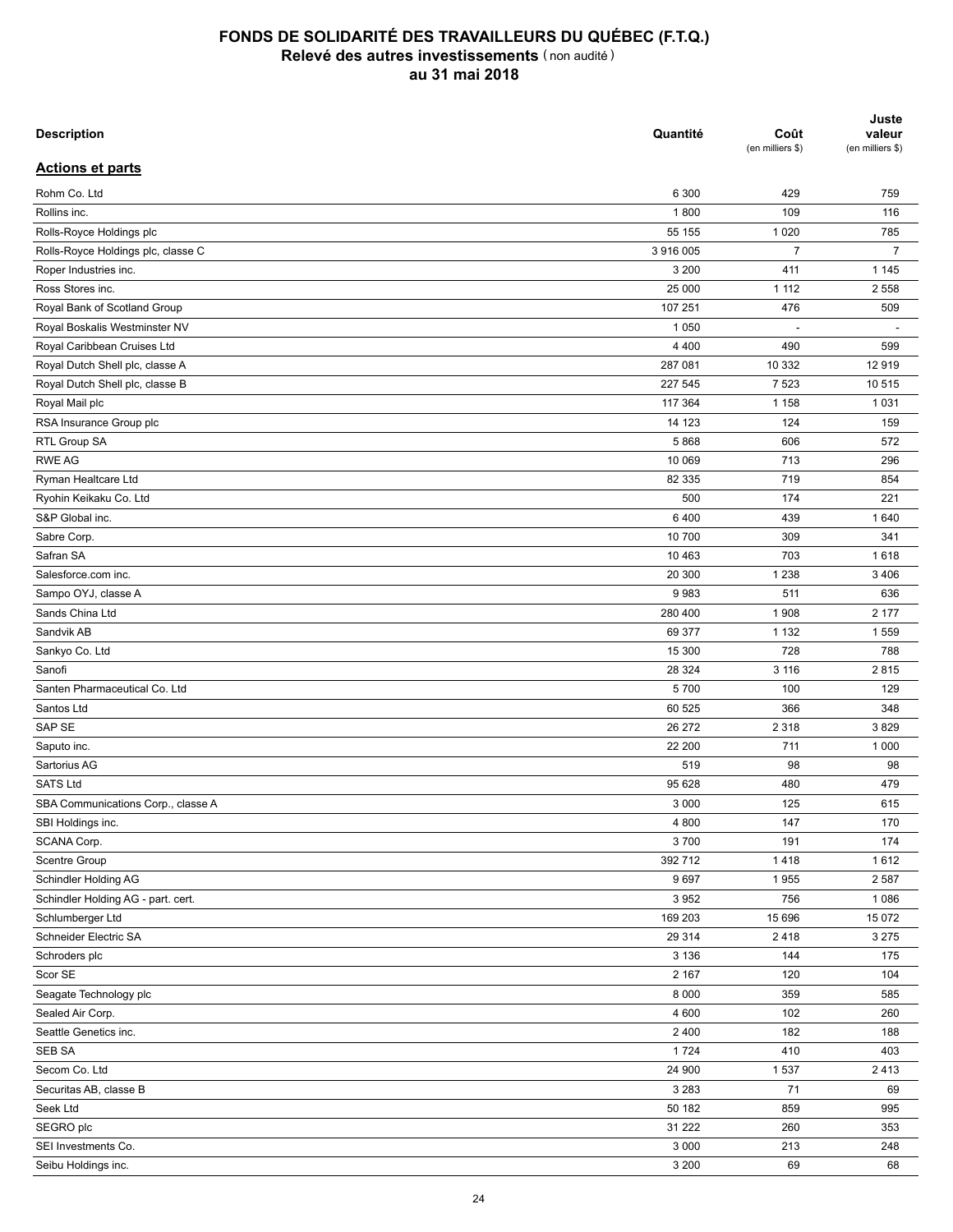| <b>Description</b>                         | Quantité | Coût<br>(en milliers \$) | Juste<br>valeur<br>(en milliers \$) |
|--------------------------------------------|----------|--------------------------|-------------------------------------|
| <b>Actions et parts</b>                    |          |                          |                                     |
| Seiko Epson Corp.                          | 7 200    | 185                      | 164                                 |
| Sekisui Chemical Co. Ltd                   | 5 300    | 119                      | 113                                 |
| Sekisui House Ltd                          | 7 600    | 172                      | 176                                 |
| SembCorp Industries Ltd                    | 22 900   | 69                       | 65                                  |
| Sempra Energy                              | 16 300   | 1479                     | 2 2 5 3                             |
| Sensata Technologies Holding NV            | 4 4 0 0  | 249                      | 292                                 |
| ServiceNow inc.                            | 4 200    | 233                      | 968                                 |
| <b>SES SA</b>                              | 9924     | 304                      | 222                                 |
| Seven & I Holdings Co. Ltd                 | 21 600   | 640                      | 1 2 4 3                             |
| Seven Generations Energy Ltd, classe A     | 4 800    | 74                       | 81                                  |
| Severn Trent plc                           | 11 108   | 313                      | 381                                 |
| <b>SGS SA</b>                              | 444      | 1 1 8 0                  | 1494                                |
| Shangri-La Asia Ltd                        | 84 000   | 182                      | 217                                 |
| Sharp Corp.                                | 14 000   | 366                      | 484                                 |
| Shaw Communications inc., classe B         | 226 800  | 5716                     | 5919                                |
| Shimadzu Corp.                             | 12 200   | 209                      | 438                                 |
| Shimamura Co. Ltd                          | 6 100    | 744                      | 810                                 |
| Shimano inc.                               | 5400     | 837                      | 993                                 |
| Shimizu Corp.                              | 13 400   | 155                      | 170                                 |
| Shin-Etsu Chemical Co. Ltd                 | 9 3 0 0  | 514                      | 1 2 0 9                             |
| Shinsei Bank Ltd                           | 2 500    | 50                       | 51                                  |
| Shionogi & Co. Ltd                         | 6700     | 321                      | 457                                 |
| Shire plc                                  | 22 516   | 1 0 9 6                  | 1593                                |
| Shiseido Co. Ltd                           | 9 0 0 0  | 167                      | 927                                 |
| Shopify inc., classe A                     | 26 900   | 1954                     | 5 1 7 4                             |
| Showa Shell Sekiyu KK                      | 29 800   | 365                      | 515                                 |
| Siemens AG                                 | 39 462   | 4 9 24                   | 6 6 8 7                             |
| Siemens Healthineers AG                    | 3810     | 203                      | 196                                 |
| Signature Bank                             | 1 300    | 221                      | 215                                 |
| Sika AG                                    | 153      | 1017                     | 1589                                |
|                                            | 22 200   | 4 2 5 7                  | 4614                                |
| Simon Property Group inc.                  |          |                          |                                     |
| Singapore Airlines Ltd                     | 105 031  | 1 0 8 6                  | 1 1 4 9                             |
| Singapore Press Holdings Ltd               | 442 600  | 1 605                    | 1 1 2 9                             |
| Singapore Technologies Engineering Ltd     | 128 000  | 422                      | 432                                 |
| Singapore Telecommunications Ltd           | 1462855  | 4 5 0 9                  | 4 6 5 4                             |
| Sino Land Co. Ltd                          | 54 000   | 123                      | 121                                 |
| Sirius XM Holdings inc.                    | 115 600  | 965                      | 1 0 6 4                             |
| SJM Holdings Ltd                           | 166 000  | 385                      | 309                                 |
| Skandinaviska Enskilda Banken AB, classe A | 35 336   | 397                      | 412                                 |
| Skanska AB                                 | 8571     | 292                      | 204                                 |
| SKF AB, classe B                           | 19 307   | 497                      | 485                                 |
| Sky plc                                    | 53 277   | 801                      | 1 2 3 9                             |
| Skyworks Solutions inc.                    | 16 950   | 1 4 0 8                  | 2 1 6 8                             |
| SL Green Realty Corp.                      | 2 600    | 361                      | 329                                 |
| Smart Real Estate Investment Trust         | 108 766  | 3525                     | 3 200                               |
| SMC Corp.                                  | 3 4 0 0  | 942                      | 1682                                |
| Smith & Nephew plc                         | 55 851   | 887                      | 1 3 1 9                             |
| Smiths Group plc                           | 16 980   | 372                      | 516                                 |
| Smurfit Kappa Group plc                    | 4 9 3 4  | 267                      | 264                                 |
| Snam SPA                                   | 290 029  | 1597                     | 1541                                |
| Snap-on inc.                               | 1500     | 316                      | 288                                 |
| Société BIC SA                             | 783      | 99                       | 99                                  |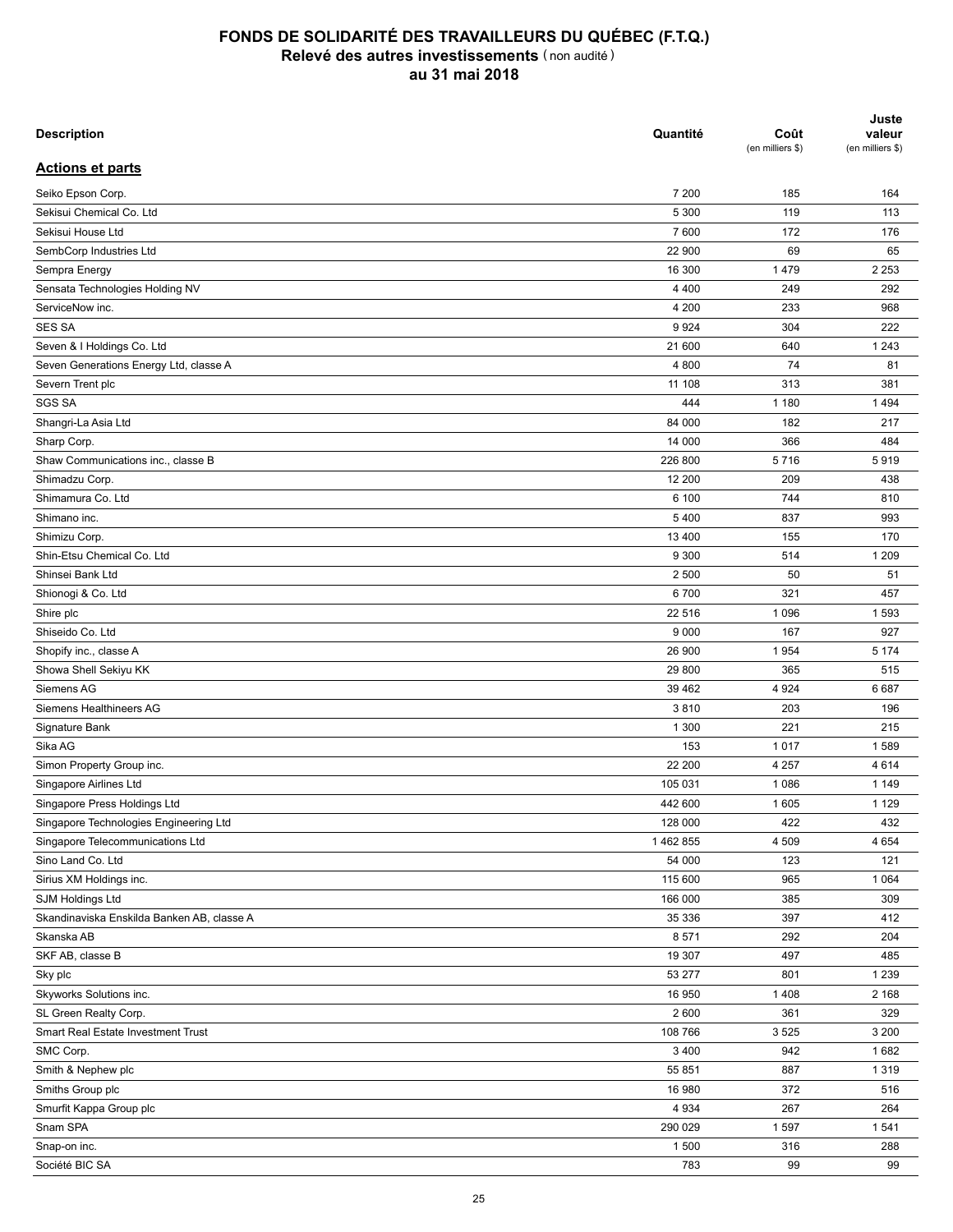| <b>Description</b>                    | Quantité | Coût<br>(en milliers \$) | Juste<br>valeur<br>(en milliers \$) |
|---------------------------------------|----------|--------------------------|-------------------------------------|
| <b>Actions et parts</b>               |          |                          |                                     |
| Société Générale SA                   | 19 369   | 800                      | 1 0 8 1                             |
| Sodexo                                | 2 0 5 5  | 181                      | 258                                 |
| Softbank Corp.                        | 20 800   | 701                      | 1928                                |
| Sohgo Security Services Co. Ltd       | 1 600    | 102                      | 95                                  |
| Solvay SA                             | 5 1 2 2  | 738                      | 892                                 |
| Sompo Japan Nipponkoa Holdings inc.   | 6 100    | 146                      | 345                                 |
| Sonic Healthcare Ltd                  | 86 831   | 1683                     | 2 0 0 8                             |
| Sonova Holding AG                     | 5728     | 1 0 3 9                  | 1 300                               |
| Sony Corp.                            | 30 700   | 687                      | 1891                                |
| Sony Financial Holdings inc.          | 2 2 0 0  | 50                       | 53                                  |
| Soutwest Airlines Co.                 | 3 500    | 176                      | 232                                 |
| Spark New Zealand Ltd                 | 393 868  | 1 2 1 0                  | 1 3 1 2                             |
| Spin Master Corp.                     | 92 400   | 4 1 6 6                  | 4 6 3 0                             |
| Spirit AeroSystems Holdings inc.      | 3800     | 425                      | 418                                 |
| Splunk inc.                           | 3 200    | 308                      | 460                                 |
| Sprint Corp.                          | 18 708   | 147                      | 125                                 |
| Square inc.                           | 7 000    | 378                      | 529                                 |
| SS&C Technologies Holdings inc.       | 5 600    | 353                      | 370                                 |
| SSE plc                               | 26 809   | 627                      | 633                                 |
| St. James's Place plc                 | 12 537   | 230                      | 258                                 |
| Standard Chartered plc                | 257 723  | 4 6 9 3                  | 3 3 5 7                             |
| Standard Life Aberdeen plc            | 65 390   | 465                      | 396                                 |
| Stanley Black & Decker inc.           | 4 3 0 0  | 352                      | 777                                 |
|                                       | 46 400   | 1612                     | 3411                                |
| Starbucks Corp.                       |          |                          |                                     |
| Start Today Co. Ltd                   | 5 100    | 101                      | 230                                 |
| State Street Corp.                    | 10 000   | 690                      | 1 2 4 7                             |
| Steel Dynamics inc.                   | 9600     | 458                      | 616                                 |
| Stelco Holdings inc.                  | 43 750   | 856                      | 1 0 5 0                             |
| Stericycle inc.                       | 2 9 0 0  | 329                      | 239                                 |
| <b>STMicroelectronics NV</b>          | 49 510   | 765                      | 1527                                |
| Stockland                             | 188 494  | 802                      | 768                                 |
| Stora Enso OYJ, classe R              | 16 282   | 244                      | 432                                 |
| Straumann Holding AG                  | 356      | 300                      | 305                                 |
| Stryker Corp.                         | 22 800   | 2642                     | 5 1 4 7                             |
| Stuart Olson inc.                     | 34 632   | 355                      | 267                                 |
| Subaru Corp.                          | 15 000   | 349                      | 596                                 |
| Suez Environnement Co.                | 11 931   | 237                      | 213                                 |
| Sumco Corp.                           | 14 800   | 476                      | 468                                 |
| Sumitomo Chemical Co. Ltd             | 43 000   | 219                      | 338                                 |
| Sumitomo Corp.                        | 37 900   | 507                      | 827                                 |
| Sumitomo Dainippon Pharma Co. Ltd     | 4 200    | 114                      | 113                                 |
| Sumitomo Electric Industries Ltd      | 23 000   | 293                      | 452                                 |
| Sumitomo Heavy Industries Ltd         | 2 4 0 0  | 117                      | 110                                 |
| Sumitomo Metal Mining Co. Ltd         | 11 000   | 329                      | 547                                 |
| Sumitomo Mitsui Financial Group inc.  | 34 700   | 1443                     | 1866                                |
| Sumitomo Mitsui Trust Holdings inc.   | 8 600    | 377                      | 466                                 |
| Sumitomo Realty & Development Co. Ltd | 12 000   | 480                      | 589                                 |
| Sun Hung Kai Properties Ltd           | 44 364   | 608                      | 929                                 |
| Suncor Energy inc.                    | 484 302  | 18 247                   | 25 009                              |
| Suncorp Group Ltd                     | 33 095   | 420                      | 436                                 |
| Sundrug Co. Ltd                       | 1800     | 97                       | 106                                 |
| Suntec Real Estate Investment Trust   | 62 000   | 100                      | 108                                 |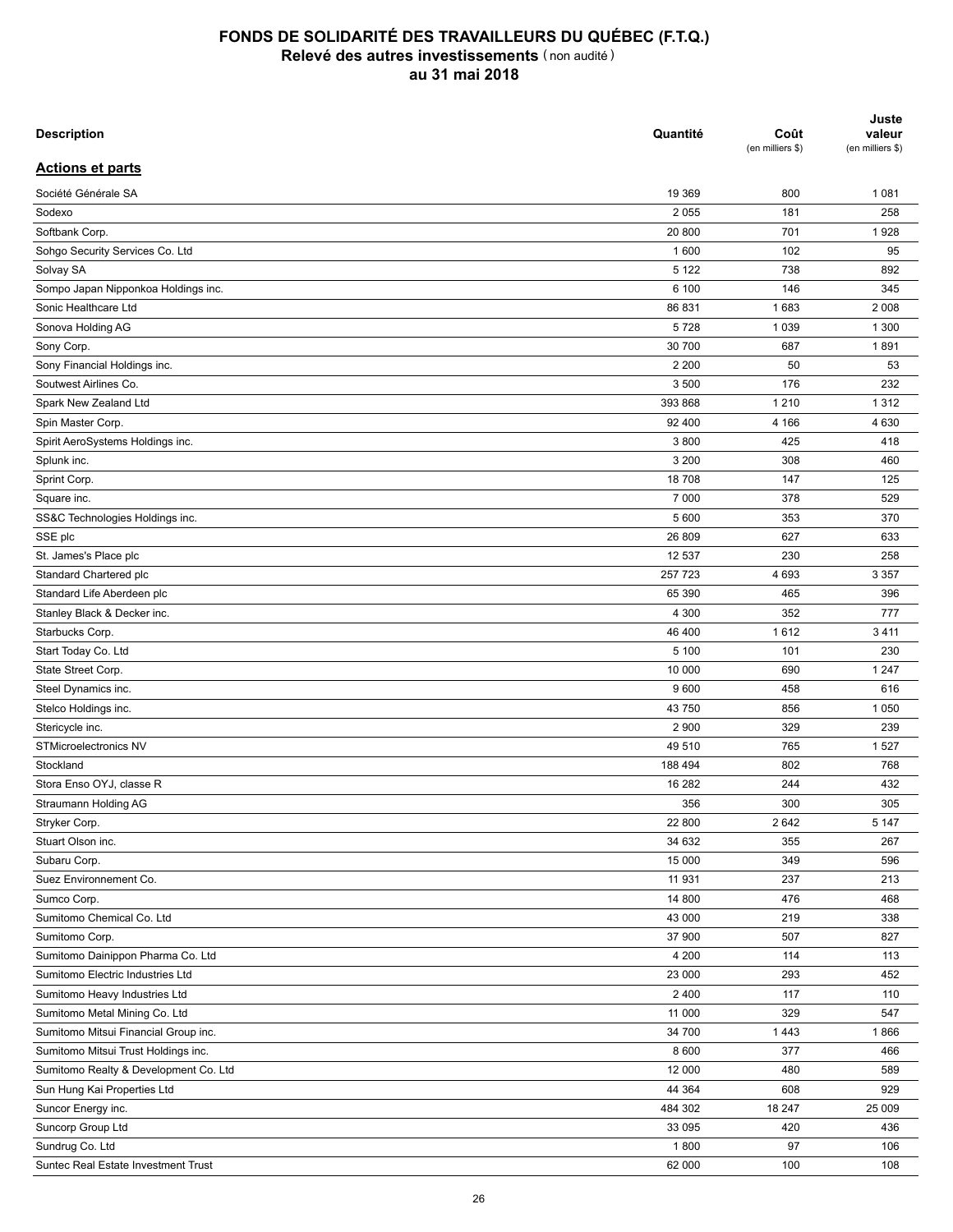| <b>Description</b>                     | Quantité | Coût<br>(en milliers \$) | Juste<br>valeur<br>(en milliers \$) |
|----------------------------------------|----------|--------------------------|-------------------------------------|
| <b>Actions et parts</b>                |          |                          |                                     |
| Suntory Beverage & Food Ltd            | 39 4 94  | 1671                     | 2 2 8 2                             |
| SunTrust Banks inc.                    | 12 400   | 413                      | 1 0 8 6                             |
| Superior Plus Corp.                    | 196 400  | 2 187                    | 2429                                |
| Suruga Bank Ltd                        | 6400     | 96                       | 96                                  |
| Suzuki Motor Corp.                     | 21 300   | 738                      | 1 5 9 3                             |
| SVB Financial Group                    | 1 100    | 291                      | 445                                 |
| Svenska Handelsbanken AB, classe A     | 38 696   | 588                      | 549                                 |
| Swedbank AB, classe A                  | 22 270   | 567                      | 600                                 |
| Swire Pacific Ltd, classe A            | 105 000  | 1 3 6 8                  | 1 4 0 5                             |
| Swire Properties Ltd                   | 110 000  | 437                      | 559                                 |
| Swiss Life Holding AG                  | 774      | 243                      | 343                                 |
| Swiss Prime Site AG                    | 25 518   | 2 2 1 2                  | 3 0 9 6                             |
| Swiss Re AG                            | 10777    | 890                      | 1 2 1 1                             |
| Swisscom AG                            | 7975     | 5 2 0 5                  | 4 6 2 6                             |
| Sydney Airport                         | 124 689  | 698                      | 891                                 |
| Symantec Corp.                         | 15 200   | 352                      | 410                                 |
| Symrise AG                             | 6 173    | 537                      | 649                                 |
| Synchrony Financial                    | 19 4 45  | 812                      | 874                                 |
| Synopsys inc.                          | 19800    | 1710                     | 2 2 6 3                             |
| Sysco Corp.                            | 41700    | 1579                     | 3518                                |
| Sysmex Corp.                           | 8 9 0 0  | 837                      | 1 0 4 2                             |
| T&D Holdings inc.                      | 14 400   | 227                      | 295                                 |
| T. Rowe Price Group inc.               | 5 500    | 431                      | 866                                 |
| <b>Tabcorp Holdings Ltd</b>            | 45 518   | 238                      | 195                                 |
| Taiheiyo Cement Corp.                  | 4 800    | 101                      | 231                                 |
| Taisei Corp.                           | 7 300    | 176                      | 522                                 |
| Taisho Pharmaceutical Holdings Co. Ltd | 8 3 0 0  | 1 1 5 0                  | 1 1 4 7                             |
| Taiyo Nippon Sanso Corp.               | 2800     | 50                       | 54                                  |
| Takeda Pharmaceutical Co. Ltd          | 35 700   | 1778                     | 1898                                |
| Take-Two Interactive Software inc.     | 2 500    | 354                      | 363                                 |
|                                        | 44 600   | 2 5 5 8                  |                                     |
| Tapestry inc.                          |          |                          | 2 5 2 9                             |
| Targa Resources Corp.                  | 5 500    | 385                      | 347                                 |
| Target Corp.                           | 22 500   | 1 6 2 1                  | 2 1 2 7                             |
| Taylor Wimpey plc                      | 81 963   | 246                      | 269                                 |
| TD Ameritrade Holding Corp.            | 6 100    | 348                      | 468                                 |
| TDK Corp.                              | 9 9 0 0  | 666                      | 1 1 5 6                             |
| TE Connectivity Ltd                    | 14 4 69  | 973                      | 1747                                |
| TechnipFMC plc                         | 49 832   | 1993                     | 2015                                |
| Techtronic Industries Co. Ltd          | 29 500   | 160                      | 230                                 |
| Tele2 AB, classe B                     | 7 3 3 1  | 122                      | 116                                 |
| Telecom Italia SPA                     | 404 714  | 650                      | 402                                 |
| Teleflex inc.                          | 1 100    | 289                      | 381                                 |
| Telefonica Deutschland Holding AG      | 15 806   | 119                      | 87                                  |
| Telefonica SA                          | 327 800  | 5801                     | 3746                                |
| <b>Telenor ASA</b>                     | 107 297  | 2 4 5 4                  | 2867                                |
| Teleperformance SE                     | 2 5 4 9  | 466                      | 522                                 |
| Telia Co. AB                           | 82 068   | 566                      | 498                                 |
| Telstra Corp. Ltd                      | 538 128  | 2512                     | 1479                                |
| TELUS Corp.                            | 629 428  | 26 897                   | 28 696                              |
| Temenos AG                             | 1 3 5 8  | 262                      | 262                                 |
| Tenaris SA                             | 26 186   | 525                      | 609                                 |
| Teradyne inc.                          | 10 600   | 595                      | 521                                 |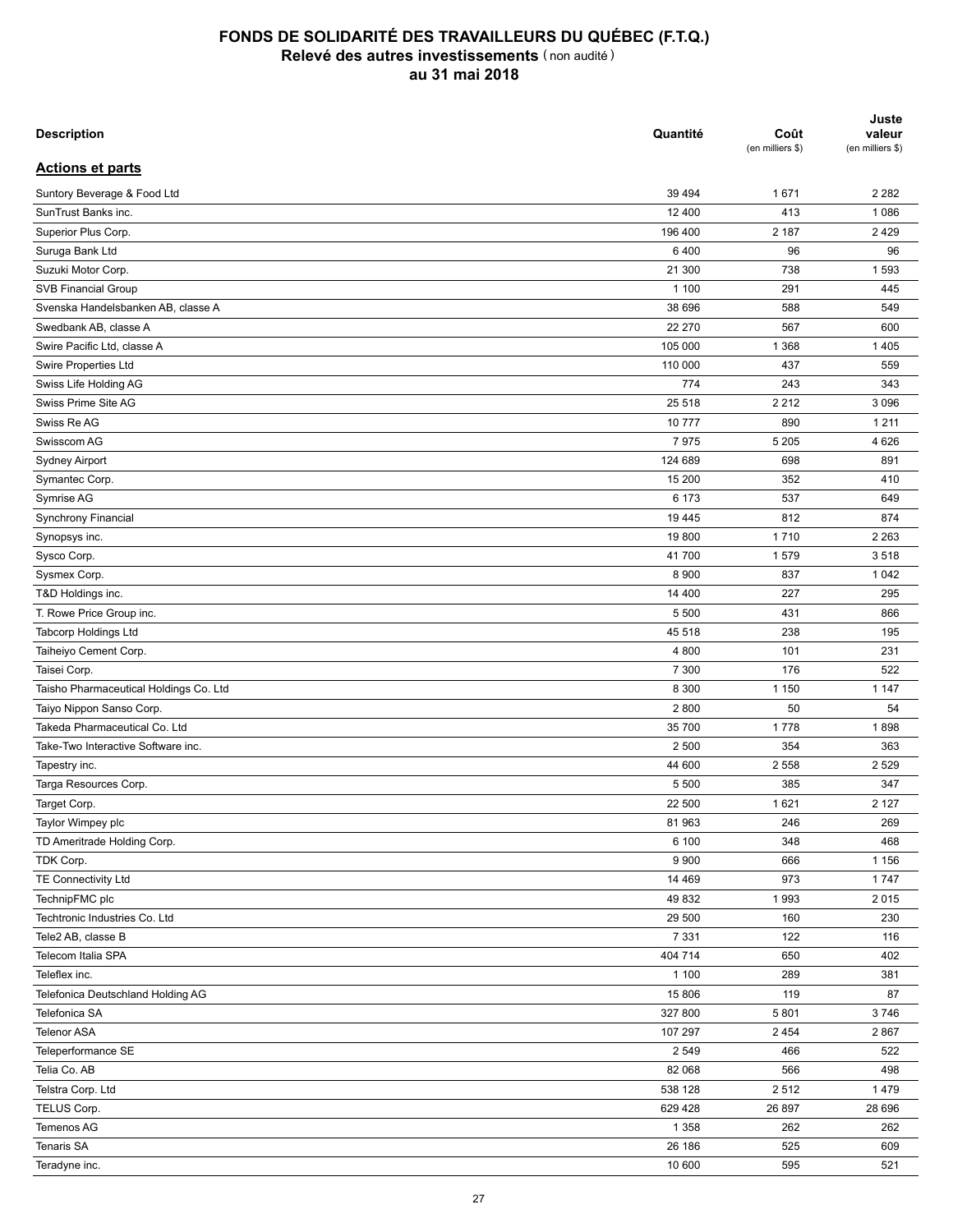| <b>Description</b>                         | Quantité | Coût<br>(en milliers \$) | Juste<br>valeur<br>(en milliers \$) |
|--------------------------------------------|----------|--------------------------|-------------------------------------|
| <b>Actions et parts</b>                    |          |                          |                                     |
| Terna - Rete Elettrica Nazionale SPA       | 18 657   | 73                       | 128                                 |
| Terumo Corp.                               | 6 300    | 288                      | 486                                 |
| Tesco plc                                  | 233 688  | 1424                     | 991                                 |
| Tesla Motors inc.                          | 3 100    | 831                      | 1 1 4 5                             |
| Teva Pharmaceutical Industries Ltd         | 23 060   | 915                      | 649                                 |
| Texas Instruments inc.                     | 76 900   | 3850                     | 11 163                              |
| Thales SA                                  | 3822     | 368                      | 630                                 |
| The a2 Milk Co. Ltd                        | 17 765   | 176                      | 176                                 |
| The Bank of Kyoto Ltd                      | 1 0 0 0  | 68                       | 68                                  |
| The Bank of New York Mellon Corp.          | 25 300   | 794                      | 1797                                |
| The Berkeley Group Holdings plc            | 2 3 7 7  | 148                      | 174                                 |
| The Boeing Co.                             | 28 900   | 3644                     | 13 20 2                             |
| The Charles Schwab Corp.                   | 28 900   | 648                      | 2 0 8 5                             |
| The Chemours Co.                           | 12 000   | 780                      | 763                                 |
| The Chiba Bank Ltd                         | 13 000   | 99                       | 130                                 |
| The Dai-ichi Life Insurance Co. Ltd        | 26 700   | 404                      | 647                                 |
|                                            | 21 100   | 2517                     | 4 0 9 0                             |
| The Estée Lauder Cos. inc., classe A       |          |                          |                                     |
| The Gap inc.                               | 6 300    | 262                      | 229                                 |
| The Goodyear Tire & Rubber Co.             | 4 300    | 181                      | 136                                 |
| The Hartford Financial Services Group inc. | 8 600    | 273                      | 584                                 |
| The Hershey Co.                            | 20 600   | 2 3 9 0                  | 2 4 0 6                             |
| The J.M. Smucker Co.                       | 12 200   | 1 1 6 9                  | 1701                                |
| The Kraft Heinz Co.                        | 18 200   | 1657                     | 1 3 5 7                             |
| The Link Real Estate Investment Trust      | 160 500  | 1 0 6 1                  | 1842                                |
| The Macerich Co.                           | 3 0 0 0  | 255                      | 216                                 |
| The Middleby Corp.                         | 1 500    | 282                      | 194                                 |
| The Mosaic Co.                             | 27 237   | 1 2 5 4                  | 971                                 |
| The North West Co. inc.                    | 106 200  | 2728                     | 2 9 8 0                             |
| The Procter & Gamble Co.                   | 131 526  | 9964                     | 12 4 8 4                            |
| The Progressive Corp.                      | 33 600   | 1 3 6 7                  | 2706                                |
| The Sage Group plc                         | 33 599   | 297                      | 384                                 |
| The Sherwin-Williams Co.                   | 6 600    | 1 3 1 9                  | 3 2 4 7                             |
| The Shizuoka Bank Ltd                      | 9 0 0 0  | 97                       | 113                                 |
| The Southern Co.                           | 129 000  | 6489                     | 7513                                |
| The Stars Group inc.                       | 45 000   | 1513                     | 1976                                |
| The Swatch Group AG                        | 5861     | 665                      | 677                                 |
| The Swatch Group AG - BR                   | 2 1 3 8  | 1 2 5 4                  | 1 3 4 9                             |
| The Travelers Cos. inc.                    | 18700    | 1777                     | 3 1 1 7                             |
| The Weir Group plc                         | 23 757   | 943                      | 898                                 |
| The Western Union Co.                      | 39 600   | 940                      | 1 0 2 1                             |
| Thermo Fisher Scientific inc.              | 9800     | 1 0 9 6                  | 2 6 4 8                             |
| THK Co. Ltd                                | 3 0 0 0  | 148                      | 139                                 |
| Thomson Reuters Corp.                      | 199 441  | 8 2 9 2                  | 10 054                              |
| ThyssenKrupp AG                            | 18 280   | 619                      | 624                                 |
| Tiffany & Co.                              | 2 3 0 0  | 254                      | 390                                 |
| Time Warner inc.                           | 53 100   | 5408                     | 6486                                |
| TJX Cos. inc.                              | 58 400   | 4 204                    | 6843                                |
| T-Mobile US inc.                           | 6800     | 243                      | 491                                 |
| Tobu Railway Co. Ltd                       | 41 000   | 1 1 8 9                  | 1652                                |
| TOHO GAS Co. Ltd                           | 3 200    | 179                      | 131                                 |
| Tohoku Electric Power Co. inc.             | 13 300   | 275                      | 221                                 |
| Tokio Marine Holdings inc.                 | 14 800   | 497                      | 926                                 |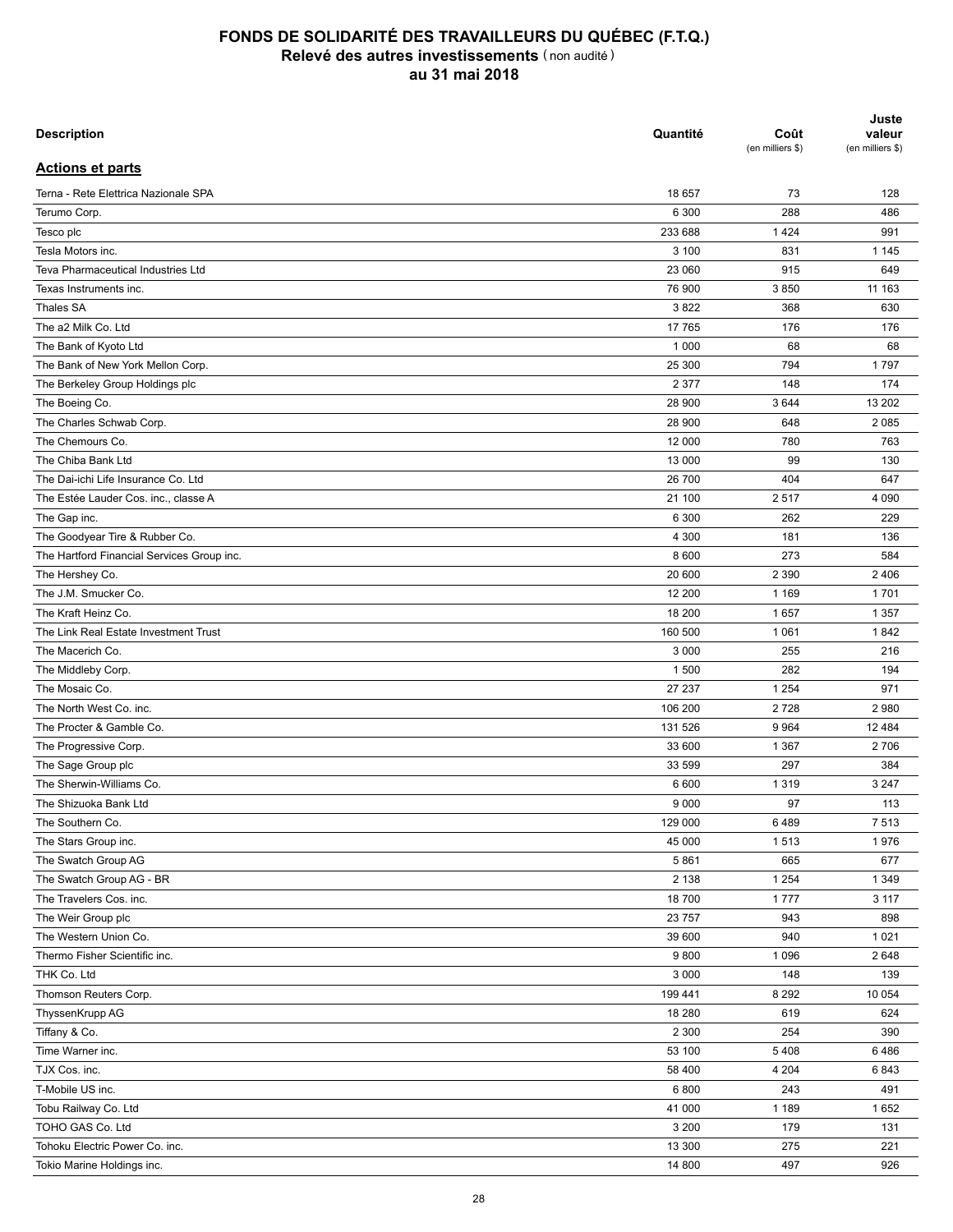| <b>Description</b>                      | Quantité | Coût<br>(en milliers \$) | Juste<br>valeur<br>(en milliers \$) |
|-----------------------------------------|----------|--------------------------|-------------------------------------|
| <b>Actions et parts</b>                 |          |                          |                                     |
| Tokyo Electron Ltd                      | 11 700   | 977                      | 2850                                |
| Tokyo Gas Co. Ltd                       | 8 0 0 0  | 190                      | 283                                 |
| Tokyo Tatemono Co. Ltd                  | 2 600    | 49                       | 47                                  |
| Tokyu Corp.                             | 10 500   | 208                      | 242                                 |
| Tokyu Fudosan Holdings Corp.            | 5 4 0 0  | 50                       | 52                                  |
| Toll Brothers inc.                      | 3700     | 220                      | 190                                 |
| Toray Industries inc.                   | 142 600  | 1 3 2 9                  | 1516                                |
| TORC Oil & Gas Ltd                      | 150 000  | 1 1 9 3                  | 1 1 6 6                             |
| Torchmark Corp.                         | 2 0 0 0  | 200                      | 220                                 |
| Toshiba Corp.                           | 161 000  | 724                      | 588                                 |
| Tosoh Corp.                             | 6 200    | 149                      | 141                                 |
| <b>TOTAL SA</b>                         | 36 475   | 2885                     | 2875                                |
| Total System Services inc.              | 4 200    | 307                      | 464                                 |
| <b>TOTO Ltd</b>                         | 2 600    | 120                      | 177                                 |
|                                         |          |                          |                                     |
| Tourmaline Oil Corp.                    | 31 300   | 888                      | 809                                 |
| Toyo Seikan Group Holdings Ltd          | 6 600    | 109                      | 144                                 |
| Toyo Suisan Kaisha Ltd                  | 29 400   | 1 1 8 4                  | 1 3 6 4                             |
| Toyota Industries Corp.                 | 3 9 0 0  | 303                      | 296                                 |
| Toyota Motor Corp.                      | 56 600   | 3510                     | 4 6 7 7                             |
| Toyota Tsusho Corp.                     | 5 9 0 0  | 255                      | 265                                 |
| TPG Telecom Ltd                         | 12 579   | 107                      | 69                                  |
| <b>Tractor Supply Company</b>           | 7 9 0 0  | 700                      | 762                                 |
| TransCanada Corp.                       | 264 987  | 14 823                   | 14 3 84                             |
| TransDigm Group inc.                    | 1800     | 521                      | 780                                 |
| TransUnion                              | 3 2 0 0  | 231                      | 285                                 |
| Transurban Group                        | 290 383  | 2 2 3 6                  | 3 3 8 3                             |
| Travis Perkins plc                      | 9402     | 319                      | 218                                 |
| <b>Treasury Wine Estates Ltd</b>        | 23 407   | 122                      | 381                                 |
| Trend Micro inc.                        | 1 900    | 130                      | 140                                 |
| Trevali Mining Corp.                    | 367 100  | 302                      | 389                                 |
| <b>Trimble Navigation Ltd</b>           | 3 9 0 0  | 177                      | 167                                 |
| TripAdvisor inc.                        | 3 3 0 0  | 251                      | 223                                 |
| Tryg AS                                 | 934      | 24                       | 28                                  |
| Tsuruha Holdings inc.                   | 3 3 0 0  | 478                      | 638                                 |
| <b>TUI AG</b>                           | 27 485   | 608                      | 825                                 |
| Twenty-First Century Fox inc., classe A | 2 600    | 126                      | 130                                 |
| Twenty-First Century Fox inc., classe B | 35 300   | 1 1 7 2                  | 1748                                |
| Twitter inc.                            | 15 400   | 621                      | 693                                 |
| Tyson Foods inc., classe A              | 15 500   | 895                      | 1 3 5 7                             |
| <b>Ubisoft Entertainment SA</b>         | 2 110    | 251                      | 296                                 |
| <b>UBS Group AG</b>                     | 92 302   | 1583                     | 1809                                |
| <b>UCB SA</b>                           | 7 3 8 0  | 751                      | 754                                 |
| UDR inc.                                | 14 100   | 663                      | 667                                 |
| UGI Corp.                               | 1600     | 97                       | 105                                 |
| Ulta Salon, Cosmetics & Fragrance, inc. | 2700     | 607                      | 864                                 |
| Umicore SA                              | 4 8 6 8  | 97                       | 357                                 |
| Under Armour inc., classe A             | 3 100    | 130                      | 84                                  |
| Under Armour inc., classe C             | 5 3 3 7  | 142                      | 131                                 |
| Unibail-Rodamco SE                      | 2 8 4 4  | 715                      | 829                                 |
| Unicharm Corp.                          | 14 400   | 175                      | 581                                 |
| UniCredit SPA                           | 48 695   | 1419                     | 1 0 4 2                             |
| Unilever NV                             | 108 229  | 4 3 8 3                  | 7824                                |
|                                         |          |                          |                                     |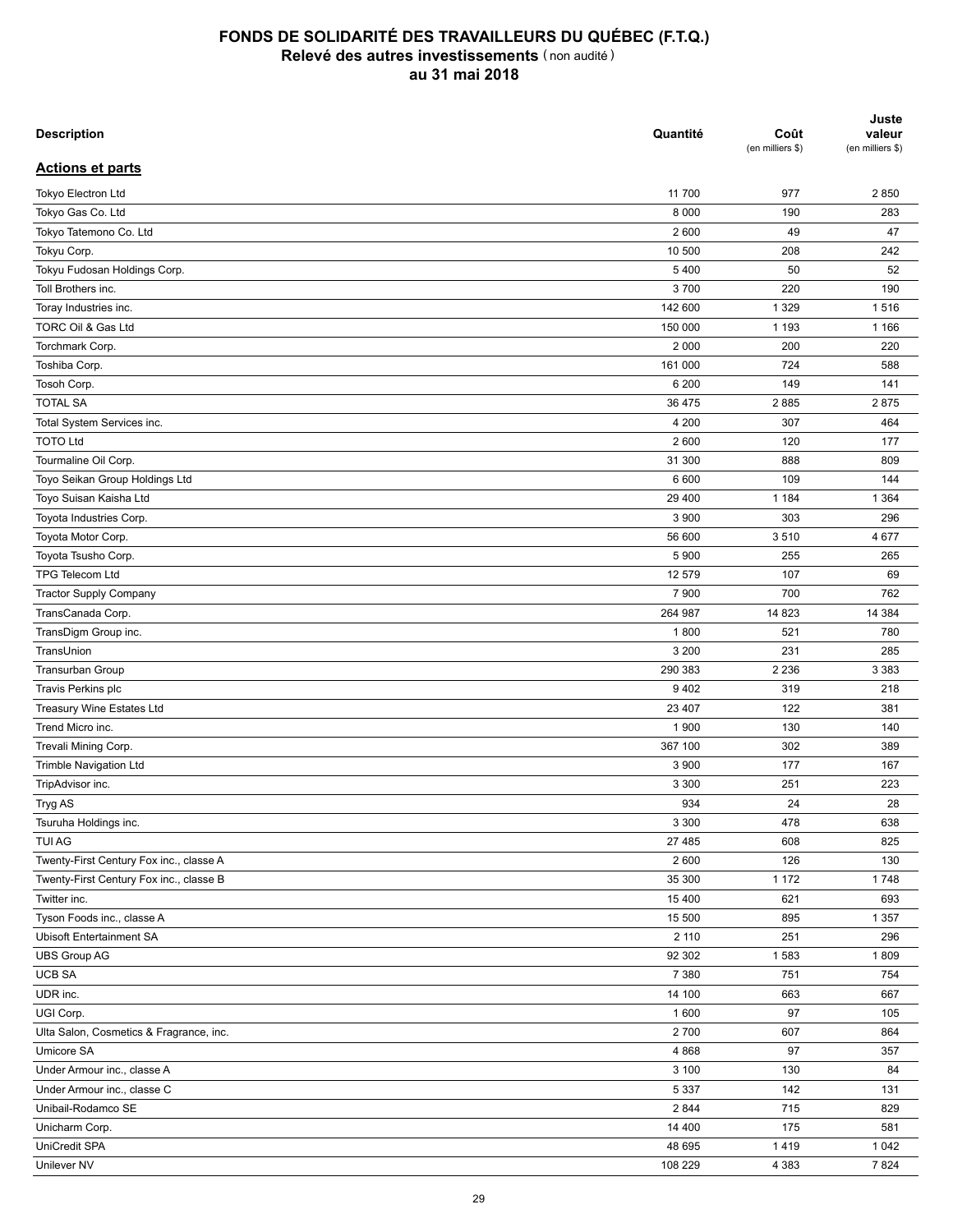| <b>Description</b>                       | Quantité  | Coût<br>(en milliers \$) | Juste<br>valeur<br>(en milliers \$) |
|------------------------------------------|-----------|--------------------------|-------------------------------------|
| <b>Actions et parts</b>                  |           |                          |                                     |
| Unilever plc                             | 88 659    | 3765                     | 6 3 4 6                             |
| Union Pacific Corp.                      | 23 600    | 2 2 4 5                  | 4 3 7 1                             |
| Uniper SE                                | 4 800     | 184                      | 197                                 |
| Uni-Sélect inc.                          | 19 600    | 328                      | 393                                 |
| United Continental Holdings inc.         | 2 100     | 93                       | 190                                 |
| United Internet AG                       | 2 0 0 7   | 131                      | 166                                 |
| United Overseas Bank Ltd                 | 124 772   | 2 4 9 6                  | 3 4 0 6                             |
| United Parcel Service inc., classe B     | 26 100    | 2702                     | 3932                                |
| United Rentals inc.                      | 2 4 0 0   | 347                      | 497                                 |
| United Technologies Corp.                | 20 700    | 2 0 4 0                  | 3 3 5 2                             |
| United Therapeutics Corp.                | 700       | 161                      | 97                                  |
| United Urban Investment Corp.            | 926       | 1663                     | 1844                                |
| United Utilities Group plc               | 28 334    | 403                      | 379                                 |
| UnitedHealth Group inc.                  | 34 300    | 2 8 0 1                  | 10746                               |
| Universal Health Services inc., classe B | 10 400    | 1585                     | 1551                                |
| Unum Group                               | 5 0 0 0   | 271                      | 252                                 |
| <b>UOL Group Ltd</b>                     | 6 0 0 0   | 51                       | 47                                  |
| UPM-Kymmene OYJ                          | 17 103    | 403                      | 813                                 |
| US Bancorp                               | 86 000    | 3687                     | 5577                                |
| Vail Resorts inc.                        | 700       | 193                      | 219                                 |
| Valeo SA                                 | 12 887    | 798                      | 1 0 6 0                             |
| Valero Energy Corp.                      | 11 000    | 451                      | 1729                                |
| Varian Medical Systems inc.              | 5700      | 549                      | 872                                 |
| Veeva Systems inc., classe A             | 3 3 0 0   | 270                      | 331                                 |
| Ventas inc.                              | 25 800    | 1766                     | 1829                                |
| Venture Corp. Ltd                        | 18 500    | 376                      | 379                                 |
| Veolia Environnement                     | 15 969    | 333                      | 470                                 |
| VEREIT inc.                              | 21 600    | 220                      | 201                                 |
| VeriSign inc.                            | 8 500     | 1 2 4 3                  | 1439                                |
| Verisk Analytics inc., classe A          | 8 4 0 0   | 743                      | 1 1 5 8                             |
| Verizon Communications inc.              | 237 695   | 11 4 5 5                 | 14 699                              |
| Vermilion Energy inc.                    |           |                          |                                     |
|                                          | 147 700   | 7 5 9 3                  | 6714                                |
| Vertex Pharmaceuticals inc.              | 6 200     | 575                      | 1 2 3 9                             |
| Vestas Wind Systems AS                   | 4 9 8 6   | 322                      | 423                                 |
| VF Corp.                                 | 29 200    | 2 3 3 4                  | 3 0 7 4                             |
| Viacom inc., classe B                    | 8 600     | 586                      | 302                                 |
| <b>Vicinity Centres</b>                  | 344 001   | 926                      | 902                                 |
| Vifor Pharma AG                          | 872       | 174                      | 176                                 |
| Vinci SA                                 | 13 4 22   | 717                      | 1702                                |
| Visa inc., classe A                      | 85 000    | 5 5 8 6                  | 14 4 14                             |
| Vistra Energy Corp.                      | 6800      | 159                      | 216                                 |
| Vivendi SA                               | 27 478    | 583                      | 895                                 |
| VMware inc.                              | 1800      | 271                      | 321                                 |
| Vodafone Group plc                       | 1 296 584 | 5 0 8 1                  | 4 2 9 3                             |
| Voestalpine AG                           | 8 4 6 2   | 422                      | 589                                 |
| Volkswagen AG                            | 965       | 248                      | 232                                 |
| Volkswagen AG - PRF                      | 4 6 7 3   | 1 0 4 8                  | 1 1 3 4                             |
| Volvo AB, classe B                       | 40 546    | 620                      | 904                                 |
| Vonovia SE                               | 20 518    | 417                      | 627                                 |
| Vornado Realty Trust                     | 4 8 0 0   | 250                      | 434                                 |
| Voya Financial inc.                      | 5 3 0 0   | 280                      | 357                                 |
| Vulcan Materials Co.                     | 3 800     | 206                      | 630                                 |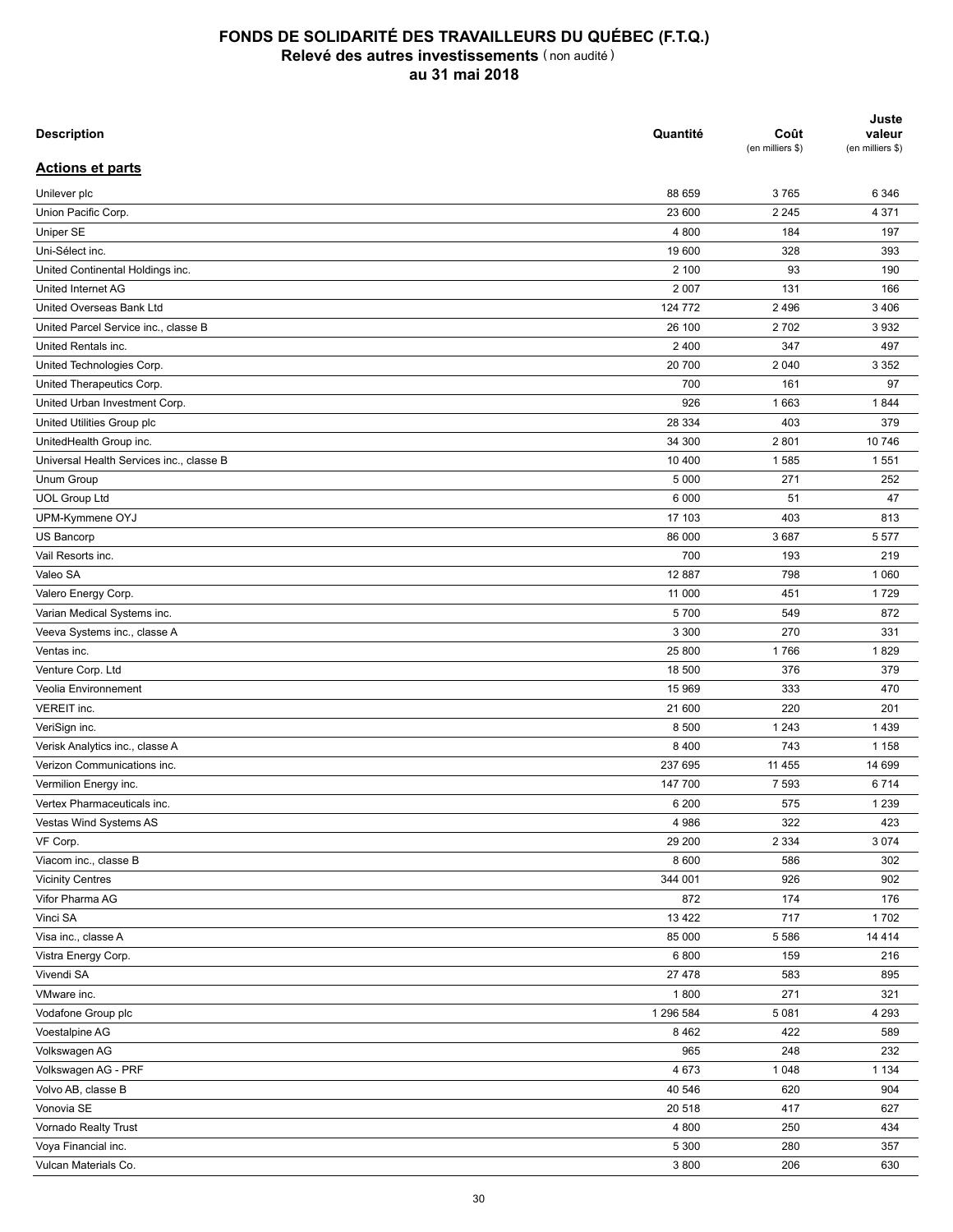| <b>Description</b>                   | Quantité | Coût<br>(en milliers \$) | Juste<br>valeur<br>(en milliers \$) |
|--------------------------------------|----------|--------------------------|-------------------------------------|
| <b>Actions et parts</b>              |          |                          |                                     |
| Wabco Holdings inc.                  | 1400     | 254                      | 220                                 |
| Wabtec Corp.                         | 2 100    | 224                      | 266                                 |
| Walgreens Boots Alliance inc.        | 30 961   | 1986                     | 2 506                               |
| Walt Disney Co.                      | 52 200   | 4576                     | 6736                                |
| Wartsila OYJ Abp                     | 31 529   | 639                      | 864                                 |
| Waste Connections inc.               | 95 380   | 5845                     | 9509                                |
| Waste Management inc.                | 46 900   | 2793                     | 5 0 3 2                             |
| Waters Corp.                         | 4 100    | 734                      | 1 0 2 5                             |
| WEC Energy Group inc.                | 46 393   | 2 3 5 8                  | 3800                                |
| Wells Fargo & Co.                    | 123 300  | 5737                     | 8 6 3 5                             |
| Welltower inc.                       | 21 130   | 1588                     | 1580                                |
| Wendel SA                            | 854      | 147                      | 146                                 |
| Wesfarmers Ltd                       | 91791    | 3571                     | 4 105                               |
| West Fraser Timber Co. Ltd.          | 28 000   | 1643                     | 2 6 3 8                             |
| West Japan Railway Co.               | 13 600   | 826                      | 1 2 7 2                             |
| Westar Energy inc.                   | 24 900   | 1844                     | 1832                                |
| Western Digital Corp.                | 18 613   | 1441                     | 2016                                |
| Western Forest Products inc.         | 766 800  | 1487                     | 2 1 3 2                             |
| Westfield Corp.                      | 60 389   | 432                      | 524                                 |
| WestJet Airlines Ltd                 | 202 400  | 5 0 7 4                  | 4 0 5 0                             |
| Westlake Chemical Corp.              | 700      | 105                      | 105                                 |
| Westpac Banking Corp.                | 139 222  | 4 0 1 1                  | 3805                                |
| WestRock Co.                         | 6988     | 371                      | 534                                 |
|                                      |          |                          |                                     |
| Westshore Terminals Investment Corp. | 107 500  | 2930                     | 2473                                |
| Weyerhaeuser Co.                     | 19785    | 629                      | 958                                 |
| WH Group Ltd                         | 568 675  | 513                      | 757                                 |
| Wharf Holdings Ltd                   | 131 000  | 281                      | 550                                 |
| Wharf Real Estate Investment Co. Ltd | 34 000   | 247                      | 340                                 |
| Wheaton Precious Metals Corp.        | 219 073  | 5 6 27                   | 6 2 0 8                             |
| Wheelock & Co. Ltd                   | 71 000   | 537                      | 694                                 |
| Whirlpool Corp.                      | 1800     | 286                      | 338                                 |
| Whitbread plc                        | 4 9 63   | 382                      | 361                                 |
| Whitecap Resources inc.              | 452 330  | 3889                     | 4 2 4 7                             |
| William Demant Holding AS            | 13 650   | 345                      | 644                                 |
| William Morrison Supermarkets plc    | 71 781   | 344                      | 305                                 |
| Williams Cos. inc.                   | 21 400   | 559                      | 746                                 |
| Willis Towers Watson plc             | 3821     | 515                      | 749                                 |
| Wilmar International Ltd             | 335 600  | 1 0 6 5                  | 1 0 5 4                             |
| Wirecard AG                          | 2 4 6 7  | 351                      | 494                                 |
| <b>Wolters Kluwer</b>                | 6 186    | 357                      | 450                                 |
| Woodside Petroleum Ltd               | 200 807  | 6969                     | 6 3 8 8                             |
| Woolworths Ltd                       | 103 864  | 2879                     | 2 9 0 1                             |
| Workday inc.                         | 3 3 0 0  | 367                      | 561                                 |
| Worldpay inc., classe A              | 26 410   | 2 4 5 3                  | 2 6 6 3                             |
| WPP plc                              | 33 081   | 589                      | 704                                 |
| WR Berkley Corp.                     | 22 800   | 1 1 3 5                  | 2 2 6 2                             |
| WSP Global inc.                      | 61 034   | 3 1 2 3                  | 4 1 6 1                             |
| WW Grainger inc.                     | 1400     | 368                      | 561                                 |
| Wyndham Worldwide Corp.              | 2700     | 276                      | 380                                 |
| Wynn Macau Ltd                       | 179 600  | 654                      | 894                                 |
| Wynn Resort Ltd                      | 8 100    | 1641                     | 2 0 6 0                             |
| Xcel Energy inc.                     | 84 000   | 2789                     | 4 9 6 0                             |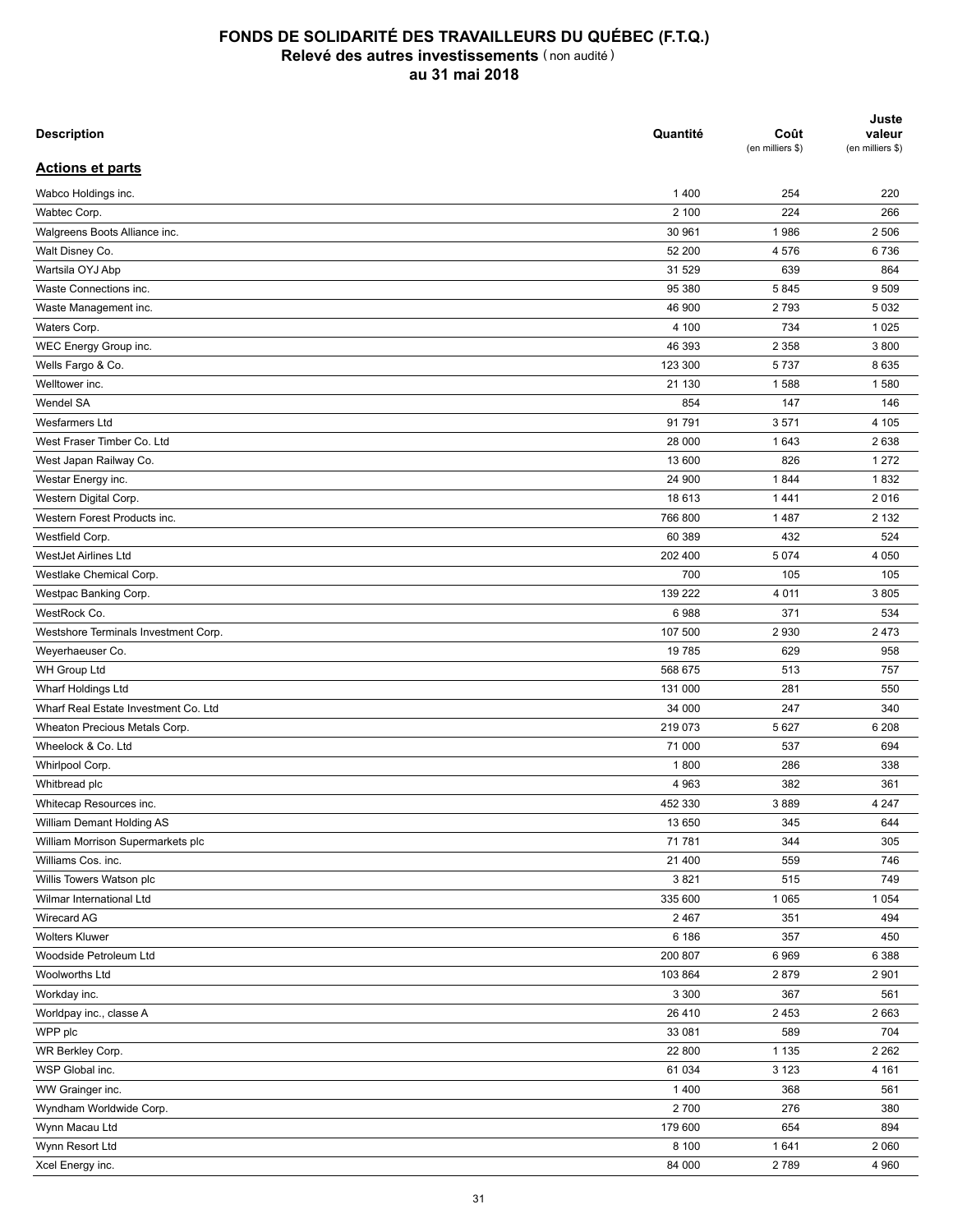| <b>Description</b>                    | Quantité | Coût<br>(en milliers \$) | Juste<br>valeur<br>(en milliers \$) |
|---------------------------------------|----------|--------------------------|-------------------------------------|
| <b>Actions et parts</b>               |          |                          |                                     |
| Xerox Corp.                           | 7750     | 187                      | 273                                 |
| Xilinx inc.                           | 14 100   | 868                      | 1 2 4 5                             |
| XL Group Ltd                          | 11 200   | 646                      | 808                                 |
| XPO Logistics inc.                    | 10 200   | 1 2 1 7                  | 1 3 9 3                             |
| Xylem inc.                            | 4 300    | 338                      | 393                                 |
| Yahoo Japan Corp.                     | 362 300  | 1859                     | 1713                                |
| Yakult Honsha Co. Ltd                 | 3800     | 122                      | 325                                 |
| Yamada Denki Co. Ltd                  | 126 500  | 874                      | 852                                 |
| Yamaha Corp.                          | 2700     | 84                       | 183                                 |
| Yamaha Motor Co. Ltd                  | 16 700   | 460                      | 628                                 |
| Yamato Transport Co. Ltd              | 6 0 0 0  | 151                      | 224                                 |
| Yamazaki Baking Co. Ltd               | 27 100   | 651                      | 763                                 |
| Yangzijiang Shipbuilding Holdings Ltd | 325 800  | 401                      | 305                                 |
| Yara International ASA                | 20 723   | 947                      | 1 1 0 8                             |
| Yaskawa Electric Corp.                | 12 200   | 510                      | 640                                 |
| Yokogawa Electric Corp.               | 8 100    | 159                      | 192                                 |
| Yue Yuen Industrial Holdings Ltd      | 183 500  | 812                      | 735                                 |
| Yum! Brands inc.                      | 18700    | 1 3 9 2                  | 1973                                |
| Zalando SE                            | 2655     | 173                      | 183                                 |
| Zayo Group Holdings inc.              | 3 500    | 158                      | 158                                 |
| Zillow Group inc., classe C           | 2 2 0 0  | 69                       | 166                                 |
| Zimmer Biomet Holdings inc.           | 9 3 0 0  | 1 0 4 8                  | 1 3 4 5                             |
| Zions Bancorporation                  | 5 200    | 298                      | 370                                 |
| Zoetis inc.                           | 12 100   | 431                      | 1 3 1 4                             |
| Zurich Insurance Group AG             | 3742     | 992                      | 1443                                |
| Total - actions et parts              |          | 2 502 212                | 3 376 216                           |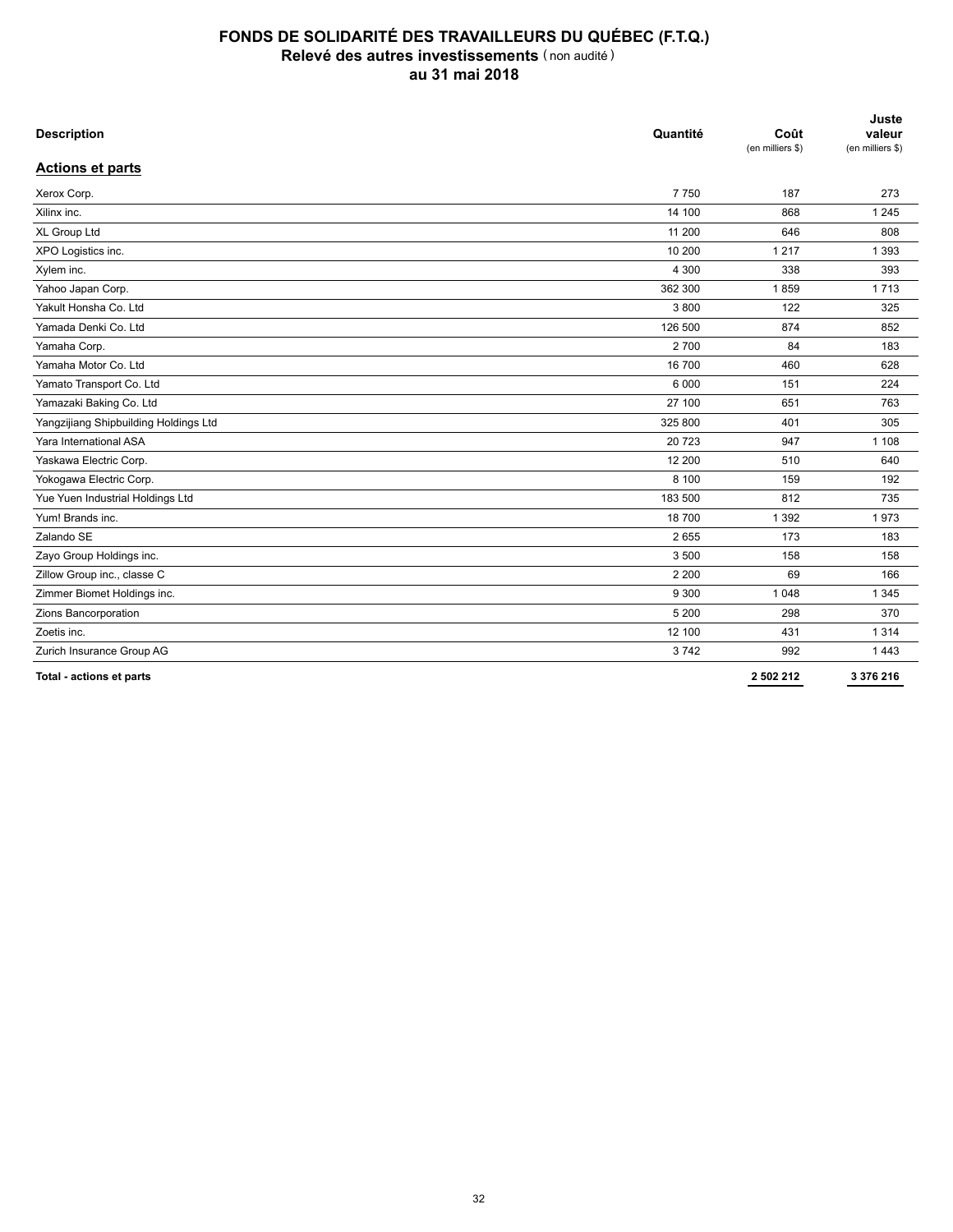| Description                                        |                                                      | <b>Valeur</b><br>nominale<br>(en milliers \$) | Coût<br>(en milliers \$) | Juste<br>valeur<br>(en milliers \$) |
|----------------------------------------------------|------------------------------------------------------|-----------------------------------------------|--------------------------|-------------------------------------|
| <b>Obligations</b>                                 |                                                      |                                               |                          |                                     |
| Genesis Trust II                                   | 1.68 % 2018-09-17                                    | 275                                           | 283                      | 268                                 |
| Brookfield Power Corp.                             | 5,25 % 2018-11-05                                    | 1 540                                         | 1 5 4 0                  | 1561                                |
| Banque Royale du Canada                            | 2,77 % 2018-12-11                                    | 10 000                                        | 10 080                   | 10 049                              |
| TD Capital Trust III                               | 7,24 % 2018-12-31                                    | 1565                                          | 1577                     | 1611                                |
| Loblaw Companies Ltd                               | 3,75 % 2019-03-12                                    | 9 0 0 0                                       | 9 0 0 0                  | 9 1 0 9                             |
| Brookfield Asset Management inc.                   | 3,95 % 2019-04-09                                    | 4 8 5 0                                       | 4 8 7 0                  | 4917                                |
| Power Corp. of Canada                              | 7,57 % 2019-04-22                                    | 3 0 0 0                                       | 3 0 0 0                  | 3 1 3 0                             |
| Transcontinental inc.                              | 3.90 % 2019-05-13                                    | 10 000                                        | 10 000                   | 10 099                              |
| Scotia Plaza                                       | 3,21 % 2019-06-15                                    | 1 2 8 5                                       | 1 2 8 5                  | 1 2 8 8                             |
| <b>WestJet Airlines Ltd</b>                        | 3,29 % 2019-07-23                                    | 600                                           | 605                      | 605                                 |
| Choice Properties L.P.                             | 3,00 % 2019-09-20 Rachetable à compter du 2019-06-20 | 5 0 0 0                                       | 4 9 9 9                  | 5 0 28                              |
| Nissan Canada Financial Services inc.              | 1,58 % 2019-10-07                                    | 7800                                          | 7772                     | 7712                                |
| Hydro One inc.                                     | 1,48 % 2019-11-18                                    | 3 1 4 0                                       | 3 1 4 0                  | 3 1 0 8                             |
| Financement-Québec                                 | 2,45 % 2019-12-01                                    | 1850                                          | 1877                     | 1863                                |
| TELUS Corp.                                        | 5.05 % 2019-12-04                                    | 9 500                                         | 9821                     | 9873                                |
| BP L.P.                                            | 3,24 % 2020-01-09                                    | 545                                           | 546                      | 547                                 |
| Banque Canadienne Impériale de Commerce            | 1,66 % 2020-01-20                                    | 5510                                          | 5 5 1 1                  | 5442                                |
| Gouvernement du Canada                             | 1,25 % 2020-02-01                                    | 2 500                                         | 2477                     | 2475                                |
| <b>Banque Toronto-Dominion</b>                     | 1,69 % 2020-04-02                                    | 11 000                                        | 10 934                   | 10 849                              |
| Nissan Canada Financial Services inc.              | 1,75 % 2020-04-09                                    | 4 0 0 0                                       | 4 0 0 1                  | 3937                                |
| Canadian Natural Resources Ltd                     | 2,05 % 2020-06-01                                    | 195                                           | 195                      | 193                                 |
| Hydro One inc.                                     | 4,40 % 2020-06-01                                    | 5 0 0 0                                       | 5 2 9 4                  | 5 1 9 1                             |
| Province de l'Ontario                              | 4,20 % 2020-06-02                                    | 37 900                                        | 39 562                   | 39 444                              |
| Banque de Montréal                                 | 2,84 % 2020-06-04                                    | 17 000                                        | 17 193                   | 17 100                              |
| La Banque de Nouvelle-Écosse                       | 2,13 % 2020-06-15                                    | 2 100                                         | 2 0 8 8                  | 2 0 8 2                             |
| <b>NBC Asset Trust</b>                             | 7,45 % 2020-06-30                                    | 2 1 3 0                                       | 2 3 1 6                  | 2 2 9 8                             |
| CDP Financial inc.                                 | 4,60 % 2020-07-15                                    | 12 150                                        | 12 3 8 2                 | 12 7 34                             |
|                                                    |                                                      |                                               |                          |                                     |
| Banque Royale du Canada                            | 1,92 % 2020-07-17                                    | 25 000                                        | 24 8 20                  | 24 679                              |
| Inter Pipeline Ltd                                 | 3,45 % 2020-07-20                                    | 13 000                                        | 13 079                   | 13 197                              |
| Banque de Montréal                                 | 2,10 % 2020-10-06                                    | 18 000                                        | 18 081                   | 17792                               |
| BMW Canada inc.                                    | 1,78 % 2020-10-19                                    | 2 0 0 0                                       | 2 0 0 0                  | 1962                                |
| <b>Fortified Trust</b>                             | 2,16 % 2020-10-23                                    | 1 2 1 0                                       | 1 2 1 0                  | 1 1 9 8                             |
| Daimler Canada Finance inc.                        | 2,30 % 2020-11-23                                    | 3 0 0 0                                       | 3 0 0 0                  | 2967                                |
| Mississagi Power Trust                             | 6,92 % 2020-11-27                                    | 1545                                          | 1545                     | 1676                                |
| Merrill Lynch Canada inc. (NHA MBS)                | 1,25 % 2020-12-01                                    | 5 3 0 2                                       | 5 2 8 7                  | 5 2 0 2                             |
| Province de Québec                                 | 4,50 % 2020-12-01                                    | 54 200                                        | 57 316                   | 57 243                              |
| Shaw Communications inc.                           | 5,50 % 2020-12-07                                    | 13 3 8 5                                      | 14 343                   | 14 267                              |
| Cadillac Fairview Finance Trust                    | 4,31 % 2021-01-25                                    | 3 0 0 0                                       | 3 0 0 0                  | 3 1 4 4                             |
| General Motors Financial of Canada Ltd             | 3,00 % 2021-02-26                                    | 1 100                                         | 1 100                    | 1 0 9 9                             |
| Brookfield Asset Management inc.                   | 5,30 % 2021-03-01                                    | 3700                                          | 3899                     | 3933                                |
| Merrill Lynch Canada inc. (NHA MBS)                | 1,25 % 2021-03-01                                    | 11 588                                        | 11 531                   | 11 341                              |
| Nissan Canada Financial Services inc.              | 2,61 % 2021-03-05                                    | 970                                           | 970                      | 965                                 |
| <b>Banque Toronto-Dominion</b>                     | 2,05 % 2021-03-08                                    | 14 590                                        | 14 586                   | 14 349                              |
| Rogers Communications inc.                         | 5,34 % 2021-03-22                                    | 12755                                         | 13412                    | 13 632                              |
| VW Credit Canada inc.                              | 2,90 % 2021-03-29                                    | 3 0 0 0                                       | 2997                     | 3 0 0 0                             |
| Banque Canadienne Impériale de Commerce            | 1,90 % 2021-04-26                                    | 16 010                                        | 16 018                   | 15 658                              |
| Merrill Lynch Canada inc. (NHA MBS)                | 1,40 % 2021-05-01                                    | 11 4 3 3                                      | 11 4 12                  | 11 199                              |
| Province de l'Ontario                              | 4,00 % 2021-06-02                                    | 22 120                                        | 23 235                   | 23 202                              |
| TELUS Communications inc.                          | 10,65 % 2021-06-19                                   | 743                                           | 803                      | 906                                 |
| Saputo inc.                                        | 2,20 % 2021-06-23                                    | 6 000                                         | 5995                     | 5903                                |
| Granite Real Estate Investment Trust Holdings L.P. | 3,79 % 2021-07-05 Rachetable à compter du 2021-06-05 | 795                                           | 796                      | 805                                 |
| PSP Capital inc.                                   | 1,34 % 2021-08-18                                    | 14 200                                        | 14 084                   | 13766                               |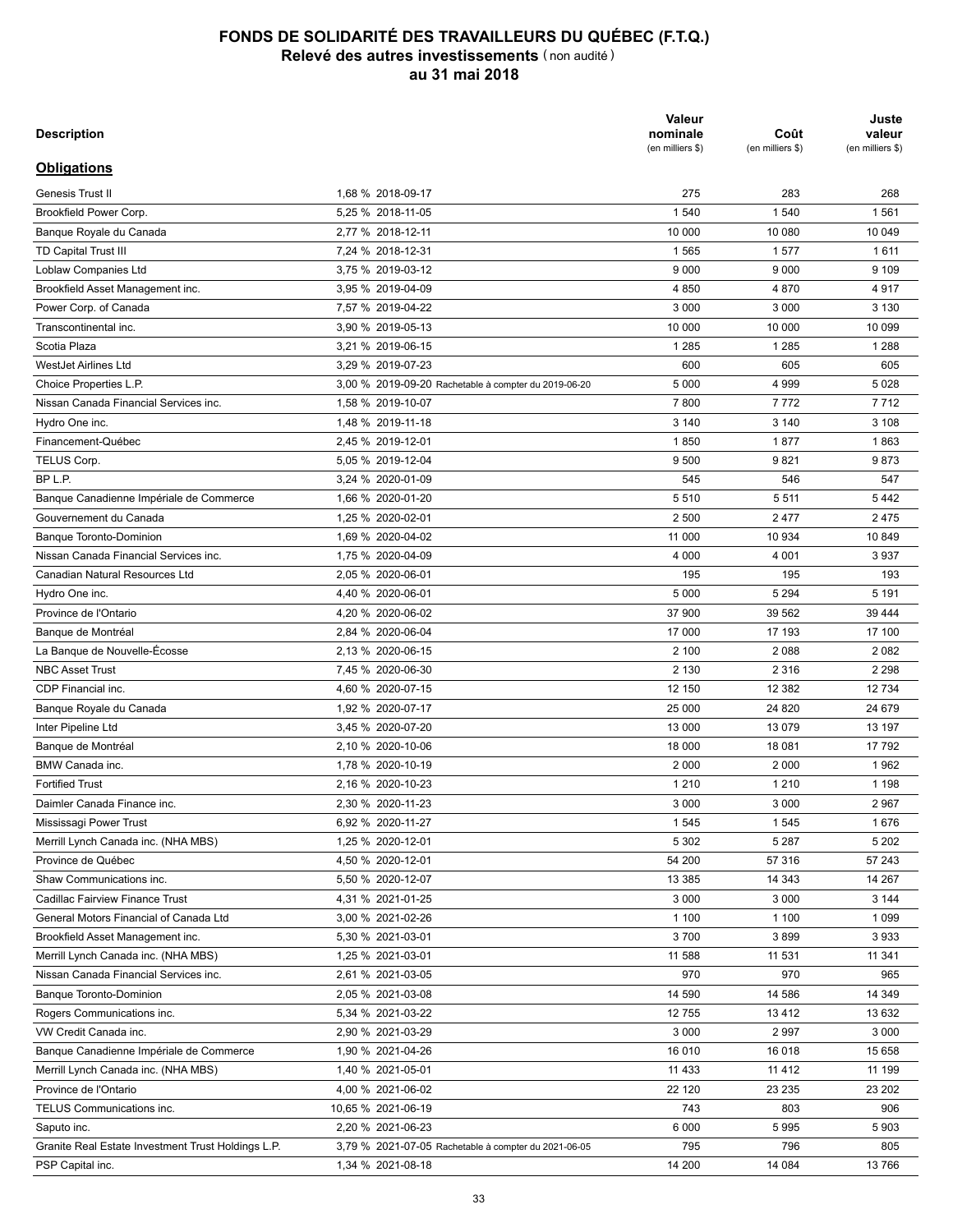| Description                                           |                                                      | <b>Valeur</b><br>nominale<br>(en milliers \$) | Coût<br>(en milliers \$) | Juste<br>valeur<br>(en milliers \$) |
|-------------------------------------------------------|------------------------------------------------------|-----------------------------------------------|--------------------------|-------------------------------------|
| <b>Obligations</b>                                    |                                                      |                                               |                          |                                     |
| Province de l'Alberta                                 | 1.35 % 2021-09-01                                    | 13 000                                        | 12 996                   | 12 604                              |
| Choice Properties L.P.                                | 3,60 % 2021-09-20                                    | 5 0 0 0                                       | 5 0 0 6                  | 5 0 8 0                             |
| Banque de Montréal                                    | 1,61 % 2021-10-28                                    | 1600                                          | 1548                     | 1 5 4 0                             |
| Merrill Lynch Canada inc. (NHA MBS)                   | 1,37 % 2021-11-01                                    | 9767                                          | 9674                     | 9515                                |
| Metro inc.                                            | 3,20 % 2021-12-01 Rachetable à compter du 2021-11-01 | 4 5 5 0                                       | 4 5 5 0                  | 4 5 9 4                             |
| Ville de Montréal                                     | 4,50 % 2021-12-01                                    | 8 0 0 0                                       | 8 6 5 4                  | 8 5 4 9                             |
| Canada Housing Trust No 1                             | 1,15 % 2021-12-15                                    | 98 965                                        | 96 635                   | 95 226                              |
| <b>OPB Finance Trust</b>                              | 1,88 % 2022-02-24                                    | 16 130                                        | 15 957                   | 15 736                              |
| Banque Laurentienne du Canada (NHA MBS)               | 1,35 % 2022-03-01                                    | 13828                                         | 13 770                   | 13418                               |
| Merrill Lynch Canada inc. (NHA MBS)                   | 1,62 % 2022-03-01                                    | 6 3 8 2                                       | 6 3 6 5                  | 6 2 4 3                             |
| Banque Royale du Canada                               | 1,97 % 2022-03-02                                    | 13 0 25                                       | 13 0 31                  | 12 636                              |
| Province de Québec                                    | 1,65 % 2022-03-03                                    | 25 140                                        | 25 004                   | 24 5 23                             |
| Province de l'Ontario                                 | 1,35 % 2022-03-08                                    | 33 250                                        | 32 433                   | 31 978                              |
| Choice Properties Real Estate Investment Trust        | 3,01 % 2022-03-21 Rachetable à compter du 2022-02-21 | 1 200                                         | 1 200                    | 1 1 9 3                             |
| Banque Toronto-Dominion                               | 1,99 % 2022-03-23                                    | 500                                           | 489                      | 486                                 |
| TELUS Communications inc.                             | 9,65 % 2022-04-08                                    | 362                                           | 410                      | 446                                 |
| Wells Fargo & Co.                                     | 2,09 % 2022-04-25                                    | 1 1 2 5                                       | 1 1 2 2                  | 1 0 8 6                             |
| Daimler Canada Finance inc.                           | 3,05 % 2022-05-16                                    | 4 0 0 0                                       | 4 0 0 2                  | 4 0 1 2                             |
| Inter Pipeline Ltd                                    | 3,78 % 2022-05-30                                    | 2680                                          | 2837                     | 2 7 4 2                             |
| Merrill Lynch Canada inc. (NHA MBS)                   | 1,42 % 2022-06-01                                    | 9463                                          | 9442                     | 9 1 7 9                             |
| Canada Housing Trust No 1                             | 1,75 % 2022-06-15                                    | 18 260                                        | 18 311                   | 17849                               |
| Banque Nationale du Canada                            | 1,96 % 2022-06-30                                    | 4 0 0 0                                       | 3889                     | 3861                                |
| Banque Canadienne Impériale de Commerce               | 2,30 % 2022-07-11                                    | 9840                                          | 9839                     | 9631                                |
| Banque de Montréal                                    | 2,27 % 2022-07-11                                    | 20 285                                        | 20 24 6                  | 19825                               |
| Fédération des caisses Desjardins du Québec           | 2,39 % 2022-08-25                                    | 14 575                                        | 14 522                   | 14 28 6                             |
| Exportation et développement Canada                   | 1,80 % 2022-09-01                                    | 12 150                                        | 12 137                   | 11891                               |
| 407 International inc.                                | 2,47 % 2022-09-08 Rachetable à compter du 2022-08-08 | 2 0 0 0                                       | 2 0 0 0                  | 1968                                |
| <b>Bell Canada</b>                                    | 3,00 % 2022-10-03 Rachetable à compter du 2022-09-03 | 3725                                          | 3778                     | 3722                                |
| La Banque de Nouvelle-Écosse                          | 2,36 % 2022-11-08                                    | 11 985                                        | 11 984                   | 11 7 15                             |
| Daimler Canada Finance inc.                           | 2,57 % 2022-11-22                                    | 2 2 6 0                                       | 2 2 6 0                  | 2 2 1 7                             |
| Province de Québec                                    | 3,50 % 2022-12-01                                    | 106 500                                       | 111 704                  | 111 027                             |
| Banque Canadienne Impériale de Commerce               | 2.47 % 2022-12-05                                    | 3800                                          | 3800                     | 3735                                |
| Banque Royale du Canada                               | 2,36 % 2022-12-05                                    | 10 140                                        | 10 139                   | 9917                                |
|                                                       | 3,19 % 2022-12-05                                    | 2400                                          | 2485                     | 2 4 0 4                             |
| Enbridge inc.<br>First Capital Realty inc.            | 3,95 % 2022-12-05                                    | 6 200                                         | 6 5 5 8                  | 6 3 4 9                             |
| Metro inc.                                            | 2,68 % 2022-12-05 Rachetable à compter du 2022-11-05 | 2 600                                         | 2601                     | 2 5 5 8                             |
| Magna International inc.                              |                                                      | 3 600                                         | 3 600                    | 3610                                |
|                                                       | 3,10 % 2022-12-15 Rachetable à compter du 2022-11-15 | 7470                                          | 7407                     | 7 3 0 7                             |
| Merrill Lynch Canada inc. (NHA MBS)                   | 1,84 % 2022-12-15                                    |                                               |                          |                                     |
| Manulife Bank of Canada                               | 2,84 % 2023-01-12                                    | 1 550                                         | 1 5 5 0                  | 1 540                               |
| Province de l'Ontario                                 | 1,95 % 2023-01-27                                    | 25 280                                        | 25 180                   | 24 690                              |
| Banque HSBC Canada                                    | 2,54 % 2023-01-31                                    | 700                                           | 700                      | 683                                 |
| Banque Laurentienne du Canada (NHA MBS)               | 2,04 % 2023-02-01                                    | 14 831                                        | 14 525                   | 14 583                              |
| Gouvernement du Canada                                | 1,75 % 2023-03-01                                    | 6 0 0 0                                       | 5 9 0 5                  | 5905                                |
| Province de Québec                                    | 2,45 % 2023-03-01                                    | 24 995                                        | 24 960                   | 24 990                              |
| Groupe SNC-Lavalin inc.                               | 3,24 % 2023-03-02 Rachetable à compter du 2023-02-02 | 2755                                          | 2755                     | 2752                                |
| <b>Choice Properties Real Estate Investment Trust</b> | 3,20 % 2023-03-07 Rachetable à compter du 2023-02-07 | 2445                                          | 2480                     | 2 4 3 0                             |
| VW Credit Canada inc.                                 | 3,25 % 2023-03-29                                    | 1 0 0 0                                       | 999                      | 1 0 0 0                             |
| Toronto Hydro Corp.                                   | 2,91 % 2023-04-10                                    | 1 0 5 0                                       | 1 0 5 4                  | 1 0 5 8                             |
| La Banque de Nouvelle-Écosse                          | 2,98 % 2023-04-17                                    | 9425                                          | 9425                     | 9437                                |
| Banque Royale du Canada                               | 2,94 % 2023-05-01                                    | 1 3 3 5                                       | 1 3 3 5                  | 1 3 3 6                             |
| First National Financial Corp.                        | 2,39 % 2023-05-01                                    | 4 0 0 0                                       | 3 9 6 3                  | 3 9 6 2                             |
| Banque Toronto-Dominion                               | 3,01 % 2023-05-30                                    | 13 000                                        | 13 000                   | 13 052                              |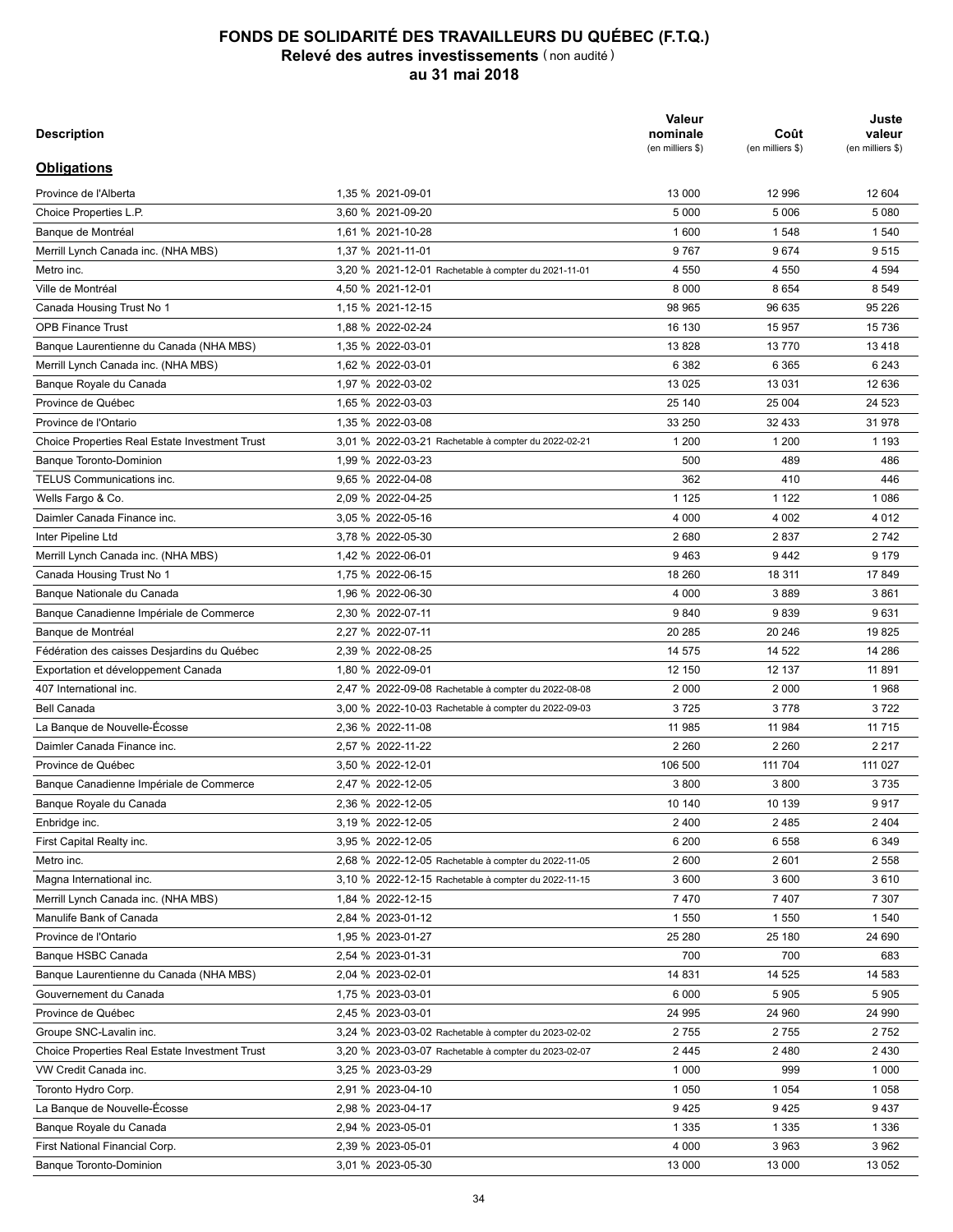| Description                                                  |                                                                  | Valeur<br>nominale<br>(en milliers \$) | Coût<br>(en milliers \$) | Juste<br>valeur<br>(en milliers \$) |
|--------------------------------------------------------------|------------------------------------------------------------------|----------------------------------------|--------------------------|-------------------------------------|
| <b>Obligations</b>                                           |                                                                  |                                        |                          |                                     |
| Province de l'Ontario                                        | 2,85 % 2023-06-02                                                | 40 855                                 | 42 372                   | 41 375                              |
| Province de Québec                                           | 3.00 % 2023-09-01                                                | 41 500                                 | 43 007                   | 42 377                              |
| Loblaw Companies Ltd                                         | 4,86 % 2023-09-12 Rachetable à compter du 2023-06-12             | 980                                    | 1 0 6 8                  | 1 0 5 4                             |
| Canada Housing Trust No 1                                    | 3,15 % 2023-09-15                                                | 35 100                                 | 37 665                   | 36 287                              |
| AltaLink L.P.                                                | 3,67 % 2023-11-06                                                | 12 500                                 | 13 2 24                  | 13 048                              |
| Bankers Hall L.P.                                            | 4,38 % 2023-11-20                                                | 598                                    | 598                      | 602                                 |
| Saputo inc.                                                  | 2.83 % 2023-11-21 Rachetable à compter du 2023-09-21             | 1 2 7 5                                | 1 2 7 6                  | 1 2 5 5                             |
| PSP Capital inc.                                             | 2,09 % 2023-11-22                                                | 9600                                   | 9 5 9 9                  | 9 3 3 8                             |
| Banque Royale du Canada                                      | 2,33 % 2023-12-05                                                | 15 000                                 | 14 644                   | 14 519                              |
| Fortis inc.                                                  | 2,85 % 2023-12-12 Rachetable à compter du 2023-10-12             | 2 9 0 0                                | 2 9 0 0                  | 2856                                |
| Morgan Stanley                                               | 3,00 % 2024-02-07                                                | 1600                                   | 1600                     | 1572                                |
| West Edmonton Mall Property inc.                             | 4,06 % 2024-02-13                                                | 1 7 1 8                                | 1743                     | 1735                                |
| IPL Energy inc.                                              | 8,20 % 2024-02-15                                                | 756                                    | 924                      | 942                                 |
| EnerCare Solutions inc.                                      | 3,99 % 2024-02-21 Rachetable à compter du 2023-12-21             | 325                                    | 325                      | 331                                 |
| <b>OMERS Realty Corp.</b>                                    | 2,86 % 2024-02-23 Rachetable à compter du 2024-01-23             | 1 500                                  | 1522                     | 1491                                |
| Genworth MI Canada inc.                                      | 4,24 % 2024-04-01                                                | 750                                    | 750                      | 756                                 |
| Bank of America Corp.                                        | 3,30 % 2024-04-24 Variable et rachetable à compter du 2023-04-24 | 800                                    | 800                      | 801                                 |
| Industrielle Alliance, Assurance et services financiers inc. | 2,80 % 2024-05-16 Variable et rachetable à compter du 2019-05-16 | 4 8 5 0                                | 4 9 3 5                  | 4 8 6 5                             |
| Province du Manitoba                                         | 3,30 % 2024-06-02                                                | 5 0 0 0                                | 5 2 9 9                  | 5 1 6 4                             |
| Province du Nouveau-Brunswick                                | 3,65 % 2024-06-03                                                | 23 300                                 | 24 25 2                  | 24 4 6 7                            |
| AltaLink L.P.                                                |                                                                  | 3 6 6 5                                | 3 7 7 1                  | 3770                                |
|                                                              | 3,40 % 2024-06-06 Rachetable à compter du 2024-03-06             |                                        |                          |                                     |
| Lower Mattagami Energy L.P.                                  | 3,42 % 2024-06-20                                                | 765                                    | 765                      | 788                                 |
| Banque Toronto-Dominion                                      | 3,23 % 2024-07-24                                                | 20 000                                 | 20 411                   | 20 261                              |
| Alimentation Couche-Tard inc.                                | 3,06 % 2024-07-26 Rachetable à compter du 2024-05-26             | 845                                    | 845                      | 828                                 |
| Province de Québec                                           | 3,75 % 2024-09-01                                                | 12 000                                 | 12747                    | 12743                               |
| Capital Power Corp.                                          | 4,28 % 2024-09-18 Rachetable à compter du 2024-07-18             | 630                                    | 630                      | 637                                 |
| Enbridge Income Fund                                         | 3,95 % 2024-11-19 Rachetable à compter du 2024-08-19             | 3700                                   | 3746                     | 3783                                |
| Groupe TMX Limitée                                           | 3,00 % 2024-12-11 Rachetable à compter du 2024-10-11             | 4 3 0 0                                | 4 300                    | 4 2 5 3                             |
| <b>Choice Properties Real Estate Investment Trust</b>        | 3,55 % 2025-01-10 Rachetable à compter du 2024-11-10             | 1480                                   | 1480                     | 1468                                |
| Hydro Ottawa Holding inc.                                    | 2,61 % 2025-02-03 Rachetable à compter du 2024-11-03             | 2 0 0 0                                | 2 0 0 0                  | 1953                                |
| Province de l'Ontario                                        | 2,65 % 2025-02-05                                                | 50 500                                 | 50 383                   | 50 311                              |
| <b>Bell Canada</b>                                           | 3.35 % 2025-03-12 Rachetable à compter du 2025-01-12             | 1 200                                  | 1 1 9 8                  | 1 1 9 7                             |
| Canada Housing Trust No 1                                    | 2,55 % 2025-03-15                                                | 29 100                                 | 29 790                   | 29 132                              |
| Reliance L.P.                                                | 3,84 % 2025-03-15 Rachetable à compter du 2025-01-15             | 1905                                   | 1906                     | 1888                                |
| Honda Canada Finance inc.                                    | 3,44 % 2025-05-23                                                | 2 500                                  | 2 500                    | 2 5 3 8                             |
| Banque Canadienne Impériale de Commerce                      | 3,30 % 2025-05-26                                                | 1 0 2 5                                | 1 0 2 5                  | 1 0 3 8                             |
| Nova Gas Transmission Ltd                                    | 8,90 % 2025-05-27                                                | 2 0 0 0                                | 2 2 6 8                  | 2647                                |
| Province de l'Alberta                                        | 2,35 % 2025-06-01                                                | 18 950                                 | 18 961                   | 18 4 68                             |
| Alimentation Couche-Tard inc.                                | 3,60 % 2025-06-02 Rachetable à compter du 2025-03-02             | 6 3 0 0                                | 6 2 9 4                  | 6 3 2 2                             |
| Province de l'Ontario                                        | 2,60 % 2025-06-02                                                | 8070                                   | 8 0 2 7                  | 7987                                |
| Province de Terre-Neuve                                      | 2,30 % 2025-06-02                                                | 5 0 0 0                                | 4 8 3 7                  | 4 8 27                              |
| Province du Manitoba                                         | 2,45 % 2025-06-02                                                | 12 000                                 | 11 811                   | 11 744                              |
| <b>OMERS Realty Corp.</b>                                    | 3,33 % 2025-06-05 Rachetable à compter du 2025-04-05             | 2 500                                  | 2 500                    | 2 5 3 2                             |
| Banque Toronto-Dominion                                      | 2,69 % 2025-06-24 Variable et rachetable à compter du 2020-06-24 | 500                                    | 498                      | 498                                 |
| Westcoast Energy inc.                                        | 8,85 % 2025-07-21                                                | 1 1 3 6                                | 1 2 3 3                  | 1510                                |
| Province de Québec                                           | 2,75 % 2025-09-01                                                | 56 000                                 | 57 403                   | 56 053                              |
| Bank of America Corp.                                        | 3,41 % 2025-09-20 Variable et rachetable à compter du 2024-09-20 | 10 525                                 | 10 525                   | 10 4 84                             |
| <b>AGT Ltd</b>                                               | 8,80 % 2025-09-22                                                | 560                                    | 613                      | 738                                 |
| Lievre Power Financing Corp.                                 | 5,56 % 2025-10-06                                                | 1 500                                  | 1 500                    | 1590                                |
| Goldman Sachs Group inc.                                     | 3,31 % 2025-10-31 Variable et rachetable à compter du 2024-10-31 | 2 2 0 0                                | 2 1 9 3                  | 2 1 6 3                             |
| Alliance Pipeline L.P.                                       | 6,77 % 2025-12-31                                                | 266                                    | 266                      | 299                                 |
| Banque Royale du Canada                                      | 3,31 % 2026-01-20 Variable et rachetable à compter du 2021-01-20 | 10 150                                 | 10 180                   | 10 219                              |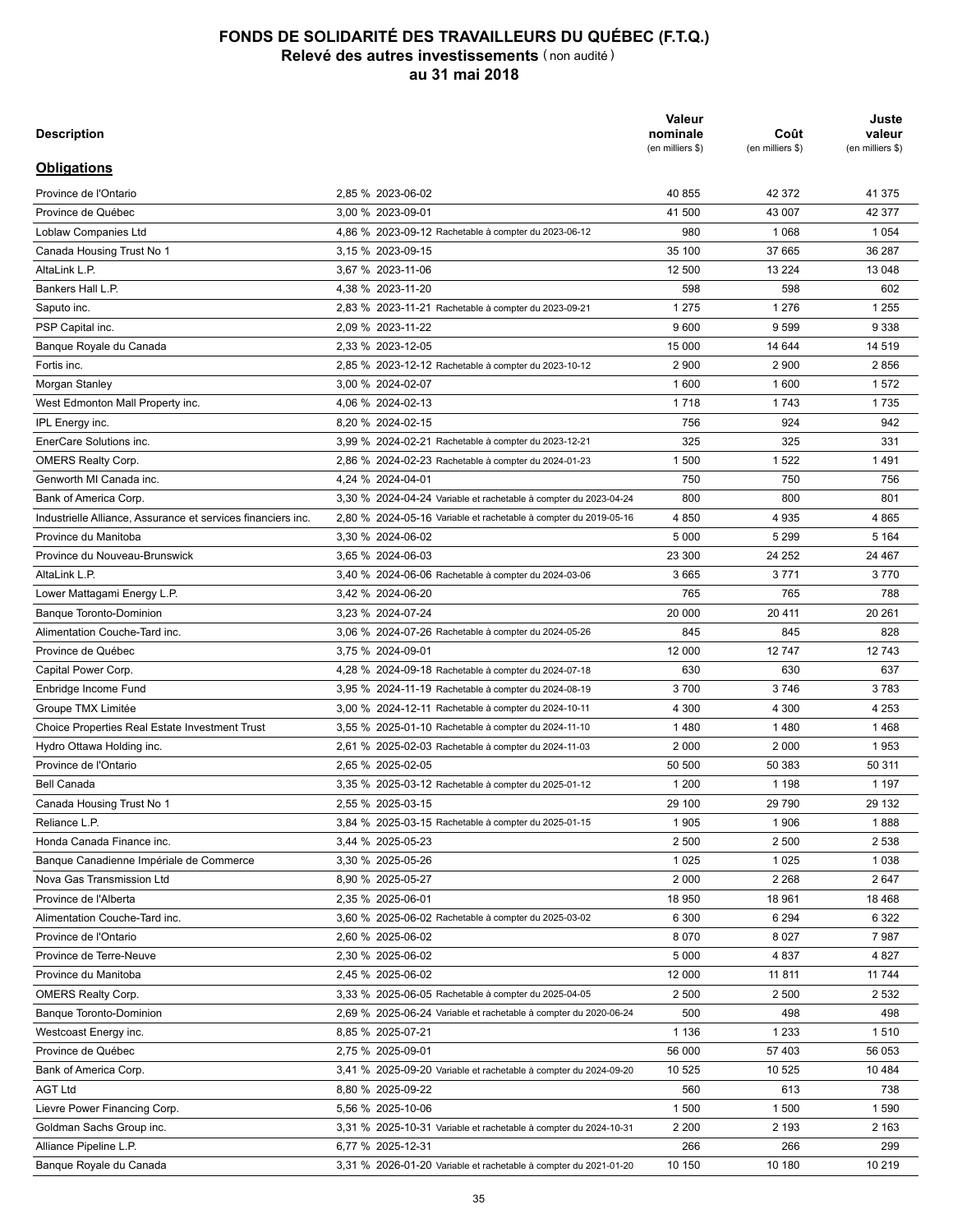| <b>Description</b>                              |                                                                  | Valeur<br>nominale<br>(en milliers \$) | Coût<br>(en milliers \$) | Juste<br>valeur<br>(en milliers \$) |
|-------------------------------------------------|------------------------------------------------------------------|----------------------------------------|--------------------------|-------------------------------------|
| <b>Obligations</b>                              |                                                                  |                                        |                          |                                     |
| Brookfield Asset Management inc.                | 4,82 % 2026-01-28                                                | 425                                    | 425                      | 453                                 |
| TELUS Corp.                                     | 3,75 % 2026-03-10 Rachetable à compter du 2025-12-10             | 5 9 0 0                                | 5903                     | 5990                                |
| North West Redwater Partnership                 | 3,20 % 2026-04-24 Rachetable à compter du 2026-01-24             | 2740                                   | 2 7 3 4                  | 2720                                |
| First Capital Realty inc.                       | 3,60 % 2026-05-06 Rachetable à compter du 2026-02-06             | 1 3 3 5                                | 1 3 3 5                  | 1 3 0 4                             |
| Wells Fargo & Co.                               | 2,98 % 2026-05-19                                                | 7 500                                  | 7 500                    | 7 1 6 9                             |
| <b>CT Real Estate Investment Trust</b>          | 3,29 % 2026-06-01 Rachetable à compter du 2026-03-01             | 5480                                   | 5498                     | 5 2 9 0                             |
| Province de l'Alberta                           | 2.20 % 2026-06-01                                                | 7 0 0 0                                | 6984                     | 6687                                |
| Province de l'Ontario                           | 2,40 % 2026-06-02                                                | 22 300                                 | 22 010                   | 21 609                              |
| Province du Manitoba                            | 2,55 % 2026-06-02                                                | 23 800                                 | 23 7 37                  | 23 24 3                             |
| Pembina Pipeline Corp.                          | 3,71 % 2026-08-11 Rachetable à compter du 2026-05-11             | 2 1 7 5                                | 2 1 7 4                  | 2 1 6 4                             |
| <b>Bell Canada</b>                              | 2,90 % 2026-08-12 Rachetable à compter du 2026-05-12             | 5 500                                  | 5488                     | 5 2 5 9                             |
| Canada Housing Trust No 1                       | 1,90 % 2026-09-15                                                | 10 750                                 | 10 287                   | 10 194                              |
| Capital Desjardins inc.                         | 4,95 % 2026-12-15 Variable et rachetable à compter du 2021-12-15 | 5 0 0 0                                | 5 5 8 8                  | 5 3 5 3                             |
| <b>Brookfield Renewable Partners ULC</b>        | 3,63 % 2027-01-15 Rachetable à compter du 2026-10-15             | 4 0 0 0                                | 4 0 1 0                  | 3 9 3 4                             |
| Shaw Communications inc.                        | 3,80 % 2027-03-01 Rachetable à compter du 2026-12-01             | 2 0 0 0                                | 2 0 0 1                  | 2 0 0 8                             |
| Husky Energy inc.                               | 3,60 % 2027-03-10 Rachetable à compter du 2026-12-10             | 950                                    | 943                      | 942                                 |
| Brookfield Asset Management inc.                | 3,80 % 2027-03-16 Rachetable à compter du 2026-12-16             | 6 2 3 5                                | 6 2 3 8                  | 6 2 1 1                             |
| Alectra inc.                                    | 2,49 % 2027-05-17 Rachetable à compter du 2027-02-17             | 6 200                                  | 6 200                    | 5931                                |
| Banque de Montréal                              | 2,57 % 2027-06-01 Variable et rachetable à compter du 2022-06-01 | 12 000                                 | 11 7 10                  | 11 670                              |
| Gouvernement du Canada                          | 1,00 % 2027-06-01                                                | 1850                                   | 1660                     | 1666                                |
| North West Redwater Partnership                 | 2,80 % 2027-06-01 Rachetable à compter du 2027-03-01             | 5 600                                  | 5 5 8 8                  | 5 3 4 2                             |
| Province de l'Alberta                           | 2,55 % 2027-06-01                                                | 42 000                                 | 41 551                   | 40 880                              |
| Province de l'Ontario                           | 2,60 % 2027-06-02                                                | 31 555                                 | 30 987                   | 30 810                              |
|                                                 |                                                                  | 2 8 4 0                                | 2973                     | 2920                                |
| Pembina Pipeline Corp.                          | 4,24 % 2027-06-15 Rachetable à compter du 2027-03-15             |                                        |                          |                                     |
| <b>CT Real Estate Investment Trust</b>          | 3,47 % 2027-06-16 Rachetable à compter du 2027-03-16             | 2 3 8 0                                | 2 3 8 0                  | 2 2 9 8                             |
| Province de la Colombie-Britannique             | 2,55 % 2027-06-18                                                | 2 1 2 5                                | 2 0 9 3                  | 2 0 8 4                             |
| Province du Nouveau-Brunswick                   | 2,35 % 2027-08-14                                                | 10 000                                 | 9997                     | 9474                                |
| Ville de Montréal                               | 3,00 % 2027-09-01                                                | 22 7 85                                | 22 640                   | 22 6 27                             |
| <b>Bell Canada</b>                              | 7,00 % 2027-09-24                                                | 445                                    | 427                      | 557                                 |
| <b>Bell Canada</b>                              | 3,60 % 2027-09-29 Rachetable à compter du 2027-06-29             | 6 2 3 0                                | 6 2 1 3                  | 6 2 0 5                             |
| AltaGas Ltd                                     | 3,98 % 2027-10-04 Rachetable à compter du 2027-07-04             | 540                                    | 543                      | 540                                 |
| <b>OMERS Realty Corp.</b>                       | 3,24 % 2027-10-04 Rachetable à compter du 2027-07-04             | 4 0 0 0                                | 4 0 0 0                  | 3 9 9 7                             |
| Toromont Industries Ltd                         | 3,84 % 2027-10-27 Rachetable à compter du 2027-07-27             | 600                                    | 600                      | 606                                 |
| Loblaw Companies Ltd                            | 6,65 % 2027-11-08                                                | 400                                    | 485                      | 487                                 |
| Union Gas Ltd                                   | 2,88 % 2027-11-22 Rachetable à compter du 2027-08-22             | 880                                    | 879                      | 859                                 |
| Sun Life Financial inc.                         | 2,75 % 2027-11-23 Variable et rachetable à compter du 2022-11-23 | 975                                    | 975                      | 961                                 |
| Municipal Finance Authority of British Columbia | 4,95 % 2027-12-01                                                | 9 500                                  | 11 0 24                  | 11 0 25                             |
| Metro inc.                                      | 3,39 % 2027-12-06 Rachetable à compter du 2027-09-06             | 4 500                                  | 4 4 9 1                  | 4 3 8 8                             |
| Banque Nationale du Canada                      | 3,18 % 2028-02-01 Variable et rachetable à compter du 2023-02-01 | 1 2 2 0                                | 1 2 2 0                  | 1 1 9 6                             |
| La Banque de Nouvelle-Écosse                    | 3,10 % 2028-02-02                                                | 12 300                                 | 12 295                   | 12 197                              |
| Loblaw Companies Ltd                            | 6,45 % 2028-02-09                                                | 3 2 4 0                                | 3 3 2 0                  | 3894                                |
| Great West Lifeco inc.                          | 3,34 % 2028-02-28                                                | 2490                                   | 2490                     | 2 5 0 5                             |
| Banque de Montréal                              | 3,19 % 2028-03-01                                                | 6 0 0 0                                | 5996                     | 6 0 0 2                             |
| TELUS Corp.                                     | 3,63 % 2028-03-01 Rachetable à compter du 2027-12-01             | 1 0 8 5                                | 1075                     | 1079                                |
| <b>Heathrow Funding Ltd</b>                     | 3,40 % 2028-03-08                                                | 720                                    | 719                      | 720                                 |
| TransCanada PipeLines Ltd                       | 3,39 % 2028-03-15 Rachetable à compter du 2027-12-15             | 2 2 1 5                                | 2 2 1 5                  | 2 2 0 1                             |
| Pembina Pipeline Corp.                          | 4,02 % 2028-03-27 Rachetable à compter du 2027-12-27             | 960                                    | 960                      | 966                                 |
| Banque Canadienne Impériale de Commerce         | 3,45 % 2028-04-04 Variable et rachetable à compter du 2023-04-04 | 1 900                                  | 1899                     | 1891                                |
| CCL Industries inc.                             | 3,86 % 2028-04-13 Rachetable à compter du 2028-01-13             | 2400                                   | 2 4 0 0                  | 2423                                |
| Manulife Financial Corp.                        | 3,32 % 2028-05-09 Variable et rachetable à compter du 2023-05-09 | 10 250                                 | 10 250                   | 10 280                              |
| AIMCo Realty Investors L.P.                     | 3,04 % 2028-06-01 Rachetable à compter du 2028-03-01             | 2 0 0 0                                | 2 0 0 0                  | 1958                                |
| Gouvernement du Canada                          | 2,00 % 2028-06-01                                                | 6800                                   | 6511                     | 6659                                |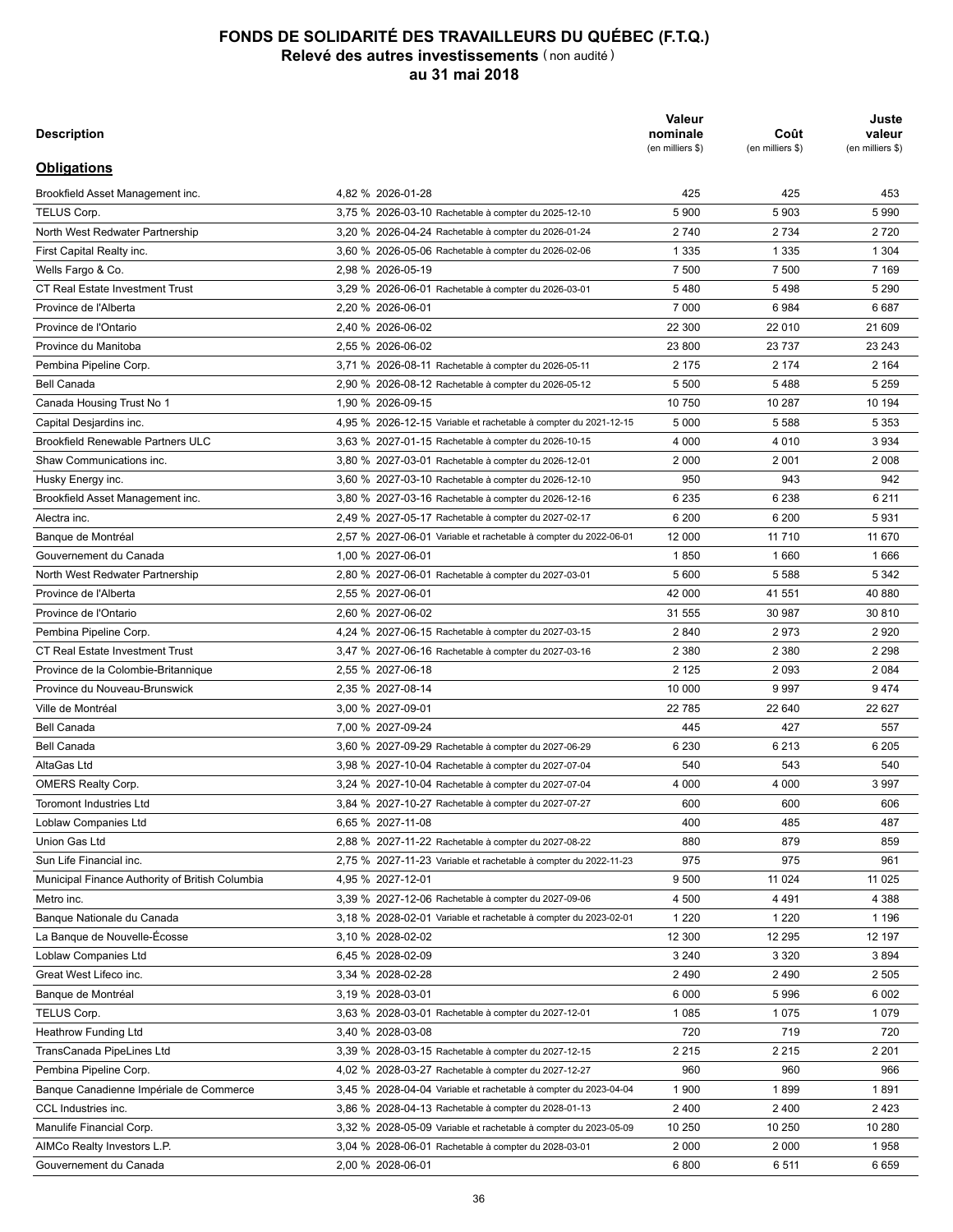| <b>Description</b>                                           |                                                                  | Valeur<br>nominale<br>(en milliers \$) | Coût<br>(en milliers \$) | Juste<br>valeur<br>(en milliers \$) |
|--------------------------------------------------------------|------------------------------------------------------------------|----------------------------------------|--------------------------|-------------------------------------|
| <b>Obligations</b>                                           |                                                                  |                                        |                          |                                     |
| Province de l'Ontario                                        | 2,90 % 2028-06-02                                                | 6750                                   | 6745                     | 6729                                |
| Groupe TMX Limitée                                           | 3,78 % 2028-06-05 Rachetable à compter du 2028-03-05             | 3750                                   | 3750                     | 3823                                |
| Province de Québec                                           | 2,75 % 2028-09-01                                                | 16 000                                 | 15 797                   | 15 809                              |
| Industrielle Alliance, Assurance et services financiers inc. | 3,30 % 2028-09-15 Variable et rachetable à compter du 2023-09-15 | 2750                                   | 2753                     | 2 7 6 4                             |
| Sun Life Financial inc.                                      | 3,05 % 2028-09-19 Variable et rachetable à compter du 2023-09-19 | 13 670                                 | 13710                    | 13 591                              |
| Province de la Saskatchewan                                  | 3,05 % 2028-12-02                                                | 9 100                                  | 9086                     | 9 1 8 8                             |
| Melancthon Wolfe Wind L.P.                                   | 3,83 % 2028-12-31                                                | 947                                    | 947                      | 953                                 |
| Loblaw Companies Ltd                                         | 6,50 % 2029-01-22                                                | 1 1 7 2                                | 1 140                    | 1419                                |
| Province de l'Ontario                                        | 6,50 % 2029-03-08                                                | 40 900                                 | 51 842                   | 54 094                              |
| <b>Bell Canada</b>                                           | 6,55 % 2029-05-01                                                | 2 1 4 3                                | 1957                     | 2646                                |
| Province de la Colombie-Britannique                          | 5,70 % 2029-06-18                                                | 27 000                                 | 33 448                   | 34 171                              |
| Banque Toronto-Dominion                                      | 3,22 % 2029-07-25 Variable et rachetable à compter du 2024-07-25 | 5725                                   | 5740                     | 5 5 9 4                             |
| Manulife Financial Corp.                                     | 3,05 % 2029-08-20 Variable et rachetable à compter du 2024-08-20 | 10 4 25                                | 10418                    | 10 209                              |
| Province du Manitoba                                         | 3,25 % 2029-09-05                                                | 4 8 5 0                                | 5 0 2 2                  | 4 9 3 7                             |
| Province de Québec                                           | 6,00 % 2029-10-01                                                | 5885                                   | 7671                     | 7611                                |
| Ontario School Boards Financing Corp.                        | 5,48 % 2029-11-26                                                | 1437                                   | 1437                     | 1622                                |
| Hydro One inc.                                               | 7,35 % 2030-06-03                                                | 1902                                   | 2099                     | 2616                                |
| <b>Greater Toronto Airports Authority</b>                    | 7,05 % 2030-06-12                                                | 3437                                   | 3514                     | 4749                                |
| Enbridge inc.                                                | 7.22 % 2030-07-24                                                | 3 0 5 0                                | 3587                     | 3851                                |
| Ontario School Boards Financing Corp.                        | 4,79 % 2030-08-08                                                | 1931                                   | 1931                     | 2 0 8 0                             |
| Gaz Métro inc.                                               | 7,05 % 2030-10-30                                                | 1 0 0 0                                | 999                      | 1 3 6 3                             |
| TransCanada PipeLines Ltd                                    | 6,50 % 2030-12-09                                                | 1 1 1 5                                | 1 0 4 1                  | 1 3 8 0                             |
| Banque Toronto-Dominion                                      | 4,86 % 2031-03-04 Variable et rachetable à compter du 2026-03-04 | 5 2 2 5                                | 5686                     | 5 605                               |
| <b>Bell Canada</b>                                           | 7,85 % 2031-04-02                                                | 237                                    | 269                      | 327                                 |
| Ontario School Boards Financing Corp.                        | 5,07 % 2031-04-18                                                | 1 206                                  | 1 2 0 6                  | 1 3 1 4                             |
| Province de l'Ontario                                        | 6,20 % 2031-06-02                                                | 21 600                                 | 27 647                   | 28 983                              |
|                                                              |                                                                  | 610                                    | 654                      | 859                                 |
| <b>Greater Toronto Airports Authority</b>                    | 7,10 % 2031-06-04                                                | 1 5 3 4                                | 1582                     | 1942                                |
| Aéroport de Montréal                                         | 6,95 % 2032-04-16                                                | 2575                                   |                          |                                     |
| Hydro One inc.                                               | 6.93 % 2032-06-01                                                |                                        | 3 0 3 2                  | 3 5 5 7                             |
| Province de Québec                                           | 6,25 % 2032-06-01                                                | 20 100                                 | 27 190                   | 27 517                              |
| North Battleford Power L.P.                                  | 4,96 % 2032-12-31                                                | 554                                    | 554                      | 600                                 |
| Province de l'Ontario                                        | 5.85 % 2033-03-08                                                | 26 000                                 | 35 296                   | 34 660                              |
| Fair Hydro Trust                                             | 3,36 % 2033-05-15 Rachetable à compter du 2032-11-15             | 1 100                                  | 1 100                    | 1 1 2 4                             |
| 55 Ontario School Board Trust                                | 5,90 % 2033-06-02                                                | 6 2 6 5                                | 6 3 8 1                  | 8 1 7 8                             |
| Bruce Power L.P.                                             | 4,13 % 2033-06-21 Rachetable à compter du 2033-03-21             | 1 2 2 5                                | 1 2 2 5                  | 1 2 3 9                             |
| SEC L.P. and Arci Ltd                                        | 5,19 % 2033-08-29                                                | 423                                    | 423                      | 441                                 |
| Aéroport de Montréal                                         | 6,55 % 2033-10-11                                                | 2 600                                  | 2945                     | 3610                                |
| Financement-Québec                                           | 5,25 % 2034-06-01                                                | 17614                                  | 18 739                   | 22 371                              |
| University of Ontario Institute of Technology                | 6,35 % 2034-10-15                                                | 3789                                   | 3846                     | 4 4 3 8                             |
| CU inc.                                                      | 5,90 % 2034-11-20                                                | 820                                    | 1 0 4 4                  | 1 0 6 8                             |
| Hydro-Québec                                                 | 6,50 % 2035-02-15                                                | 20 040                                 | 24 5 23                  | 29 14 6                             |
| North West Redwater Partnership                              | 3,65 % 2035-06-01 Rachetable à compter du 2034-12-01             | 2725                                   | 2 7 2 4                  | 2692                                |
| Province de l'Ontario                                        | 5,60 % 2035-06-02                                                | 7 2 5 0                                | 9 2 4 4                  | 9699                                |
| Brookfield Asset Management inc.                             | 5,95 % 2035-06-14                                                | 1 0 6 0                                | 1 0 5 5                  | 1 2 4 9                             |
| Province de Québec                                           | 5,75 % 2036-12-01                                                | 7800                                   | 10 584                   | 10819                               |
| Enbridge inc.                                                | 5,08 % 2036-12-19                                                | 1690                                   | 1908                     | 1912                                |
| Toronto Community Housing Corp.                              | 4,88 % 2037-05-11                                                | 1 200                                  | 1 200                    | 1438                                |
| Gouvernement du Canada                                       | 5,00 % 2037-06-01                                                | 13 950                                 | 19 127                   | 19 805                              |
| Greater Toronto Airports Authority                           | 3,26 % 2037-06-01 Rachetable à compter du 2036-12-01             | 6 100                                  | 6 0 9 7                  | 6 0 6 9                             |
| North West Redwater Partnership                              | 4,75 % 2037-06-01 Rachetable à compter du 2036-12-01             | 2 0 0 0                                | 1970                     | 2 2 5 7                             |
| Ontario Infrastructure Projects Corp.                        | 4,70 % 2037-06-01                                                | 6 0 0 0                                | 6010                     | 7 2 1 1                             |
| Province de l'Ontario                                        | 4,70 % 2037-06-02                                                | 40 600                                 | 48 091                   | 50 176                              |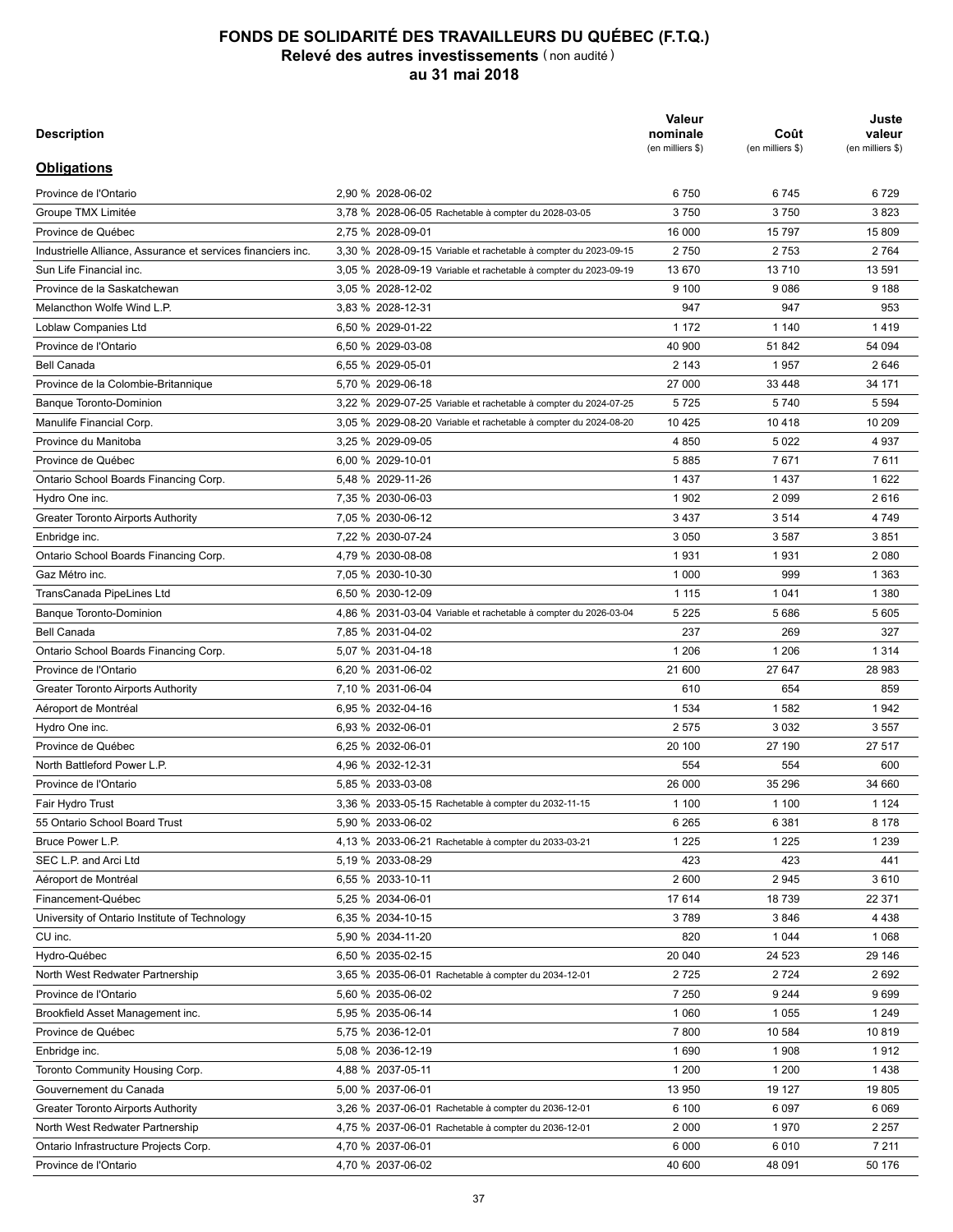| <b>Description</b>                        |                                                                  | <b>Valeur</b><br>nominale<br>(en milliers \$) | Coût<br>(en milliers \$) | Juste<br>valeur<br>(en milliers \$) |
|-------------------------------------------|------------------------------------------------------------------|-----------------------------------------------|--------------------------|-------------------------------------|
| <b>Obligations</b>                        |                                                                  |                                               |                          |                                     |
| Province de la Colombie-Britannique       | 4,70 % 2037-06-18                                                | 22 000                                        | 25 391                   | 27 589                              |
| Fair Hydro Trust                          | 3,52 % 2038-05-15 Rachetable à compter du 2037-11-15             | 2 2 9 0                                       | 2 2 9 1                  | 2 3 8 3                             |
| Province de Québec                        | 5,00 % 2038-12-01                                                | 26 250                                        | 29 6 18                  | 34 126                              |
| Rogers Communications inc.                | 6.68 % 2039-11-04                                                | 1515                                          | 1849                     | 2 0 0 7                             |
| Enbridge inc.                             | 5.33 % 2040-04-06                                                | 375                                           | 452                      | 441                                 |
| Canada Post Corp.                         | 4,36 % 2040-07-16                                                | 3 0 0 0                                       | 3 0 0 0                  | 3688                                |
| Hydro One inc.                            | 5,49 % 2040-07-16                                                | 2 5 20                                        | 3 1 8 7                  | 3 2 4 1                             |
| 407 International inc.                    | 7,13 % 2040-07-26                                                | 1690                                          | 1801                     | 2578                                |
| Winnipeg Airport Authority inc.           | 5,21 % 2040-09-28                                                | 1 0 8 2                                       | 1 0 8 2                  | 1 2 7 0                             |
| <b>Greater Toronto Airports Authority</b> | 5,30 % 2041-02-25                                                | 2 500                                         | 2 5 0 1                  | 3 2 7 6                             |
| Gouvernement du Canada                    | 4,00 % 2041-06-01                                                | 20 900                                        | 26 913                   | 27 319                              |
| Province de Nouvelle-Écosse               | 4,70 % 2041-06-01                                                | 9 2 0 0                                       | 11 081                   | 11 582                              |
| Province de l'Ontario                     | 4,65 % 2041-06-02                                                | 81 200                                        | 101 235                  | 102 255                             |
| 407 International inc.                    | 4,45 % 2041-11-15                                                | 1 2 5 0                                       | 1 3 6 2                  | 1430                                |
| TransCanada PipeLines Ltd                 | 4,55 % 2041-11-15                                                | 1430                                          | 1436                     | 1525                                |
| Province de Québec                        | 5,00 % 2041-12-01                                                | 22 300                                        | 29 381                   | 29 6 66                             |
| Manulife Finance Delaware L.P.            | 5,06 % 2041-12-15 Variable et rachetable à compter du 2036-12-15 | 1 0 0 0                                       | 1 1 3 3                  | 1 1 2 1                             |
| <b>EPCOR Utilities inc.</b>               | 4,55 % 2042-02-28                                                | 3 500                                         | 3492                     | 4 0 4 4                             |
| <b>OPB Finance Trust</b>                  | 3,89 % 2042-07-04                                                | 2620                                          | 2629                     | 2850                                |
| Aéroport de Montréal                      | 3,92 % 2042-09-26                                                | 1400                                          | 1 3 9 5                  | 1 5 3 0                             |
| Pembina Pipeline Corp.                    | 4,75 % 2043-04-30 Rachetable à compter du 2042-10-30             | 3485                                          | 3 4 5 6                  | 3523                                |
| AltaLink L.P.                             | 4,92 % 2043-09-17                                                | 1510                                          | 1809                     | 1856                                |
| Hydro One inc.                            | 4,59 % 2043-10-09 Rachetable à compter du 2043-04-09             | 2 0 0 0                                       | 2 3 9 3                  | 2 3 2 4                             |
| TELUS Corp.                               | 5,15 % 2043-11-26                                                | 1 3 3 5                                       | 1416                     | 1464                                |
| Province de l'Alberta                     |                                                                  | 4 0 0 0                                       | 3795                     | 4 2 6 7                             |
|                                           | 3,45 % 2043-12-01                                                | 2795                                          | 2793                     | 2821                                |
| Enbridge inc.                             | 4,57 % 2044-03-11                                                |                                               |                          |                                     |
| TELUS Corp.                               | 4,85 % 2044-04-05 Rachetable à compter du 2043-10-05             | 3 4 9 5                                       | 3758                     | 3677                                |
| Inter Pipeline Ltd                        | 4,64 % 2044-05-30 Rachetable à compter du 2043-11-30             | 335                                           | 327                      | 338                                 |
| Union Gas Ltd                             | 4,20 % 2044-06-02 Rachetable à compter du 2043-12-02             | 4 500                                         | 4 4 5 8                  | 4 9 7 1                             |
| Hydro One inc.                            | 4,17 % 2044-06-06 Rachetable à compter du 2043-12-06             | 2 0 0 0                                       | 2 2 6 7                  | 2 1 9 1                             |
| CU inc.                                   | 4,09 % 2044-09-02 Rachetable à compter du 2044-03-02             | 5 0 0 0                                       | 5 0 4 9                  | 5449                                |
| 407 International inc.                    | 3,65 % 2044-09-08 Rachetable à compter du 2044-03-08             | 6890                                          | 6825                     | 7 0 24                              |
| Toronto Hydro Corp.                       | 4,08 % 2044-09-16 Rachetable à compter du 2044-03-16             | 900                                           | 958                      | 987                                 |
| Gaz Métro inc.                            | 3.30 % 2045-03-31 Rachetable à compter du 2044-09-30             | 1 500                                         | 1499                     | 1441                                |
| Province de Nouvelle-Écosse               | 3.45 % 2045-06-01                                                | 16 000                                        | 15876                    | 16 994                              |
| Province de l'Ontario                     | 3,45 % 2045-06-02                                                | 59 860                                        | 62 673                   | 64 012                              |
| Province de la Saskatchewan               | 3,90 % 2045-06-02                                                | 7 0 0 0                                       | 7 0 5 3                  | 8 0 7 4                             |
| Aéroport de Montréal                      | 3,92 % 2045-06-12 Rachetable à compter du 2044-12-12             | 3 1 5 0                                       | 3 1 5 0                  | 3458                                |
| CU inc.                                   | 3,96 % 2045-07-27 Rachetable à compter du 2045-01-27             | 1400                                          | 1 3 9 4                  | 1500                                |
| Toronto Hydro Corp.                       | 3,55 % 2045-07-28 Rachetable à compter du 2045-01-28             | 1 2 5 0                                       | 1 2 4 9                  | 1 2 6 0                             |
| Province du Manitoba                      | 4,05 % 2045-09-05                                                | 11 600                                        | 11 985                   | 13 472                              |
| Gouvernement du Canada                    | 3,50 % 2045-12-01                                                | 20 8 20                                       | 25 5 26                  | 26 037                              |
| Province de Québec                        | 3,50 % 2045-12-01                                                | 18 000                                        | 19 785                   | 19 596                              |
| Lower Mattagami Energy L.P.               | 4,18 % 2046-02-23                                                | 1870                                          | 2 0 7 1                  | 2075                                |
| Enbridge Pipelines inc.                   | 4,13 % 2046-08-09 Rachetable à compter du 2046-02-09             | 3750                                          | 3718                     | 3776                                |
| Province de l'Alberta                     | 3,30 % 2046-12-01                                                | 13 950                                        | 13 981                   | 14 556                              |
| AltaLink L.P.                             | 3,72 % 2046-12-03 Rachetable à compter du 2046-06-03             | 3670                                          | 3670                     | 3783                                |
| Bell Canada                               | 4,45 % 2047-02-27 Rachetable à compter du 2046-08-27             | 5 1 7 5                                       | 5 1 5 5                  | 5 2 7 7                             |
| 407 International inc.                    | 3,60 % 2047-05-21 Rachetable à compter du 2046-11-21             | 1800                                          | 1783                     | 1816                                |
| TransCanada PipeLines Ltd                 | 4,33 % 2047-09-16 Rachetable à compter du 2047-03-16             | 5 2 7 5                                       | 5 3 1 6                  | 5484                                |
| Ville d'Ottawa                            | 3,25 % 2047-11-10                                                | 7715                                          | 7 7 0 2                  | 7709                                |
| CU inc.                                   | 3,55 % 2047-11-22 Rachetable à compter du 2047-05-22             | 3 0 0 0                                       | 3 0 0 0                  | 2996                                |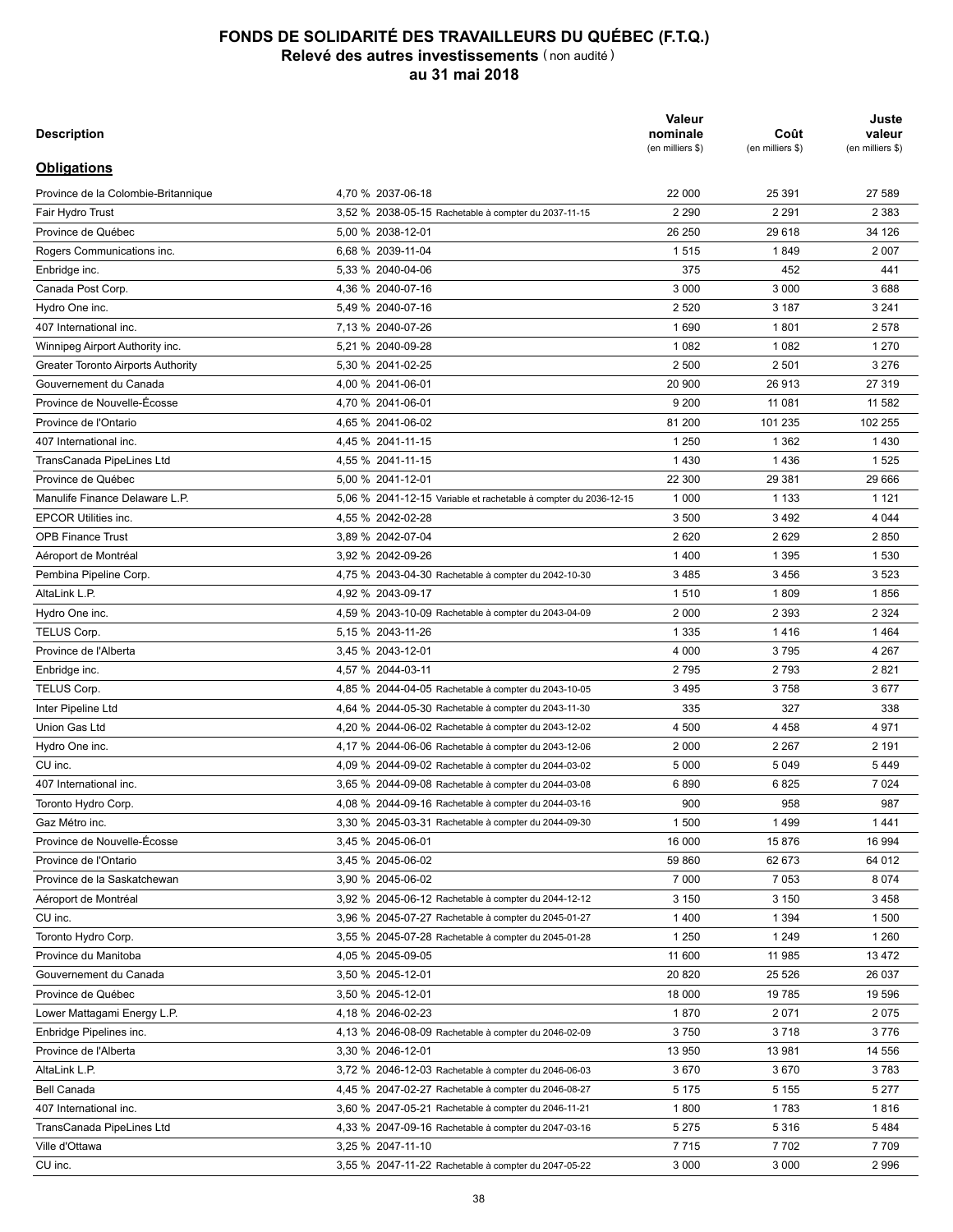| <b>Description</b>                  |                                                                  | Valeur<br>nominale<br>(en milliers \$) | Coût<br>(en milliers \$) | Juste<br>valeur<br>(en milliers \$) |
|-------------------------------------|------------------------------------------------------------------|----------------------------------------|--------------------------|-------------------------------------|
| <b>Obligations</b>                  |                                                                  |                                        |                          |                                     |
| Enbridge Gas Distribution inc.      | 3.51 % 2047-11-29 Rachetable à compter du 2047-05-29             | 3455                                   | 3440                     | 3417                                |
| NAV Canada                          | 3,29 % 2048-03-30 Rachetable à compter du 2047-09-30             | 725                                    | 725                      | 734                                 |
| 407 International inc.              | 3,72 % 2048-05-11 Rachetable à compter du 2047-11-11             | 5 600                                  | 5 600                    | 5783                                |
| Province de l'Ontario               | 2.80 % 2048-06-02                                                | 4 4 0 0                                | 4 1 6 1                  | 4 18 6                              |
| Province de la Saskatchewan         | 3.30 % 2048-06-02                                                | 30 550                                 | 31 075                   | 32 105                              |
| Province de la Colombie-Britannique | 2.80 % 2048-06-18                                                | 33 4 95                                | 32 213                   | 32 561                              |
| Province du Manitoba                | 3.40 % 2048-09-05                                                | 6 500                                  | 6728                     | 6828                                |
| Gouvernement du Canada              | 2.75 % 2048-12-01                                                | 5675                                   | 6076                     | 6 2 9 4                             |
| Province de l'Alberta               | 3.05 % 2048-12-01                                                | 23 000                                 | 22 240                   | 23 000                              |
| Province de Québec                  | 3.50 % 2048-12-01                                                | 22 850                                 | 24 654                   | 25 1 21                             |
| Province de l'Ontario               | 2.90 % 2049-06-02                                                | 2 600                                  | 2466                     | 2 5 2 4                             |
| Sun Life Capital Trust              | 7,09 % 2052-06-30 Rachetable à compter du 2032-06-30             | 1 3 9 0                                | 1514                     | 1848                                |
| Hydro-Québec                        | 4.00 % 2055-02-15                                                | 4 0 0 0                                | 4 7 0 9                  | 4 8 8 9                             |
| CU inc.                             | 4.21 % 2055-10-29                                                | 1 1 7 5                                | 1 1 7 5                  | 1 3 1 0                             |
| The Hospital for Sick Children      | 3.42 % 2057-12-07 Rachetable à compter du 2057-06-07             | 5 0 0 0                                | 5 0 0 0                  | 4 9 4 5                             |
| <b>TransCanada Trust</b>            | 4.65 % 2077-05-18 Variable et rachetable à compter du 2027-05-18 | 1 0 5 0                                | 1 0 5 0                  | 1 0 0 2                             |
| Enbridge inc.                       | 5,38 % 2077-09-27 Variable et rachetable à compter du 2027-09-27 | 875                                    | 875                      | 831                                 |
| Enbridge inc.                       | 6.63 % 2078-04-12 Variable et rachetable à compter du 2028-04-12 | 715                                    | 715                      | 739                                 |
| <b>CIBC Capital Trust</b>           | 9,98 % 2108-06-30 Variable et rachetable à compter du 2019-06-30 | 7 0 0 0                                | 8996                     | 7 5 21                              |
| La Banque de Nouvelle-Écosse        | 7,80 % 2108-06-30 Variable et rachetable à compter du 2019-06-30 | 11 900                                 | 12741                    | 12 541                              |
| TD Capital Trust IV                 | 6,63 % 2108-06-30 Variable et rachetable à compter du 2021-06-30 | 2 500                                  | 2860                     | 2 7 5 6                             |
| Manulife Financial Capital Trust II | 7.41 % 2108-12-31 Variable et rachetable à compter du 2019-12-31 | 6 5 0 5                                | 7 0 2 1                  | 6965                                |
| Sun Life Capital Trust II           | 5,86 % 2108-12-31 Variable et rachetable à compter du 2019-12-31 | 1 2 3 5                                | 1 3 8 8                  | 1 2 9 3                             |
| <b>Total - obligations</b>          |                                                                  | 2858536                                | 3 006 340                | 3 0 3 5 8 3 3                       |
|                                     |                                                                  |                                        |                          |                                     |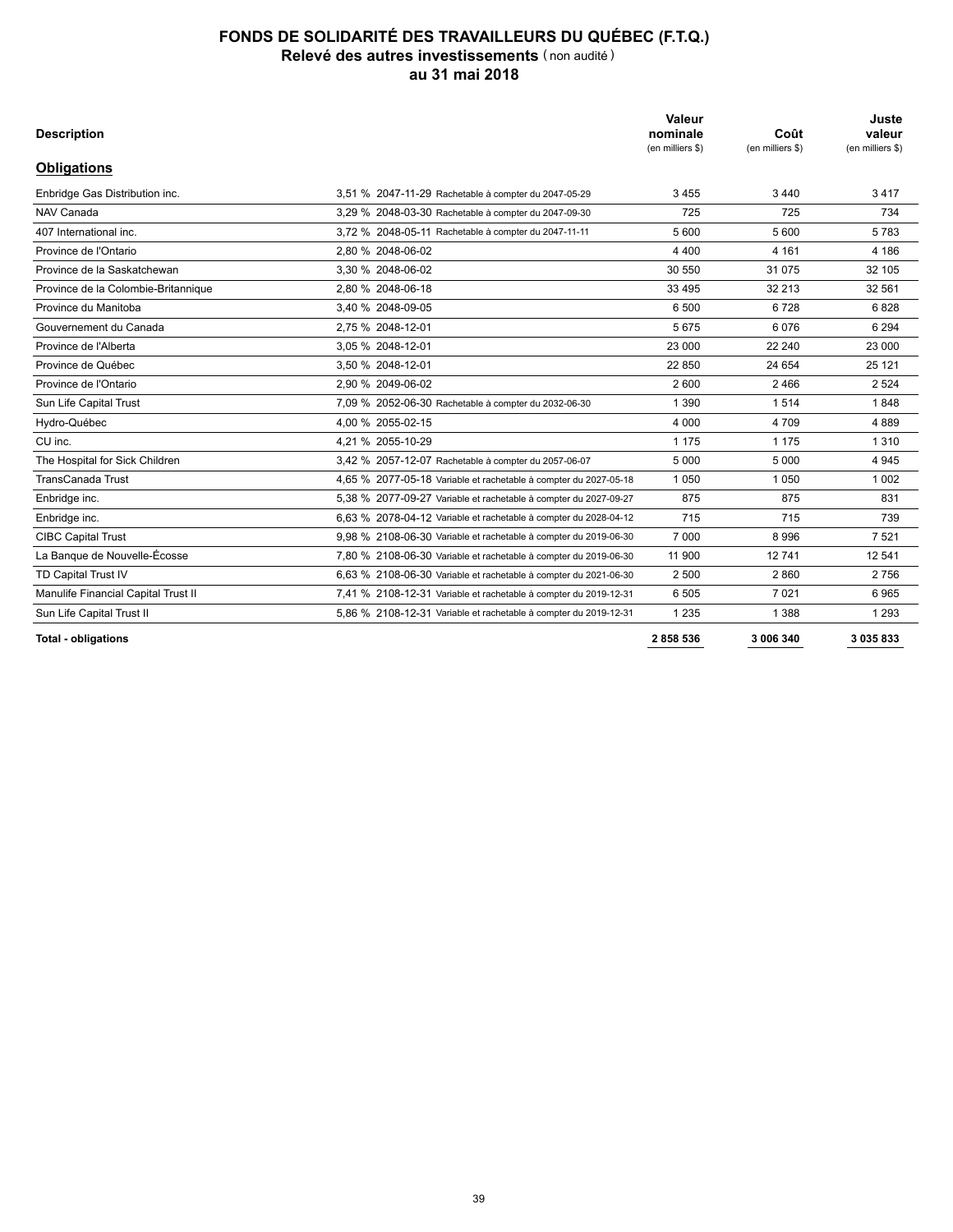| <b>Description</b>                                 |                   | Valeur<br>nominale<br>(en milliers \$) | Coût<br>(en milliers \$) | Juste<br>valeur<br>(en milliers \$) |
|----------------------------------------------------|-------------------|----------------------------------------|--------------------------|-------------------------------------|
| Instruments du marché monétaire                    |                   |                                        |                          |                                     |
| Enbridge Pipelines inc., papier commercial         | 1,77 % 2018-06-04 | 7 0 0 0                                | 6990                     | 6997                                |
| Gouvernement du Canada, bon du trésor              | 1.19 % 2018-06-11 | 320                                    | 320                      | 320                                 |
| Enbridge Pipelines inc., papier commercial         | 1,77 % 2018-06-12 | 15 000                                 | 14 977                   | 14 992                              |
| Gouvernement du Canada, bon du trésor              | 1,10 % 2018-06-14 | 4 0 7 5                                | 4 0 6 7                  | 4 0 7 3                             |
| Gouvernement du Canada, bon du trésor              | 1.14 % 2018-06-28 | 2775                                   | 2771                     | 2 7 7 3                             |
| Banque Nationale du Canada, acceptation bancaire   | 1,62 % 2018-06-29 | 1800                                   | 1793                     | 1798                                |
| Province de l'Alberta, note promissoire            | 1,36 % 2018-07-03 | 60                                     | 60                       | 60                                  |
| Province de Québec, bon du trésor                  | 1.36 % 2018-07-06 | 5 0 0 0                                | 4 9 8 5                  | 4 9 9 4                             |
| Banque Nationale du Canada, acceptation bancaire   | 1,61 % 2018-07-09 | 5 0 5 0                                | 5 0 3 2                  | 5 0 4 2                             |
| Province de l'Ontario, bon du trésor               | 1,46 % 2018-07-11 | 12 000                                 | 11917                    | 11 983                              |
| Gouvernement du Canada, bon du trésor              | 1.15 % 2018-07-26 | 165                                    | 165                      | 165                                 |
| Province de l'Ontario, bon du trésor               | 1,41 % 2018-08-01 | 975                                    | 972                      | 973                                 |
| Honda Canada Finance inc., papier commercial       | 1,65 % 2018-08-07 | 15 000                                 | 14 943                   | 14 955                              |
| La Banque de Nouvelle-Écosse, acceptation bancaire | 1.67 % 2018-08-08 | 35 000                                 | 34 858                   | 34 894                              |
| Province de l'Ontario, bon du trésor               | 1,40 % 2018-08-08 | 25 000                                 | 24 915                   | 24 936                              |
| Gouvernement du Canada, bon du trésor              | 1,22 % 2018-08-09 | 3 3 7 5                                | 3 3 6 5                  | 3 3 6 7                             |
| Province de Québec, bon du trésor                  | 1.41 % 2018-08-10 | 75                                     | 75                       | 75                                  |
| Banque Nationale du Canada, acceptation bancaire   | 1,64 % 2018-08-14 | 22 000                                 | 21 909                   | 21 9 27                             |
| Province de l'Ontario, bon du trésor               | 1.43 % 2018-08-22 | 195                                    | 194                      | 194                                 |
| Province de l'Ontario, bon du trésor               | 1.47 % 2018-09-12 | 5 0 0 0                                | 4 9 7 4                  | 4 9 7 9                             |
| Banque Nationale du Canada, acceptation bancaire   | 1,73 % 2018-09-21 | 4 500                                  | 4 4 7 3                  | 4 4 7 6                             |
| Province de l'Ontario, bon du trésor               | 1,56 % 2018-10-31 | 25 000                                 | 24 817                   | 24 837                              |
| Province de l'Alberta, note promissoire            | 1,59 % 2018-11-13 | 20 000                                 | 19842                    | 19856                               |
| Total - instruments du marché monétaire            |                   | 209 365                                | 208 414                  | 208 666                             |